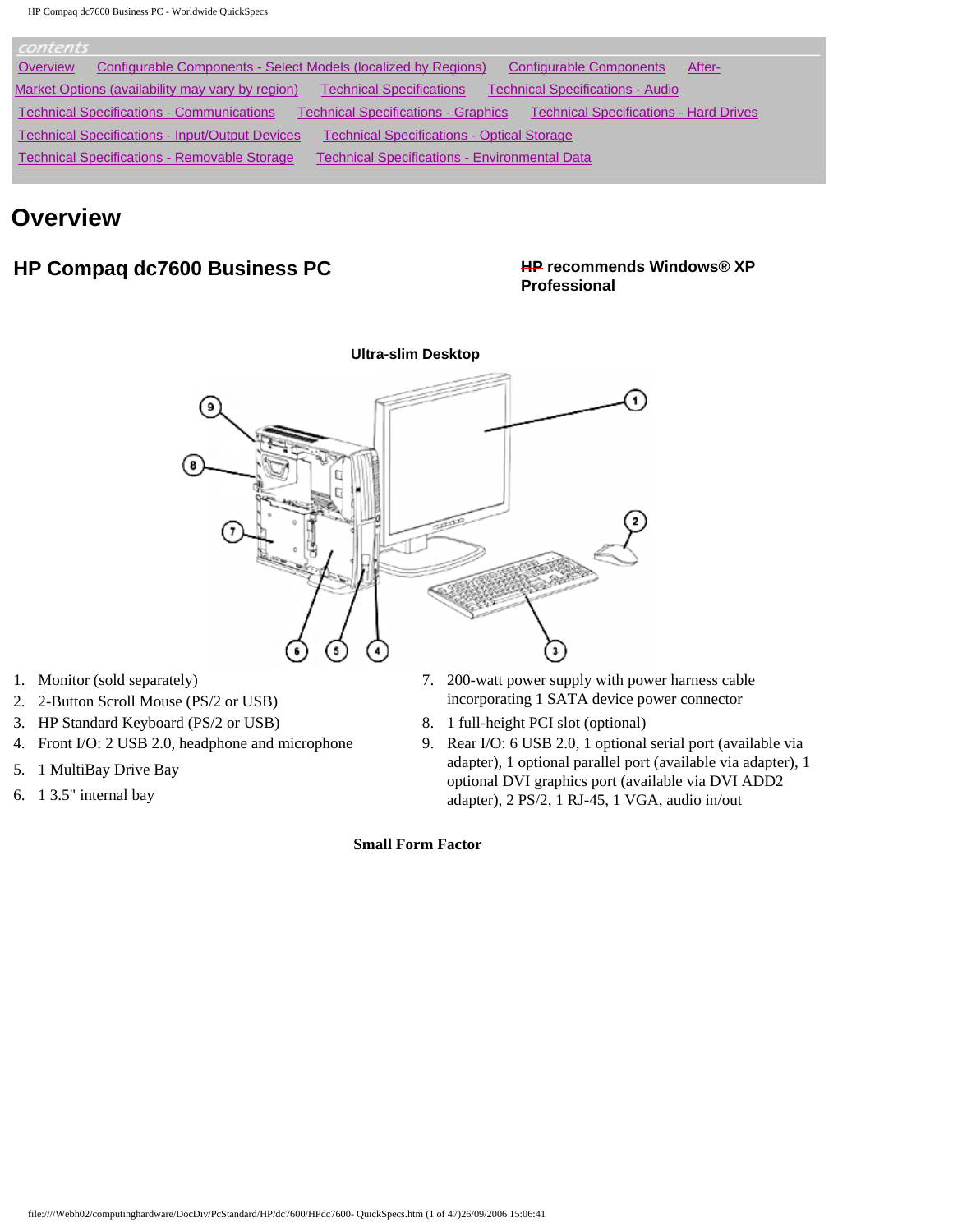

- 
- 
- 
- 5. 1 3.5" external bay for optional diskette drive, HP 16-in-1 Media Card Reader, or other 3.5" device
- 6. 1 5.25" external bay for optional optical drive, or other 5.25" device (bay tilts up for device removal and insertion)
- 
- 2. 2-Button Scroll Mouse (PS/2 or USB) 8. 240-watt power supply with power harness cable incorporating 2 SATA, 1 PATA and 1 FDD device power connectors
- 3. HP Standard Keyboard (PS/2 or USB) 9. Rear I/O: 6 USB 2.0, 1 standard serial port, 1 optional serial port, 1 parallel port, 2 PS/2, 1 RJ-45, 1 VGA, audio in/out
- 4. Front I/O: 2 USB 2.0, headphone and microphone 10. 2 low profile PCI slots, 1 low profile PCI Express x1 slot, 1 low profile PCI Express x16 slot standard\*; 2 full-height PCI slots optional

\***NOTE:** With riser card option, express x1 and x16 slots are inaccessible.



#### **Convertible Minitower**

- 
- 2. 2-Button Scroll Mouse (PS/2 or USB)
- 3. HP Standard Keyboard (PS/2 or USB)
- 
- 5. 1 3.5" external bay for optional diskette drive, HP 16-in-1 Media Card Reader, or other 3.5" device
- 1. Monitor (sold separately) 7. 2 full-height PCI slots, 1 full-height PCI Express x1 slot, 1 full-height PCI Express x16 slot, 2 additional full-height PCI slots optional
- 4. Front I/O: 2 USB 2.0, headphone and microphone 8. Rear I/O: 6 USB 2.0, 1 standard serial port, 1 optional serial port, 1 parallel port, 2 PS/2, 1 RJ-45, 1 VGA, audio in/out, mic in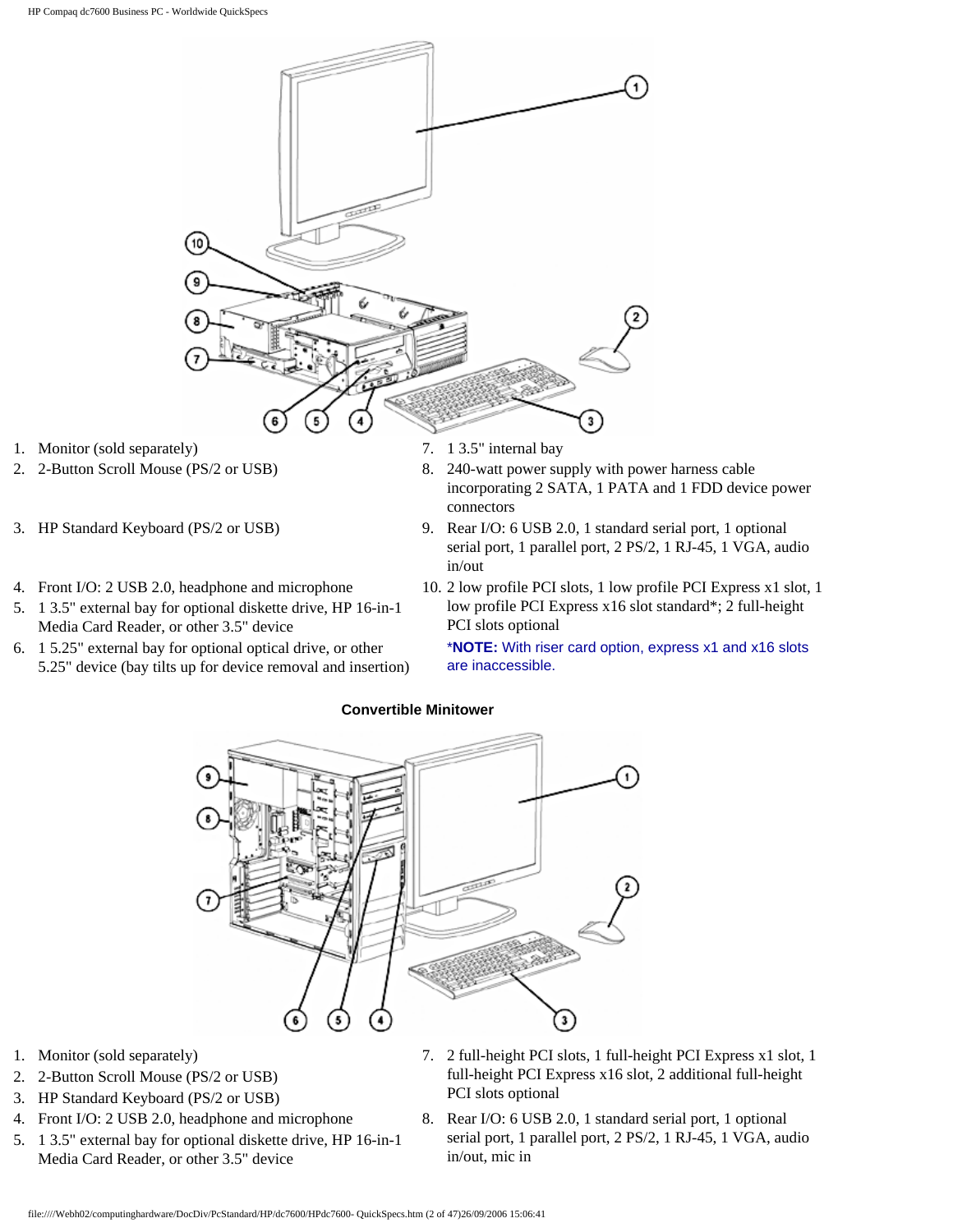- 
- 6. 3 5.25" external bays and 2 3.5" internal bays 9. 365-watt power supply with power harness cable incorporating 4 SATA, 3 PATA and 1 FDD device power connectors
	- **\* NOTE**: HP supplied configuration with 5.25" PATA optical device provides 1 additional spare PATA device data-connector on ribbon cable.

### **At A Glance**

- Designed for long-term, networked deployment within medium and large organizations in commercial business, finance and public sector industries
- Choice of operating systems
- Value-added software available pre-installed:
	- ❍ HP ProtectTools Embedded Security (purchased separately)
	- ❍ HP Client Manager (<http://h18000.www1.hp.com/im/index.html>)
	- o Altiris Local Recovery
	- ❍ Norton AntiVirus with 60 day Live Update Subscription
- Fully compatible software OS image across all three models (Ultra-slim Desktop, Small Form Factor, and Convertible Minitower)
- HP BIOS for security, manageability and software image stability
- Standard 3-years parts, 3-years labor and 3-years on-site warranty services (terms and conditions vary by country; certain restrictions and exclusions apply)
- Tool-less serviceability, HP Insight Diagnostics software, and HP Restore Plus ! CD for fast repair
- Selected configurations with global availability easily set up and ordered through HP.com Business to Business portals (<http://h10019.www1.hp.com/business-site/index.html>)
- Tailored HP Factory Express deployment and lifecycle services available ([http://h71028.www7.hp.com/enterprise/cache/97688-0-0-225-121.aspx\)](http://h71028.www7.hp.com/enterprise/cache/97688-0-0-225-121.aspx)
- Intel technologies introduced in 2005: 945G Express chipset, Pentium 4, Pentium D and Celeron processors
- Embedded TPM1.2 compliant security module (requires HP ProtectTools Embedded Security software)
- Support for SMART III 1.5Gb/s and 3.0Gb/s Serial ATA hard drives
- In compliance with the IEEE 1680 (EPEAT) standard at the SILVER level, see<http://www.epeat.net/>

### contents

| Overview | Configurable Components - Select Models (localized by Regions) |                                                      | <b>Configurable Components</b><br>After-      |  |
|----------|----------------------------------------------------------------|------------------------------------------------------|-----------------------------------------------|--|
|          | Market Options (availability may vary by region)               | <b>Technical Specifications</b>                      | <b>Technical Specifications - Audio</b>       |  |
|          | <b>Technical Specifications - Communications</b>               | <b>Technical Specifications - Graphics</b>           | <b>Technical Specifications - Hard Drives</b> |  |
|          | <b>Technical Specifications - Input/Output Devices</b>         | <b>Technical Specifications - Optical Storage</b>    |                                               |  |
|          | <b>Technical Specifications - Removable Storage</b>            | <b>Technical Specifications - Environmental Data</b> |                                               |  |

## **Configurable Components - Select Models (localized by Regions)**

### **Model Key and Example**

**NOTE:** This diagram is an example that illustrates how to read the model number.

 It is not intended to give every available configuration choice specified in the body of this document and may include references to modules that are out of date and no longer available.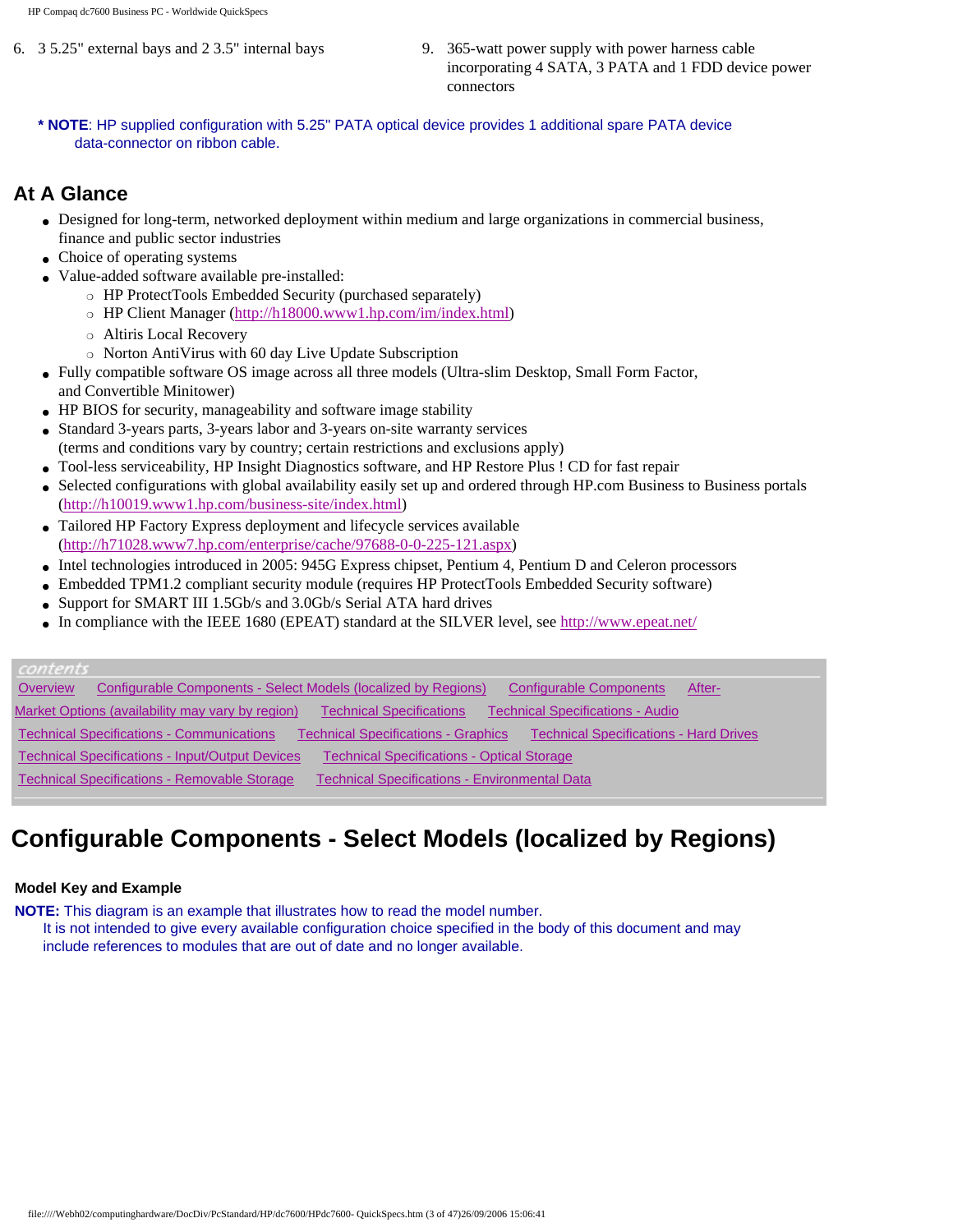

| Overview | Configurable Components - Select Models (localized by Regions) |                                                      | <b>Configurable Components</b><br>After-      |
|----------|----------------------------------------------------------------|------------------------------------------------------|-----------------------------------------------|
|          | Market Options (availability may vary by region)               | <b>Technical Specifications</b>                      | <b>Technical Specifications - Audio</b>       |
|          | <b>Technical Specifications - Communications</b>               | <b>Technical Specifications - Graphics</b>           | <b>Technical Specifications - Hard Drives</b> |
|          | <b>Technical Specifications - Input/Output Devices</b>         | <b>Technical Specifications - Optical Storage</b>    |                                               |
|          | <b>Technical Specifications - Removable Storage</b>            | <b>Technical Specifications - Environmental Data</b> |                                               |

## **Configurable Components**

| <b>Operating System -</b><br>One of the following | Genuine Windows XP Professional SP2<br>Genuine Windows XP Home SP2<br>FreeDOS<br><b>NOTE:</b> Microsoft Windows NT 4.0 and Microsoft Windows 2000 are not available on these<br>systems. Some drivers for Windows 2000 are available for download from hp.com. | SuSE Linux Personal 9.3 OEM (delivered on CDs with system, not pre-installed) WW except Asia |
|---------------------------------------------------|----------------------------------------------------------------------------------------------------------------------------------------------------------------------------------------------------------------------------------------------------------------|----------------------------------------------------------------------------------------------|
| <b>Value-added Software</b><br>(not included with | HP ProtectTools Embedded Security software<br>HP Client Management Solutions (visit http://                                                                                                                                                                    | Microsoft Office 2003 Professional<br>Microsoft Office 2003 Small Business                   |
| FreeDOS)                                          | www.hp.com/go/easydeploy)                                                                                                                                                                                                                                      | Microsoft Works 7.0                                                                          |
|                                                   | <b>HP Restore CD</b>                                                                                                                                                                                                                                           | Microsoft Internet Explorer with Google Toolbar                                              |
|                                                   | <b>HP Insight Diagnostics</b>                                                                                                                                                                                                                                  | PDF Complete                                                                                 |
|                                                   | <b>Computer Setup Utility</b>                                                                                                                                                                                                                                  | Dantz Retrospect and Roxio DigitalMedia Plus                                                 |
|                                                   | Altiris Local Recovery                                                                                                                                                                                                                                         | (supplied with CD-RW drive, Combo drive or                                                   |
|                                                   | Norton AntiVirus 2005 with 60 day Live Update<br>Subscription                                                                                                                                                                                                  | DVD+/-RW drive)                                                                              |
|                                                   | Microsoft Office 2003 Basic                                                                                                                                                                                                                                    | Roxio Cineplayer (supplied with DVD-ROM<br>drive)                                            |
|                                                   | Microsoft Office 2003 Personal                                                                                                                                                                                                                                 | QuickBooks Simple Start                                                                      |

file:////Webh02/computinghardware/DocDiv/PcStandard/HP/dc7600/HPdc7600- QuickSpecs.htm (4 of 47)26/09/2006 15:06:41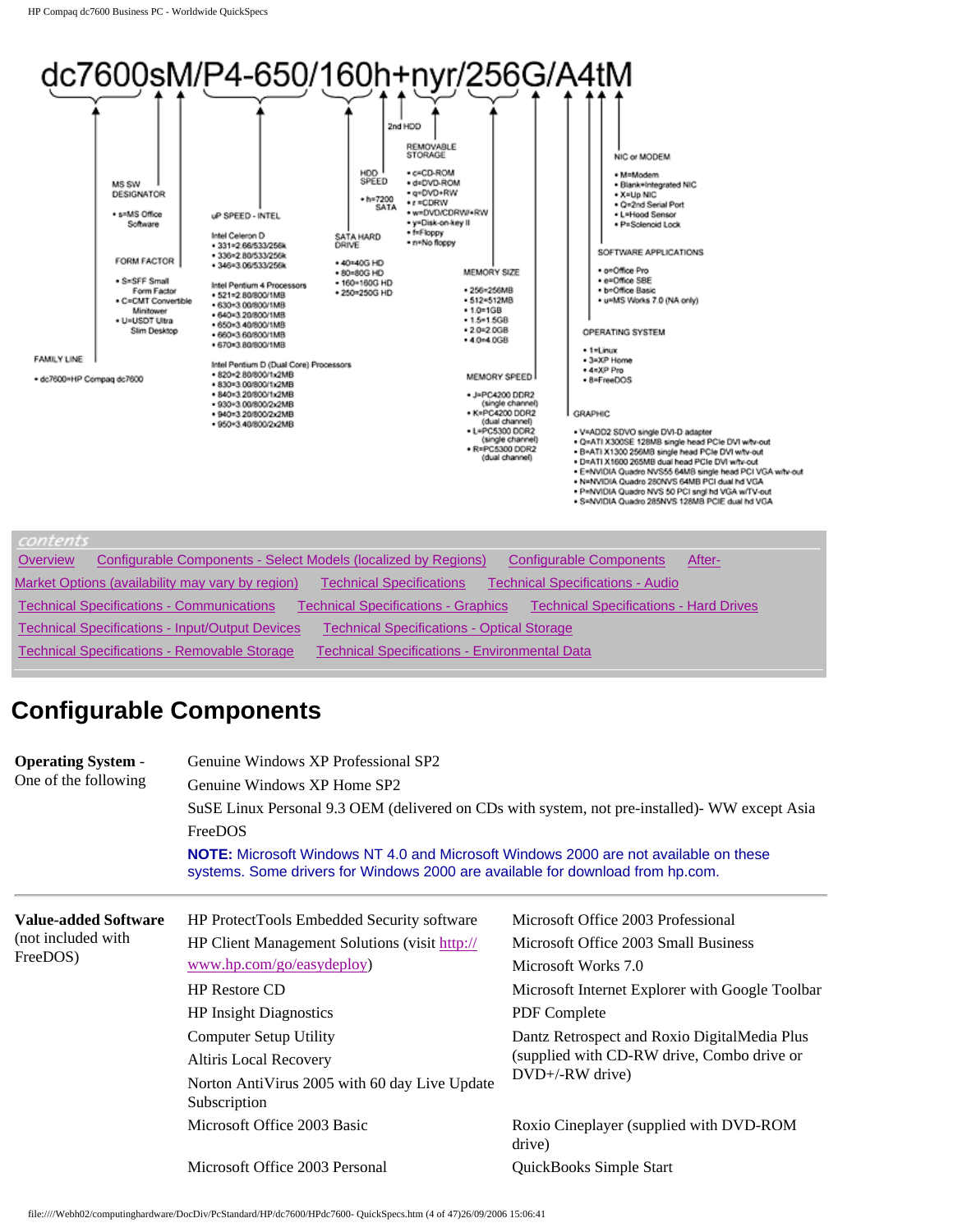| <b>Value-added Services</b><br>and Features | HP Stable Platform Program          | Factory Express Deployment and Lifecycle<br><b>Services</b> |
|---------------------------------------------|-------------------------------------|-------------------------------------------------------------|
|                                             | <b>Business-to-Business Portals</b> | TPM 1.2 Security                                            |
|                                             | <b>HP Global Series Services</b>    | <b>Tool-less Serviceability</b>                             |

**Support** On-site Warranty and Service Note 1: This three-year (3-3-3), limited warranty and service offering

delivers three years of parts, labor and on-site repair. Response time is next business-day Note 2 and includes free telephone support  $\frac{\text{Note 3}}{24 \times 7}$ . Global coverage  $\frac{\text{Note 2}}{\text{ensure that any product}}$ purchased in one country and transferred to another non-restricted country will remain fully covered under the original warranty and service offering. Some countries/regions do not offer one year onsite and labor.

**NOTE 1:** Terms and conditions may vary by country. Certain restrictions and exclusions apply. **NOTE 2:** On-site service may be provided pursuant to a service contract between HP and an authorized HP third-party provider, and is not available in certain countries. Global service response times are based on commercially reasonable best effort and may vary by country. **NOTE 3**: Technical telephone support applies only to HP-configured, HP and HP-qualified, thirdparty hardware and software. Toll-free calling and 24 x 7 support may not be available in some countries.

|                                 | <b>Ultra-slim Desktop</b>                     | <b>Small Form Factor</b>                      | <b>Convertible Minitower</b>                   |
|---------------------------------|-----------------------------------------------|-----------------------------------------------|------------------------------------------------|
| <b>Dimensions</b>               |                                               |                                               |                                                |
| <b>Chassis Dimensions</b>       | 2.95 x 12.4 x 13.18 in                        | 3.95 x 13.3 x 14.9 in                         | 17.65 x 6.6 x 17.8 in                          |
| $(H \times W \times D)$         | $(7.49 \times 31.50 \times 33.48 \text{ cm})$ | $(10.03 \times 33.78 \times 37.85$ cm)        | $(44.83 \times 16.76 \times 45.21$ cm)         |
| System weight                   | 13.2 lb (5.99 kg)                             | 19.5 lb (8.85 kg)                             | 32.5 lb (14.74 kg)                             |
| System volume                   | 7.9 liters                                    | 12.8 liters                                   | 33.8 liters                                    |
| Shipping weight                 | 19 lb (8.62 kg)                               | 30 lb (13.61 kg)                              | 43 lb (19.50 kg)                               |
| Maximum supported               | 77.1 lb (35 kg)                               | 77.1 lb (35 kg)                               | 77.1 lb (35 kg)                                |
| weight (desktop<br>orientation) |                                               |                                               |                                                |
| Shipping box dimensions         | 12.63 x 18.75 x 20 in                         | 12.63 x 18.75 x 20 in                         | 23.38 x 13.06 x 22.88 in                       |
| $(H \times W \times D)$         | $(32.08 \times 47.63 \times 50.8 \text{ cm})$ | $(32.08 \times 47.63 \times 50.8 \text{ cm})$ | $(59.39 \times 33.17 \times 58.12 \text{ cm})$ |
| <b>Power Supply</b>             | $190W$ power supply – Active<br><b>PFC</b>    | $240W$ power supply – Active<br><b>PFC</b>    | 365W power supply - Active PFC                 |
| <b>Ports</b>                    |                                               |                                               |                                                |
| <b>USB 2.0</b>                  | 8 (2 front, 6 rear)                           | 8 (2 front, 6 rear)                           | 8 (2 front, 6 rear)                            |
| Serial                          | 1 optional via Serial & parallel I/           | 1 standard with 2nd optional                  | 1 standard with 2nd optional                   |
|                                 | O adapter                                     |                                               |                                                |
| Parallel                        | 1 optional via Serial & parallel I/           | 1                                             | 1                                              |
|                                 | O adapter                                     |                                               |                                                |
| PS/2                            | 1 keyboard, 1 mouse                           | 1 keyboard, 1 mouse                           | 1 keyboard, 1 mouse                            |
| Video                           | analog for integrated graphics                | analog for integrated graphics                | analog for integrated graphics                 |
| DVI output                      | available via ADD2 card or PCI                | available via ADD2 card, PCI-E                | available via ADD2 card, PCI-E                 |
|                                 | card                                          | x16 card, or PCI card                         | x16 card, and PCI card                         |
| Support for Multi-Monitor       | available via ADD2 card or PCI                | available via ADD2 card, PCI-E                | available via ADD2 card, PCI-E                 |
|                                 | card                                          | x16 card, or PCI card                         | x16 card, and PCI card                         |
| Audio                           | Front - mic and headphone                     | Front - mic and headphone                     | Front - mic and headphone                      |
|                                 | Rear - line in, line out                      | Rear - line in, line out                      | Rear - line in, line out, mic in               |
| $NIC (RJ-45)$                   | <b>Integrated Broadcom NetXtreme</b>          | <b>Integrated Broadcom NetXtreme</b>          | <b>Integrated Broadcom NetXtreme</b>           |
|                                 | Gigabit Ethernet for HP                       | Gigabit Ethernet for HP                       | Gigabit Ethernet for HP                        |

### **USDT SFF CMT**

### **Intel Celeron D Processors:**

**Processor and Speed\*** One of the following

Intel Celeron D 331 Processor (2.66-GHz, 256K L2 cache, 533-MHz FSB) X X X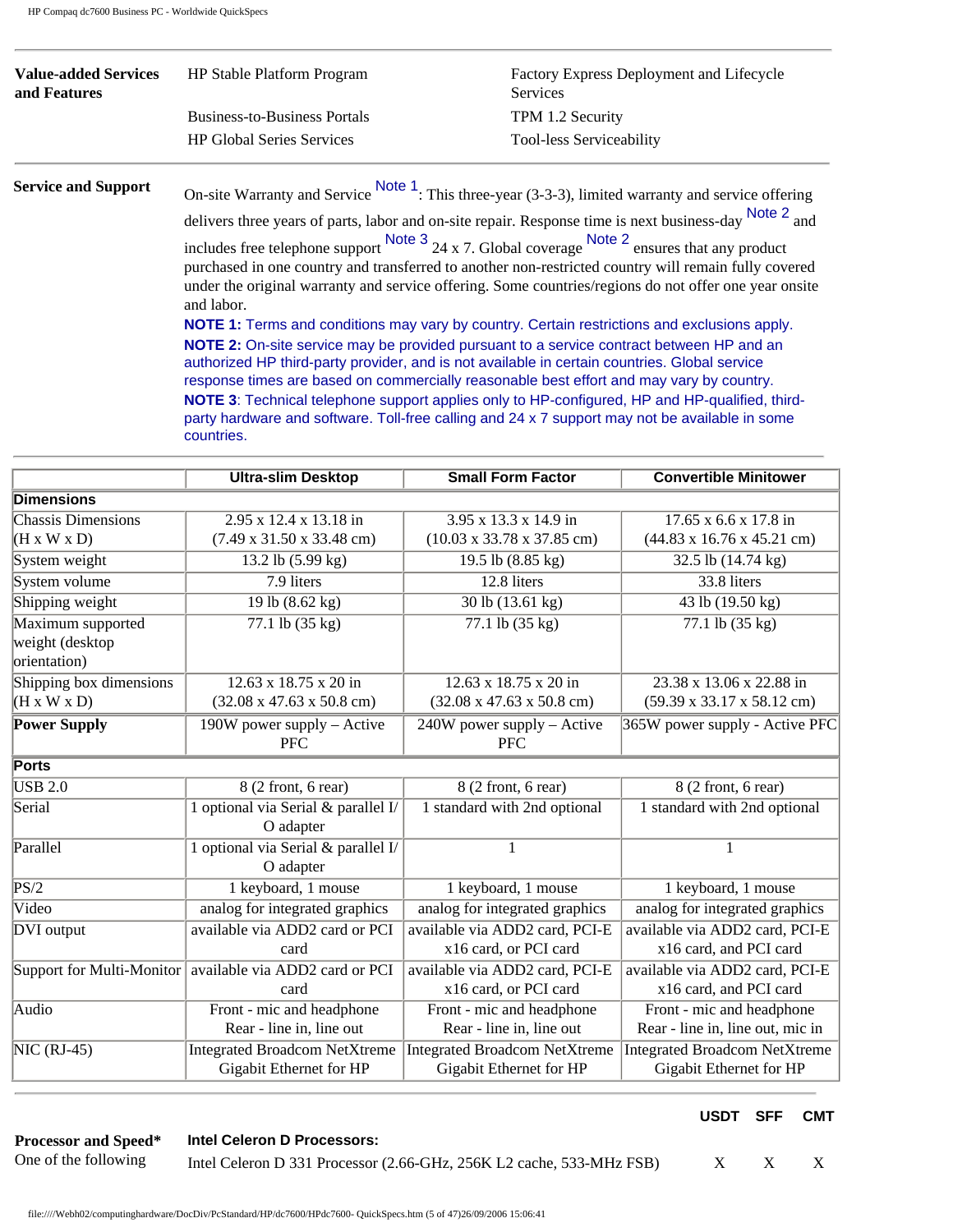| Intel Celeron D 336 Processor (2.80-GHz, 256K L2 cache, 533-MHz FSB)                                      | X           | X           | X           |
|-----------------------------------------------------------------------------------------------------------|-------------|-------------|-------------|
| Intel Celeron D 346 Processor (3.06-GHz, 256K L2 cache, 533-MHz FSB)                                      | X           | X           | X           |
| Intel Pentium 4 Processors with HT Technology:                                                            |             |             |             |
| Intel Pentium 4 521 Processor (2.8-GHz, 1-MB L2 cache, 800-MHz FSB)                                       | X           | X           | X           |
| Intel Pentium 4 524 Processor (3.06-GHz, 1-MB L2 cache, 533-MHz FSB)                                      | X           | X           | $\mathbf X$ |
| Intel Pentium 4 541 Processor (3.2-GHz, 1-MB L2 cache, 800-MHz FSB)                                       | X           | X           | $\mathbf X$ |
| Intel Pentium 4 620 Processor (2.8-GHz, 2-MB L2 cache, 800-MHz FSB)                                       | X           | X           | $\mathbf X$ |
| Intel Pentium 4 630 Processor (3.0-GHz, 2-MB L2 cache, 800-MHz FSB)                                       | X           | X           | $\mathbf X$ |
| Intel Pentium 4 631 Processor (3.0-GHz, 2-MB L2 cache, 800-MHz FSB)                                       | X           | X           | $\mathbf X$ |
| Intel Pentium 4 640 Processor (3.2-GHz, 2-MB L2 cache, 800-MHz FSB)                                       | X           | X           | X           |
| Intel Pentium 4 641 Processor (3.2-GHz, 2-MB L2 cache, 800-MHz FSB)                                       | X           | X           | $\mathbf X$ |
| Intel Pentium 4 650 Processor (3.4-GHz, 2-MB L2 cache, 800-MHz FSB)                                       | X           | X           | X           |
| Intel Pentium 4 651 Processor (3.4-GHz, 2-MB L2 cache, 800-MHz FSB)                                       | X           | X           | $\mathbf X$ |
| Intel Pentium 4 660 Processor (3.6-GHz, 2-MB L2 cache, 800-MHz FSB)                                       |             |             | $\mathbf X$ |
| Intel Pentium 4 661 Processor (3.6-GHz, 2-MB L2 cache, 800-MHz FSB)                                       | X           | X           | $\mathbf X$ |
| Intel Pentium 4 670 Processor (3.8-GHz, 2-MB L2 cache, 800-MHz FSB)                                       |             |             | X           |
| Intel Pentium D Dual Core Processors:                                                                     |             |             |             |
| Intel Pentium D 805 Dual Core Processor (2.66-GHz, 2x1MB L2 cache,<br>533-MHz FSB)                        | X           | X           | X           |
| Intel Pentium D 820 Dual Core Processor (2.8-GHz, 2x1MB L2 cache,<br>800-MHz FSB)                         | X           | X           | X           |
| Intel Pentium D 830 Dual Core Processor (3.0-GHz, 2x1MB L2 cache,<br>800-MHz FSB)                         |             |             | X           |
| Intel Pentium D 840 Dual Core Processor (3.2-GHz, 2x1MB L2 cache,<br>800-MHz FSB)                         |             |             | X           |
| Intel Pentium D 915 Dual Core Processor (2.8-GHz, 2x2MB L2 cache,<br>800-MHz FSB)                         | X           | X           | X           |
| Intel Pentium D 925 Dual Core Processor (3.0-GHz, 2x2MB L2 cache,<br>800-MHz FSB)                         | X           | X           | X           |
| Intel Pentium D 930 Dual Core Processor (3.0-GHz, 2x2MB L2 cache,<br>800-MHz FSB)                         | X           | X           | X           |
| Intel Pentium D 940 Dual Core Processor (3.2-GHz, 2x2MB L2 cache,<br>800-MHz FSB)                         | $\mathbf X$ | $\mathbf X$ | X           |
| Intel Pentium D 945 Dual Core Processor (3.4-GHz, 2x2MB L2 cache,<br>800-MHz FSB)                         | X           | X           | X           |
| Intel Pentium D 950 Dual Core Processor (3.4-GHz, 2x2MB L2 cache,<br>800 MHz FSB)                         | X           | X           | X           |
| *NOTE: Intel processor numbers are not a measure of performance. Processor numbers differentiate features |             |             |             |

within each processor family, not across different processor families.

#### **Memory 945G Express chipset**

#### **DDR2 SYNCH DRAM NON-ECC MEMORY**

Memory upgrades are accomplished by adding single or multiple DIMMs of the same or varied sizes. This chart does not represent all possible memory configurations. The Intel 945G Express chipsets support non-ECC DDR2 PC2-4200 (533-MHz) and PC2-5300 (667-MHz) memory.

**HP recommends dual-channel symmetric configurations for maximum performance.** For best performance, add the same amount of total memory to each channel and do not mix speeds. For dualchannel symmetric performance, the total amount of memory in each channel must be equal. If speeds are mixed, speed will default to the slowest DIMM.

*Ultra-Slim Desktop*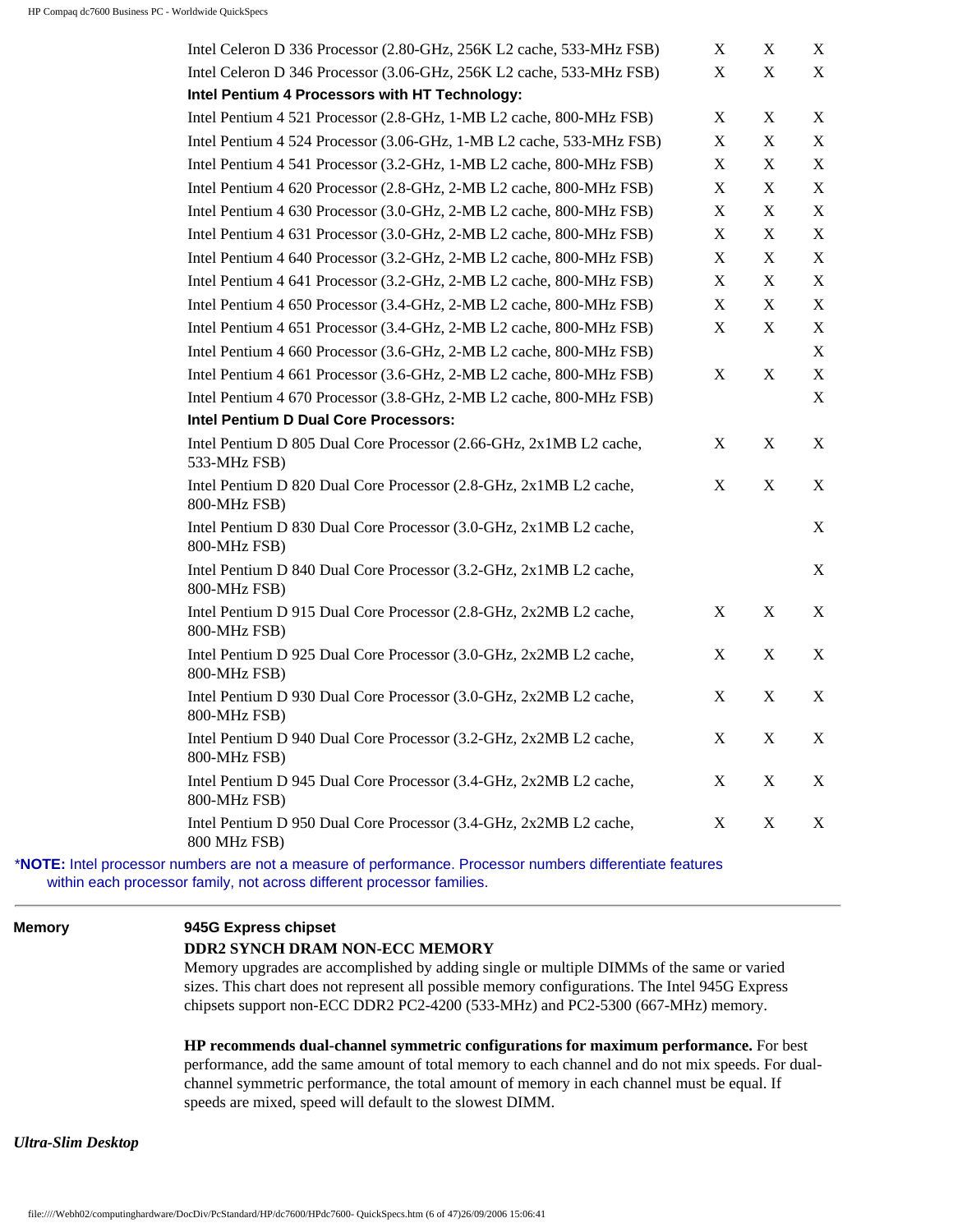### **Maximum Memory** Supports up to 3-GB of DDR2 SYNCH DRAM. *Not all memory configurations possible are represented below.*

| <b>DIMM Size</b>                  | <b>Slot</b>      |                  |          |
|-----------------------------------|------------------|------------------|----------|
|                                   | <b>Channel A</b> | <b>Channel B</b> |          |
|                                   |                  | $\mathbf 2$      | 3        |
| 256-MB                            | 256-MB           |                  |          |
| 512-MB                            | $512-MB$         |                  |          |
| 512-MB (dual-channel              | $256-MB$         |                  | $256-MB$ |
| symmetric)                        |                  |                  |          |
| $1-GB$                            | $1-GB$           |                  |          |
| 1-GB (dual channel symmetric)     | $512-MB$         |                  | $512-MB$ |
| 1-GB (dual channel symmetric)     | $512-MB$         | 256-MB           | $256-MB$ |
| $ 2$ -GB (dual channel symmetric) | $1-GB$           | $512-MB$         | $512-MB$ |
| 3-GB maximum                      | $1-GB$           | $1-GB$           | $1-GB$   |

### *Small Form Factor and Convertible Minitower*

**Maximum Memory** Supports up to 4-GB of DDR2 SYNCH DRAM. *Not all memory configurations possible are represented below.*

**NOTE:** Above 3-GB, all memory may not be available due to system resource requirements.

| <b>DIMM Size</b>                            | <b>Slot</b>      |                |                  |          |
|---------------------------------------------|------------------|----------------|------------------|----------|
|                                             | <b>Channel A</b> |                | <b>Channel B</b> |          |
|                                             | 1                | $\overline{2}$ | 3                | 4        |
| 256-MB                                      | 256-MB           |                |                  |          |
| 512-MB                                      | 512-MB           |                |                  |          |
| 512-MB (dual-channel<br>symmetric)          | 256-MB           |                | 256-MB           |          |
| $1-GB$                                      | $1-GB$           |                |                  |          |
| 1-GB (dual-channel<br>symmetric)            | $512-MB$         |                | 512-MB           |          |
| 1-GB (dual-channel<br>symmetric)            | 256-MB           | 256-MB         | 512-MB           |          |
| 2-GB (dual-channel<br>symmetric)            | $1-GB$           |                | 512-MB           | $512-MB$ |
| 2-GB (dual-channel<br>symmetric)            | 512-MB           | 512-MB         | 512-MB           | 512-MB   |
| 4-GB maximum<br>(dual-channel<br>symmetric) | $1-GB$           | $1-GB$         | $1-GB$           | $1-GB$   |

| <b>Memory Configurations</b> |                                                             | <b>USDT</b> | <b>SFF</b> | <b>CMT</b>                |
|------------------------------|-------------------------------------------------------------|-------------|------------|---------------------------|
| – One of the following       | 256-MB DDR2 Synch Dram PC2-4200 (533-MHz) Non ECC (1 x 256) | X           | X          | X                         |
|                              | 512-MB DDR2 Synch Dram PC2-4200 (533-MHz) Non ECC (1 x 512) | X           | X          | $\boldsymbol{\mathrm{X}}$ |
|                              | 512-MB DDR2 Synch Dram PC2-4200 (533-MHz) Non ECC (2 x 256) | X           | X          | $\boldsymbol{\mathrm{X}}$ |
|                              | 1-GB DDR2 Synch Dram PC2-4200 (533-MHz) Non ECC (1 x 1GB)   | X           | X          | $\boldsymbol{X}$          |
|                              | 1-GB DDR2 Synch Dram PC2-4200 (533-MHz) Non ECC (2 x 512)   | X           | X          | X                         |
|                              | 2-GB DDR2 Synch Dram PC2-4200 (533-MHz) Non ECC (4 x 512)   |             | X          | X                         |
|                              | 3-GB DDR2 Synch Dram PC2-4200 (533-MHz) Non ECC (3 x 1GB)   | X           |            |                           |
|                              | 4-GB DDR2 Synch Dram PC2-4200 (533-MHz) Non ECC (4 x 1GB)   |             | X          | X                         |
|                              | 256-MB DDR2 Synch Dram PC2-5300 (667-MHz) Non ECC (1 x 256) | X           | X          | X                         |
|                              | 512-MB DDR2 Synch Dram PC2-5300 (667-MHz) Non ECC (1 x 512) | X           | X          | X                         |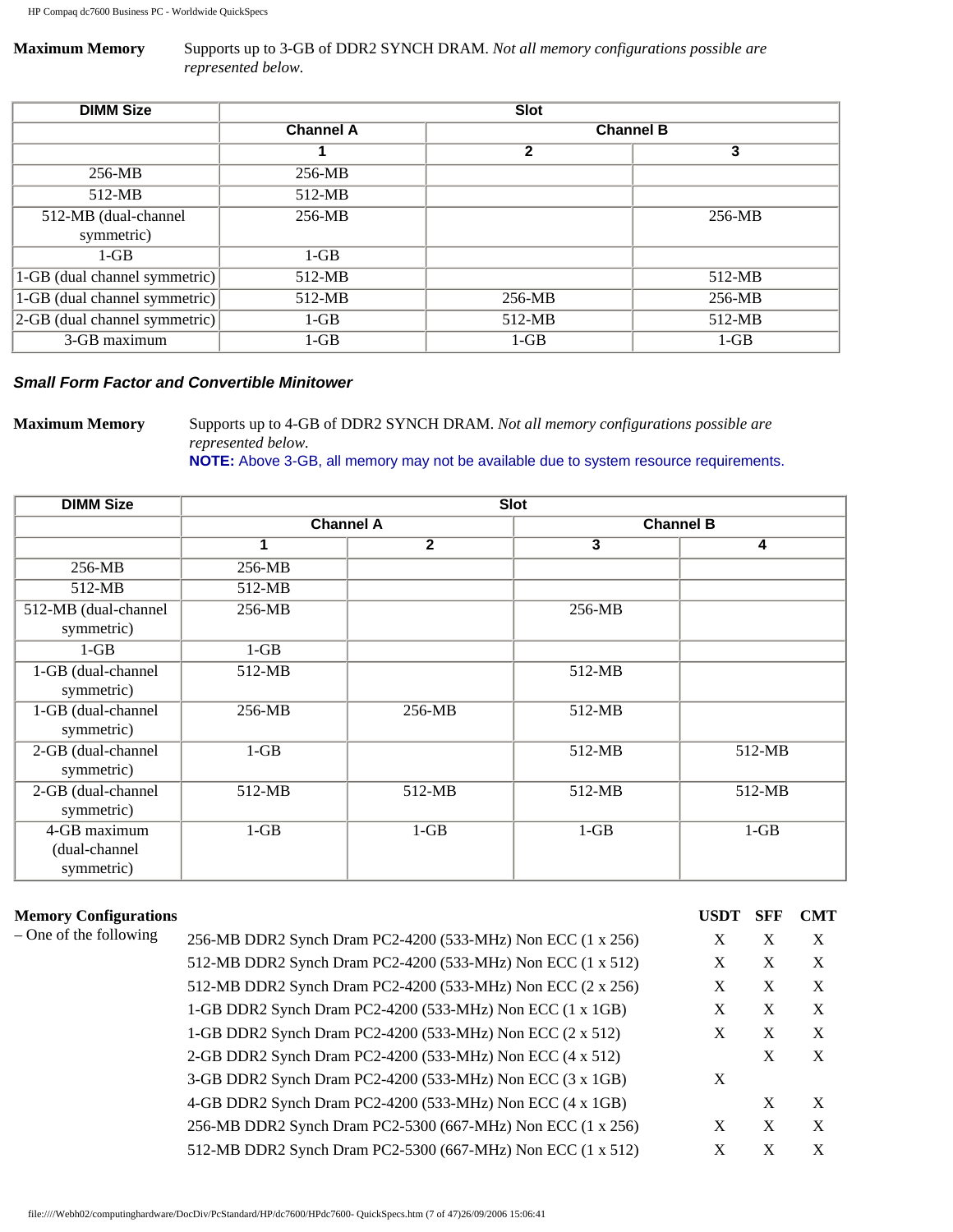| 512-MB DDR2 Synch Dram PC2-5300 (667-MHz) Non ECC $(2 \times 256)$ | X | X                     | X            |
|--------------------------------------------------------------------|---|-----------------------|--------------|
| 1-GB DDR2 Synch Dram PC2-5300 (667-MHz) Non ECC $(2 \times 512)$   |   | $X \times X \times X$ |              |
| 2-GB DDR2 Synch Dram PC2-5300 (667-MHz) Non ECC (4 x 512)          |   |                       | $\mathbf{X}$ |

| <b>Expandability</b>   | <b>USDT</b>                            | <b>SFF</b>                                                      | <b>CMT</b>                                                                       |
|------------------------|----------------------------------------|-----------------------------------------------------------------|----------------------------------------------------------------------------------|
| PCI slots              | Optional with riser card:              | $2$ low-profile $(2.5)$ , length $(6.6)$                        | $\overline{2}$ full-height (4.2"), length                                        |
|                        | 1 full-height $(4.2)$ , length $(6.6)$ | standard:                                                       | $(13.4")$ standard;                                                              |
|                        |                                        | 2 full-height (4.2"), length                                    | (2 additional full-height slots)                                                 |
|                        |                                        | (6.875") via optional riser card.                               | available via optional extender                                                  |
|                        |                                        | <b>NOTE:</b> With riser card option,                            | card)                                                                            |
|                        |                                        | express x1 and x16 slots are not                                |                                                                                  |
|                        |                                        | accessible.                                                     |                                                                                  |
| Max power per slot     | 25W                                    | 25W                                                             | 75W                                                                              |
| PCI Express x16 slot   |                                        |                                                                 | 1 low-profile $(2.5)$ , length $(6.6)$ ] full-height $(4.2)$ , length $(10.5)$ ] |
| Max power per slot     | N/A                                    | 25W                                                             | 75W                                                                              |
| PCI Express x1 slot    |                                        |                                                                 | 1 low profile $(2.5)$ , length $(6.6)$   1 full-height $(4.2)$ , length $(13.4)$ |
| Max power per slot     | N/A                                    | 10W                                                             | 10W                                                                              |
| <b>External Bays</b>   | $0$ (use MultiBay)                     | 2                                                               |                                                                                  |
| 3.5"                   | N/A                                    |                                                                 |                                                                                  |
| 5.25"                  | N/A                                    | 1 (length 8.189")                                               | 3 (2 - length 8.189", 1 - length                                                 |
|                        |                                        |                                                                 | $5.71$ ")                                                                        |
| MultiBay               | 1 standard                             | none                                                            | none                                                                             |
| IDE                    | 1 IDE for Multibay I (12 mm)           | 1 IDE connector for opticals                                    | 1 IDE connectors for opticals                                                    |
| Internal 3.5" HDD Bays |                                        |                                                                 | 2                                                                                |
| Hard Drive Controller  |                                        | Serial ATA (support for SATA 1.5-Gb/s and 3.0-Gb/s hard drives) |                                                                                  |
| (PCI) Supported        |                                        |                                                                 |                                                                                  |
| Hard Drive Interfaces  | 1 Serial ATA interface                 | 2 Serial ATA interfaces                                         | 2 Serial ATA interfaces                                                          |
| Supported              |                                        |                                                                 |                                                                                  |

### **Storage Diagrams**



**Storage – Drive Support**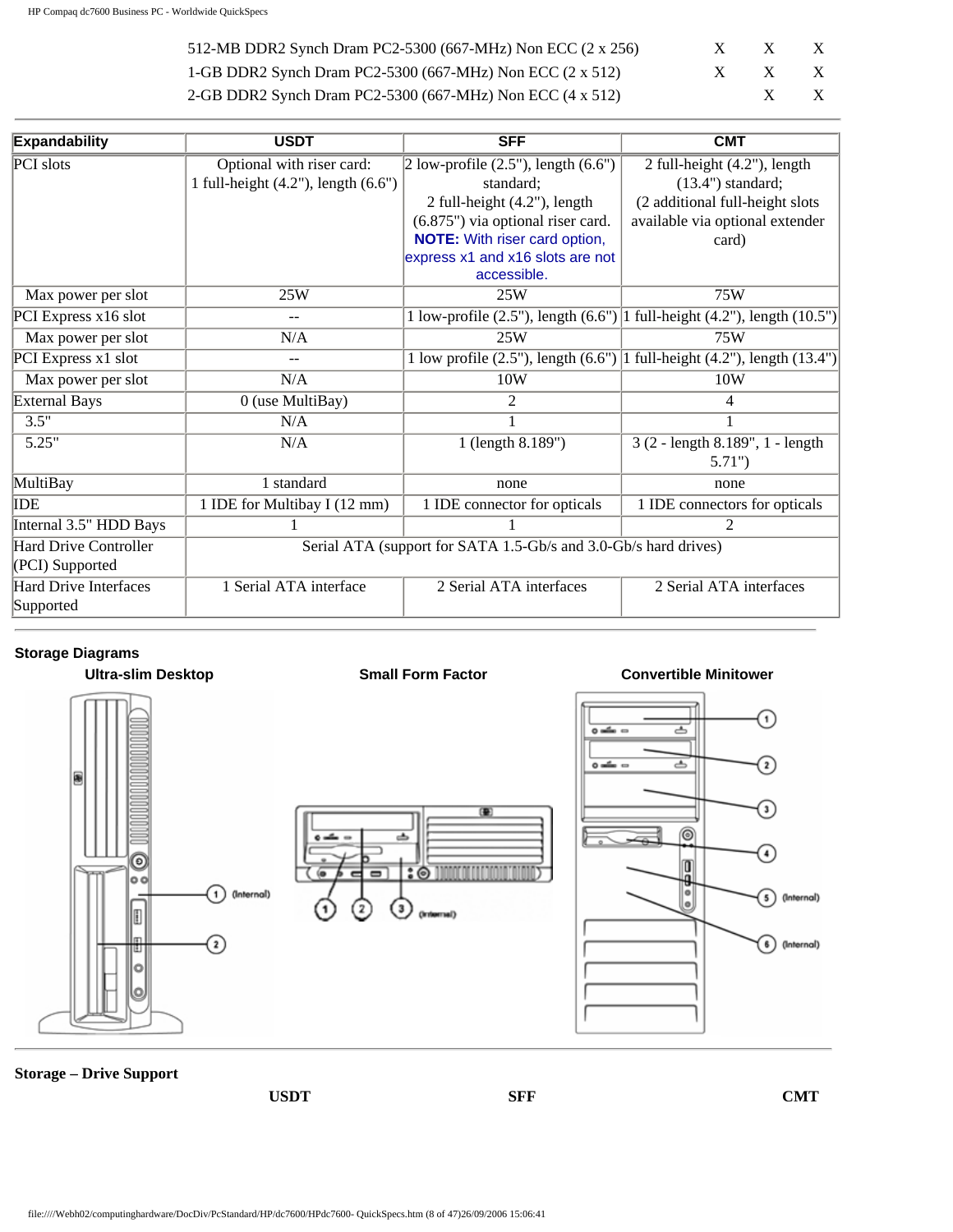|                                                    | MultiBay<br>Drive Bay                                                                        | 3.5" Serial<br>ATA Hard<br>Drive | Diskette<br>Drive or<br>Media Card<br>Reader<br>(optional) | Storage<br>Drive Bay | 3.5" Serial<br>ATA Hard<br>Drives | Diskette<br>Drive or<br>Media Card<br>Reader |                           | Storage<br>Drive Bay | 3.5" Serial<br>ATA Hard<br><b>Drives</b> |
|----------------------------------------------------|----------------------------------------------------------------------------------------------|----------------------------------|------------------------------------------------------------|----------------------|-----------------------------------|----------------------------------------------|---------------------------|----------------------|------------------------------------------|
| <b>Quantity Supported</b>                          | 1                                                                                            | 1                                | 1                                                          | 1                    | $\overline{2}$                    | 1                                            |                           | 2                    | $\overline{c}$                           |
| <b>Position Supported</b>                          | ②                                                                                            | (1)                              | (1)                                                        | ②                    | O (3)                             | ④                                            | ➀                         | $\circled{2}$<br>☉   | <sub>(5)</sub><br>(4)<br>$\circ$         |
| <b>Controller</b>                                  | IDE                                                                                          | <b>SATA</b>                      | Diskette                                                   | IDE                  | <b>SATA</b>                       | Diskette                                     |                           | <b>IDE</b>           | <b>SATA</b>                              |
|                                                    |                                                                                              |                                  |                                                            |                      |                                   | <b>USDT</b>                                  | <b>SFF</b>                | <b>CMT</b>           |                                          |
| <b>Hard Drive</b>                                  | 40-GB SATA 1.5-Gb/s Hard Drive (7200 rpm)                                                    |                                  |                                                            |                      |                                   | $\mathbf X$                                  | X                         | $\mathbf X$          |                                          |
| One or two of the                                  | 80-GB SATA 3.0-Gb/s Hard Drive (7200 rpm)                                                    |                                  |                                                            |                      |                                   | $\mathbf X$                                  | $\boldsymbol{\mathrm{X}}$ | $\mathbf X$          |                                          |
| following                                          | 160-GB SATA 3.0-Gb/s Hard Drive (7200 rpm)                                                   |                                  |                                                            |                      |                                   | $\mathbf X$                                  | $\mathbf X$               | $\mathbf X$          |                                          |
|                                                    | 250-GB SATA 3.0-Gb/s Hard Drive (7200 rpm)                                                   |                                  |                                                            |                      |                                   | $\mathbf X$                                  | X                         | X                    |                                          |
|                                                    | 2nd hard drive, 80-GB SATA 3.0-Gb/s Hard Drive (7200 rpm)                                    |                                  |                                                            |                      |                                   |                                              | X                         | $\mathbf X$          |                                          |
|                                                    | 2nd hard drive, 160-GB SATA 3.0-Gb/s Hard Drive (7200 rpm)                                   |                                  |                                                            |                      |                                   |                                              | X                         | X                    |                                          |
|                                                    | 2nd hard drive, 250-GB SATA 3.0-Gb/s Hard Drive (7200 rpm)                                   |                                  |                                                            |                      |                                   |                                              | X                         | $\mathbf X$          |                                          |
| Removable Storage -<br>One or more of the          | <b>Diskette Drives</b>                                                                       |                                  |                                                            |                      |                                   |                                              |                           |                      |                                          |
| following depending on<br>form factor (see Storage | 1.44-MB Diskette Drive<br><b>Media Reader</b>                                                |                                  |                                                            |                      |                                   |                                              | X                         | $\mathbf X$          |                                          |
| section below)                                     | HP 16-in-1 Media Reader (PCI card supplies internal USB connection)<br><b>Optical Drives</b> |                                  |                                                            |                      |                                   |                                              | X                         | X                    |                                          |
|                                                    | 48X CD-ROM Drive                                                                             |                                  |                                                            |                      |                                   |                                              | X                         | $\mathbf X$          |                                          |
|                                                    | 48X/32X/48X CD-RW Drive                                                                      |                                  |                                                            |                      |                                   |                                              | X                         | X                    |                                          |
|                                                    | 48X/32X Combo CD-RW/DVD-ROM Drive                                                            |                                  |                                                            |                      |                                   |                                              | X                         | X                    |                                          |
|                                                    | 16X/48X DVD-ROM Drive                                                                        |                                  |                                                            |                      |                                   |                                              | $\boldsymbol{\mathrm{X}}$ | $\mathbf X$          |                                          |
|                                                    | 16X DVD+/-RW LightScribe Drive (Double Layer/Dual Format)                                    |                                  |                                                            |                      |                                   |                                              | X                         | X                    |                                          |
|                                                    | <b>MultiBay</b>                                                                              |                                  |                                                            |                      |                                   |                                              |                           |                      |                                          |
|                                                    | MultiBay 24X CD-ROM Drive                                                                    |                                  |                                                            |                      |                                   | X                                            |                           |                      |                                          |
|                                                    | MultiBay 24X/24X/24X/8X DVD-CDRW Combo Drive                                                 |                                  |                                                            |                      |                                   | $\mathbf X$                                  |                           |                      |                                          |
|                                                    | MultiBay 8X/24X DVD-ROM Drive                                                                |                                  |                                                            |                      |                                   | $\mathbf X$                                  |                           |                      |                                          |
| <b>Security</b>                                    | 1.2 TPM Embedded Security Chip integrated with Broadcom NIC                                  |                                  |                                                            |                      |                                   | X                                            | X                         | X                    |                                          |
|                                                    | HP ProtectTools Embedded Security Software                                                   |                                  |                                                            |                      |                                   | X                                            | X                         | X                    |                                          |
|                                                    | Serial, Parallel, USB Enable/Disable (via BIOS)                                              |                                  |                                                            |                      |                                   | X                                            | X                         | X                    |                                          |
|                                                    | Removable Media Write/Boot Control                                                           |                                  |                                                            |                      |                                   | X                                            | X                         | X                    |                                          |
|                                                    | Power-On Password (via BIOS)                                                                 |                                  |                                                            |                      |                                   | X                                            | X                         | $\mathbf X$          |                                          |
|                                                    | Setup Password (via BIOS)                                                                    |                                  |                                                            |                      |                                   | X                                            | X                         | X                    |                                          |
|                                                    | Solenoid Lock (electronic hood lock)                                                         |                                  |                                                            |                      |                                   |                                              | X                         | X                    |                                          |
|                                                    | <b>Hood Removal Sensor</b>                                                                   |                                  |                                                            |                      |                                   | X                                            | X                         | X                    |                                          |
|                                                    | HP Desktop Security lock kit (lock and cable)                                                |                                  |                                                            |                      |                                   | X                                            | X                         | $\mathbf X$          |                                          |
|                                                    | Security cable with Kensington lock                                                          |                                  |                                                            |                      |                                   | X                                            | X                         | X                    |                                          |
|                                                    | Rear port control cover                                                                      |                                  |                                                            |                      |                                   | X                                            | X                         | X                    |                                          |
| <b>NIC</b>                                         | Broadcom NetXtreme Gigabit Ethernet integrated on system board                               |                                  |                                                            |                      |                                   | X                                            | X                         | X                    |                                          |
|                                                    | Intel PRO/1000 GT Gigabit PCI Adapter (full height bracket)                                  |                                  |                                                            |                      |                                   |                                              |                           | X                    |                                          |
|                                                    | Intel PRO/1000 GT Gigabit PCI Adapter (low profile bracket)                                  |                                  |                                                            |                      |                                   | X                                            | X                         |                      |                                          |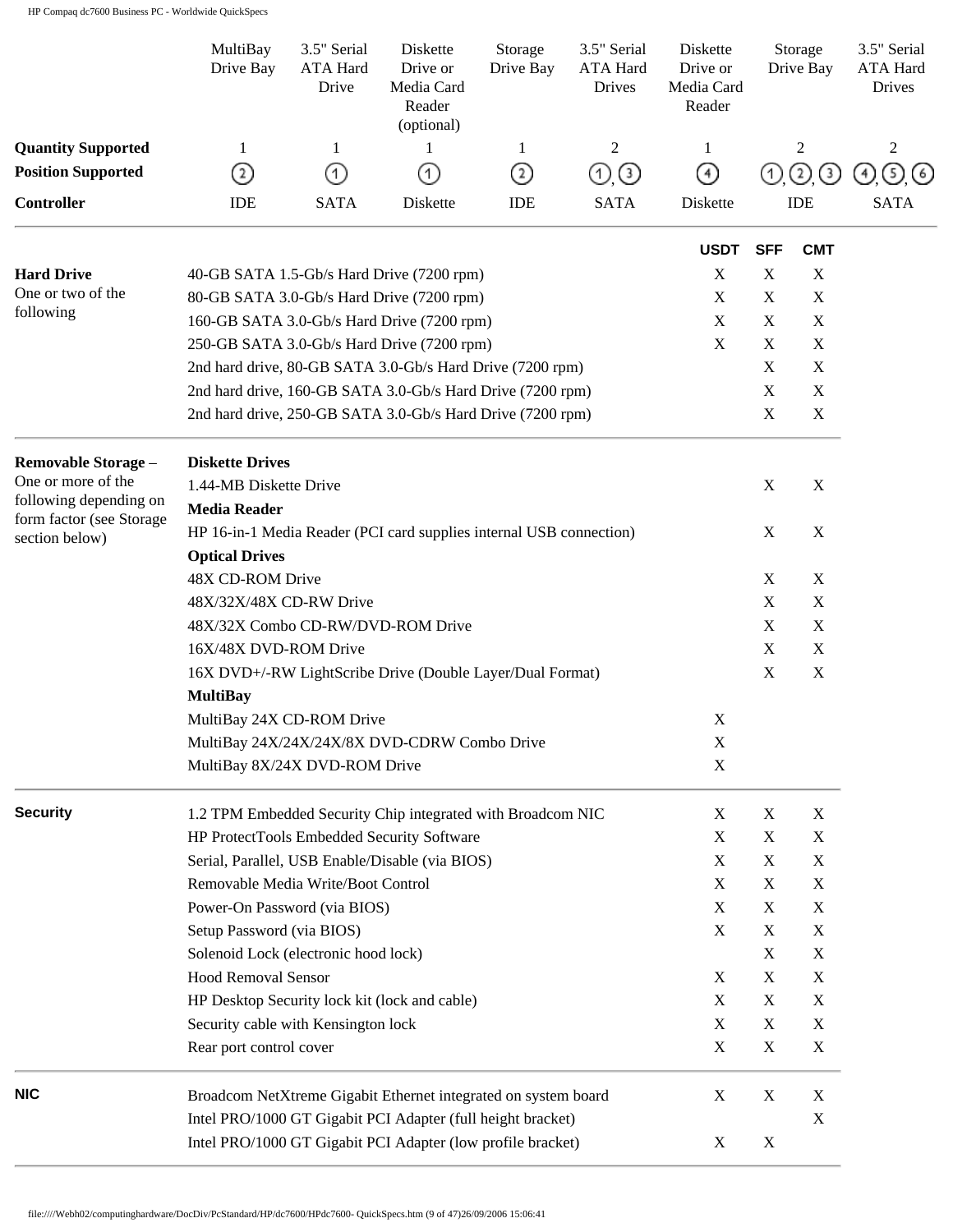| X           |             | $X^*$                     | <b>Wireless</b><br>Wireless A+G PCI Card (full height bracket)                                                                                                                                                                                              |
|-------------|-------------|---------------------------|-------------------------------------------------------------------------------------------------------------------------------------------------------------------------------------------------------------------------------------------------------------|
|             | $\mathbf X$ |                           | Wireless A+G PCI Card (low profile bracket)                                                                                                                                                                                                                 |
|             |             |                           | NOTE: *Requires optional PCI riser card.                                                                                                                                                                                                                    |
| X           | $X^*$       | $X^*$                     | <b>Modem</b><br>2006 Agere PCI 56K International SoftModem (full height)                                                                                                                                                                                    |
|             | X           |                           | 2006 Agere PCI 56K International SoftModem (low profile)                                                                                                                                                                                                    |
|             |             |                           | NOTE: *Requires optional PCI riser card.                                                                                                                                                                                                                    |
| X           | X           | X                         | <b>Graphics</b><br>Integrated Intel Graphics Media Accelerator 950                                                                                                                                                                                          |
|             |             | X                         | DVI ADD2 SDVO single head Graphics Adapter for USDT                                                                                                                                                                                                         |
| X           | X           |                           | DVI ADD2 SDVO single head Graphics Adapter (PCI-E x16)                                                                                                                                                                                                      |
| X           | X           |                           | ATI RADEON X300 SE PCI Express 128-MB DDR single head DVI with TV<br>out                                                                                                                                                                                    |
| X           | X           |                           | ATI RADEON X1300 256MB PCIe DVI w/TV                                                                                                                                                                                                                        |
| X           |             |                           | ATI RADEON X1600XT 256MB, full-height PCIe, dual DVI w/TV-out                                                                                                                                                                                               |
| X           | X           | $X^*$                     | NVIDIA Quadro NVS 280 64-MB PCI dual head VGA                                                                                                                                                                                                               |
| X           | X           |                           | NVIDIA Quadro NVS 285 128-MB PCIe x16 dual head VGA                                                                                                                                                                                                         |
|             |             | $X^*$                     | NVIDIA Quadro 55 NVS 64MB PCI low profile DVI w/TV-out                                                                                                                                                                                                      |
|             |             |                           | <b>NOTE:</b> * Requires optional PCI riser card.<br>** NVS 280 PCI can be selected as a second graphics card when<br>the NVIDIA Quadro NVS 285 is also installed, to provide support<br>for four monitors.                                                  |
| X           | $\mathbf X$ | X                         | <b>Audio</b><br>Integrated High Definition audio with Realtek 2 channel ALC260 codec (all<br>ports are stereo)                                                                                                                                              |
| X           | X           | X                         | Microphone and Headphone front ports                                                                                                                                                                                                                        |
| X           | $\mathbf X$ | $\boldsymbol{\mathrm{X}}$ | Microphone rear port*                                                                                                                                                                                                                                       |
| X           | X           | X                         | Line-out and Line-In rear ports*                                                                                                                                                                                                                            |
| X           | X           | X                         | Aux Input connection on system board                                                                                                                                                                                                                        |
|             |             | $X^{\ast\ast}$            | Analog CD IN Support                                                                                                                                                                                                                                        |
| X           | X           | X                         | <b>Internal Speaker</b>                                                                                                                                                                                                                                     |
|             |             |                           | NOTE: *Rear audio ports are re-taskable as Line-in, Line-out, or Microphone-in, with optional driver,<br>available only through download from HP support website. External speakers must be powered<br>externally.<br>** Available on USDT through MultiBay |
| X           | $\mathbf X$ | X                         | Keyboard -<br>HP PS/2 Standard Keyboard                                                                                                                                                                                                                     |
| X           | $\mathbf X$ | X                         | One of the following<br>HP USB BG1650 Keyboard                                                                                                                                                                                                              |
| X           | X           | $\mathbf X$               | HP USB Standard Keyboard                                                                                                                                                                                                                                    |
| $\mathbf X$ | $\mathbf X$ | $\mathbf X$               | HP USB Smartcard Keyboard                                                                                                                                                                                                                                   |
| X           | X           | X                         | PS/2 2-Button Scroll Mouse<br>Mouse-                                                                                                                                                                                                                        |
| X           | X           | X                         | PS/2 2-Button Optical Scroll Mouse                                                                                                                                                                                                                          |
| X           | X           | X                         | <b>USB 2-Button Optical Scroll Mouse</b>                                                                                                                                                                                                                    |
| $\mathbf X$ | $\mathbf X$ | X                         | <b>USB 2-Button Scroll Mouse</b>                                                                                                                                                                                                                            |
| $\mathbf X$ | X           | $X^*$                     | <b>Miscellaneous</b><br>HP FireWire / IEEE 1394 PCI Card (full height)                                                                                                                                                                                      |
|             | $\mathbf X$ |                           | HP FireWire / IEEE 1394 PCI Card (low profile)                                                                                                                                                                                                              |
|             |             | X                         | PCI riser card - adds 1 full-height PCI slot                                                                                                                                                                                                                |
|             |             |                           | One of the following                                                                                                                                                                                                                                        |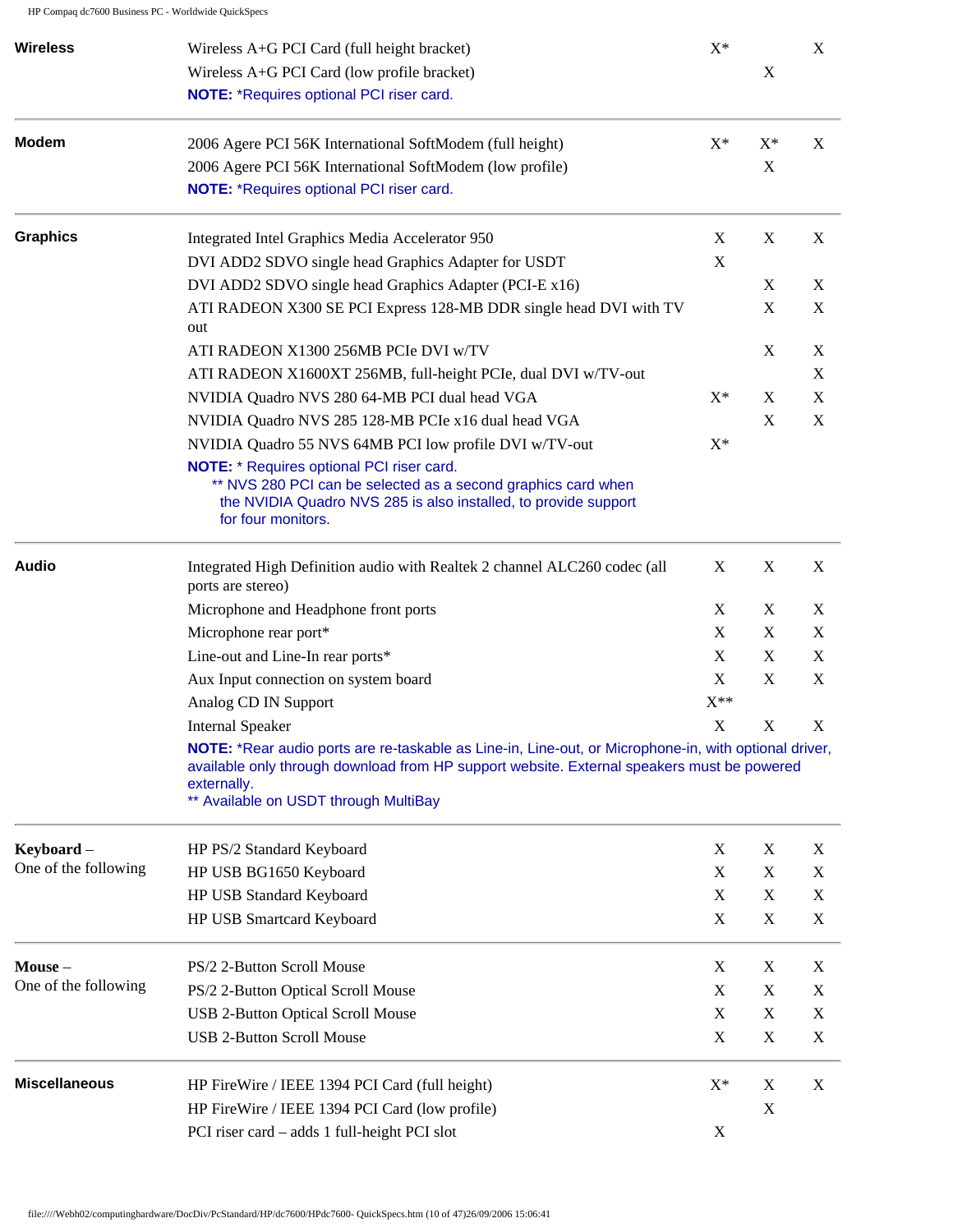| PCI riser card – adds 2 full-height PCI slots<br>NOTE: Low profile slots are unusable with riser card installed. |       | X |   |
|------------------------------------------------------------------------------------------------------------------|-------|---|---|
| PCI extender card for CMT (adds 2 PCI)                                                                           |       |   | X |
| PCI Serial & parallel I/O adapter                                                                                | $X^*$ |   |   |
| 2nd serial port adapter (full height)                                                                            |       |   | X |
| 2nd serial port adapter (low profile)                                                                            |       | X |   |
| Tower stand                                                                                                      | X     | X |   |
| Blue Angel Compliant Bezel – Europe Only                                                                         | X     | X | X |
| Configure dc7600 CMT in desktop orientation                                                                      |       |   | X |
| <b>NOTE:</b> *Requires optional PCI riser card.                                                                  |       |   |   |

| (0,0,0,1,1,2,0,1,1,1)                                                                                                                           |
|-------------------------------------------------------------------------------------------------------------------------------------------------|
| Configurable Components - Select Models (localized by Regions)<br><b>Configurable Components</b><br>Overview<br>After-                          |
| Market Options (availability may vary by region)<br><b>Technical Specifications - Audio</b><br><b>Technical Specifications</b>                  |
| <b>Technical Specifications - Communications</b><br><b>Technical Specifications - Hard Drives</b><br><b>Technical Specifications - Graphics</b> |
| <b>Technical Specifications - Input/Output Devices</b><br><b>Technical Specifications - Optical Storage</b>                                     |
| <b>Technical Specifications - Removable Storage</b><br><b>Technical Specifications - Environmental Data</b>                                     |
|                                                                                                                                                 |

# **After-Market Options (availability may vary by region)**

|                       |                                                                                       | USDT  | SFF         | <b>CMT</b>  | <b>Part Number</b> |
|-----------------------|---------------------------------------------------------------------------------------|-------|-------------|-------------|--------------------|
| <b>Communications</b> | <b>Wireless LAN</b>                                                                   |       |             |             |                    |
|                       | HP Wireless A+G PCI Card (North America only)                                         | $X^*$ | $\mathbf X$ | $\mathbf X$ | EA118AA            |
|                       | HP Wireless A+G PCI Card (WW except North America)                                    | $X^*$ | $\mathbf X$ | X           | PZ928AA            |
|                       | HP BT450 USB Bluetooth Wireless Printer and PC Adapter                                | X     | $\mathbf X$ | $\mathbf X$ | IPQ639A            |
|                       | <b>NICs</b>                                                                           |       |             |             |                    |
|                       | Broadcom NetXtreme Gigabit Ethernet PCI Express x1 Card                               |       | X           | X           | EA833AA            |
|                       | Intel PRO/1000 GT Gigabit PCI (full height only)                                      |       | $\mathbf X$ | $\mathbf X$ | AG393AA            |
|                       | <b>Modem</b>                                                                          |       |             |             |                    |
|                       | 2006 Agere PCI 56K International Modem                                                | $X^*$ | X           | $\mathbf X$ | EK694AA            |
|                       | NOTE: *Requires optional PCI riser card.                                              |       |             |             |                    |
| <b>Graphics</b>       | <b>Single head solutions</b>                                                          |       |             |             |                    |
|                       | DVI ADD2 Graphics Card (PCI-E x16)                                                    |       | X           | X           | <b>DY674A</b>      |
|                       | ATI RADEON X300 SE PCI Express 128-MB DDR DVI<br>with TV out                          |       | $\mathbf X$ | $\mathbf X$ | DY596A             |
|                       | ATI RADEON X1300 256MB DDR PCIE DVI w/TV                                              |       | X           | X           | AG392AA            |
|                       | NVIDIA Quadro 55 NVS 64MB PCI DVI w/TV Out                                            | $X^*$ | X           | X           | EK561AA            |
|                       | <b>Multi head solutions</b>                                                           |       |             |             |                    |
|                       | NVIDIA Quadro NVS 280 64-MB PCI dual head (DMS59<br>connector with dual VGA Y-cable)  | $X^*$ | X           | X           | DY599A             |
|                       | NVIDIA Quadro NVS 280 64-MB PCIE dual head (DMS59<br>connector with dual VGA Y-cable) |       | $\mathbf X$ | X           | DY650A             |
|                       | NVIDIA Quadro NVS 285 128-MB PCIE x 16 dual head<br><b>VGA</b>                        |       | X           | X           | EE061AA            |
|                       | Dual DVI Y-cable for DY599A or DY650A                                                 |       | X           | X           | <b>DL139A</b>      |
|                       | <b>NOTE:</b> *Requires optional PCI riser card.                                       |       |             |             |                    |
| <b>Hard Drives</b>    | <b>Serial ATA Hard Drives</b>                                                         |       |             |             |                    |
|                       | 40-GB SATA 1.5-Gb/s Hard Drive                                                        | X     | X           | X           | <b>PB371A</b>      |
|                       |                                                                                       |       |             |             |                    |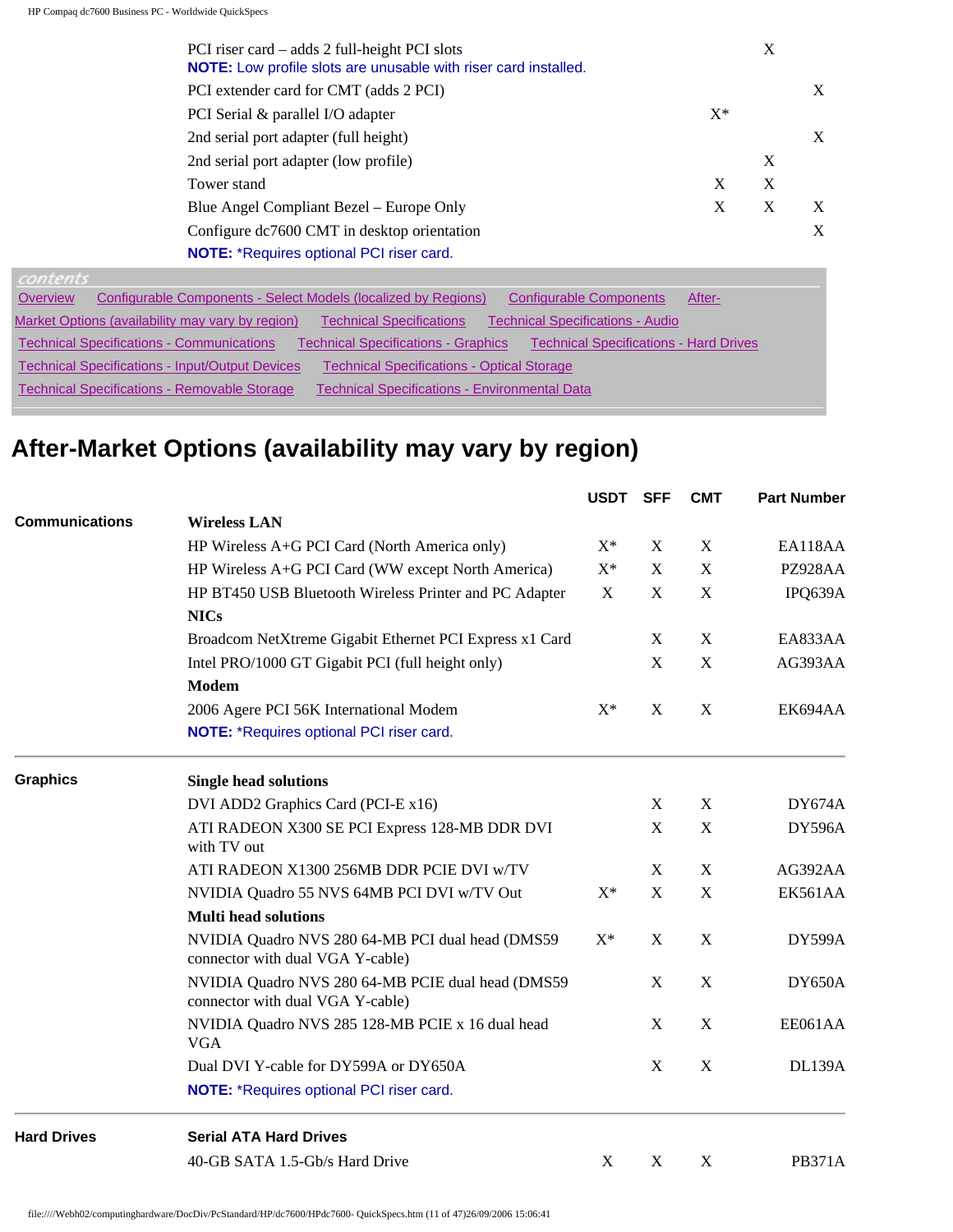| <b>Optical Drives</b>       | <b>DVD-ROM Drive</b>                                                                                      |                           |                            |                            |                                |
|-----------------------------|-----------------------------------------------------------------------------------------------------------|---------------------------|----------------------------|----------------------------|--------------------------------|
| <b>Multimedia</b>           | HP Satellite Speakers - Silver                                                                            | X                         | X                          | X                          | ZD929AA                        |
|                             | USDT Integrated Work Center stand (no display)                                                            |                           |                            |                            | <b>DL641B</b>                  |
|                             | HP CRT Monitor Multimedia Base                                                                            |                           |                            |                            | PM552AA                        |
|                             | HP Flat Panel Speaker Bar                                                                                 |                           |                            |                            | EE418AA                        |
|                             | <b>Options</b>                                                                                            |                           |                            |                            |                                |
|                             | HP L919g 19" GSA Flat Panel Monitor                                                                       |                           |                            |                            | EE192AA#XXX                    |
|                             | HP L717g 17" GSA Flat Panel Monitor                                                                       |                           |                            |                            | EE191AA#XXX                    |
|                             | <b>GSA Monitors</b>                                                                                       |                           |                            |                            |                                |
|                             | HP LP2465 24" TFT Widescreen Flat Panel Display - Analog/Digital                                          |                           |                            |                            | EF224A4#XXX                    |
|                             | HP L2065 20" TFT Flat Panel Display - Analog/Digital                                                      |                           |                            |                            | EF227A4#XXX                    |
|                             | HP L1955 19" TFT Flat Panel Display - Analog/Digital                                                      |                           |                            |                            | PD974AA#XXX                    |
|                             | HP L1940T 19" TFT Flat Panel Display - Analog/Digital                                                     |                           |                            |                            | EM869AA#XXX                    |
|                             | HP L1755 17" TFT Flat Panel Display - Analog/Digital<br>HP L1906 19" TFT Flat Panel Display - Analog only |                           |                            |                            | PX850AA#XXX                    |
|                             | HP L1740 17" TFT Flat Panel Display - Analog/Digital                                                      |                           |                            |                            | PL766AA#XXX<br>PL777AA#XXX     |
|                             | HP L1706 17" TFT Flat Panel Monitor - Analog only                                                         |                           |                            |                            | PX849AA#XXX                    |
|                             | HP L1506 15" TFT Flat Panel Monitor - Analog only                                                         |                           |                            |                            | PX848AA#XXX                    |
|                             | <b>TFTs</b>                                                                                               |                           |                            |                            |                                |
|                             | HP v7650 17" (16.0" vis) Flat-face CRT Monitor                                                            |                           |                            |                            | PF996AA#XXX                    |
|                             | HP s7540 17" (16.0" vis) CRT Monitor                                                                      |                           |                            |                            | PF997AA#XXX                    |
| <b>Monitors</b>             | <b>CRTs</b>                                                                                               |                           |                            |                            |                                |
|                             | 256 MB PC2-4200 (DDR2-533) DIMM                                                                           | X                         | X                          | $\mathbf X$                | PV558AA                        |
|                             | 512 MB PC2-4200 (DDR2-533) DIMM                                                                           | X                         | X                          | $\mathbf X$                | PV560AA                        |
|                             | 1 GB PC2-4200 (DDR2-533) DIMM                                                                             | X                         | X                          | $\mathbf X$                | PV557AA                        |
|                             | PC2-4200 (DDR2, 533 MHz) DIMMs Non-ECC                                                                    |                           |                            |                            |                                |
|                             | 256 MB PC2-5300 (DDR2-667) DIMM                                                                           | X                         | $\mathbf X$                | X                          | PX974AA                        |
|                             | 512 MB PC2-5300 (DDR2-667) DIMM                                                                           | X                         | X                          | $\mathbf X$                | PX975AA                        |
|                             | 1 GB PC2-5300 (DDR2-667) DIMM                                                                             | X                         | X                          | $\mathbf X$                | PX976AA                        |
| <b>Memory</b> (DIMMs)       | PC2-5300 (DDR2, 667 MHz) DIMMs Non-ECC                                                                    |                           |                            |                            |                                |
|                             | HP USB 2-Button Optical Scroll Mouse (Carbonite/Silver)                                                   | $\mathbf X$               | $\mathbf X$                | $\mathbf X$                | DC172B                         |
|                             | HP USB 2-Button Scroll Mouse (Carbonite)                                                                  | X                         | $\mathbf X$                | $\mathbf X$                | <b>DD441B</b>                  |
|                             | HP PS/2 2-Button Optical Scroll Mouse                                                                     | X                         | X                          | $\mathbf X$                | EY703AA                        |
|                             | HP PS/2 2-Button Scroll Mouse (Carbonite)                                                                 | $\boldsymbol{\mathrm{X}}$ | X                          | X                          | <b>DD440B</b>                  |
|                             | <b>Pointing Devices</b>                                                                                   |                           |                            |                            |                                |
|                             | HP USB BG1650 Standard Keyboard<br>HP USB Smartcard Keyboard                                              | X                         | $\mathbf X$                | X                          | ED707AA                        |
|                             | HP USB Standard Keyboard                                                                                  | X<br>X                    | $\mathbf X$<br>$\mathbf X$ | $\mathbf X$<br>$\mathbf X$ | <b>DT528A</b><br><b>DT529A</b> |
|                             | HP PS/2 Standard Keyboard                                                                                 | X                         | X                          | X                          | DT527A                         |
| <b>Input/Output Devices</b> | <b>Keyboards</b>                                                                                          |                           |                            |                            |                                |
|                             |                                                                                                           |                           |                            |                            |                                |
|                             | 250-GB SATA 3.0-Gb/s Hard Drive                                                                           | X                         | $\mathbf X$                | $\mathbf X$                | PY278AA                        |
|                             | 160-GB SATA 3.0-Gb/s Hard Drive                                                                           | X                         | $\mathbf X$                | X                          | PY277AA                        |
|                             | 80-GB SATA 3.0-Gb/s Hard Drive                                                                            | X                         | X                          | X                          | PY276AA                        |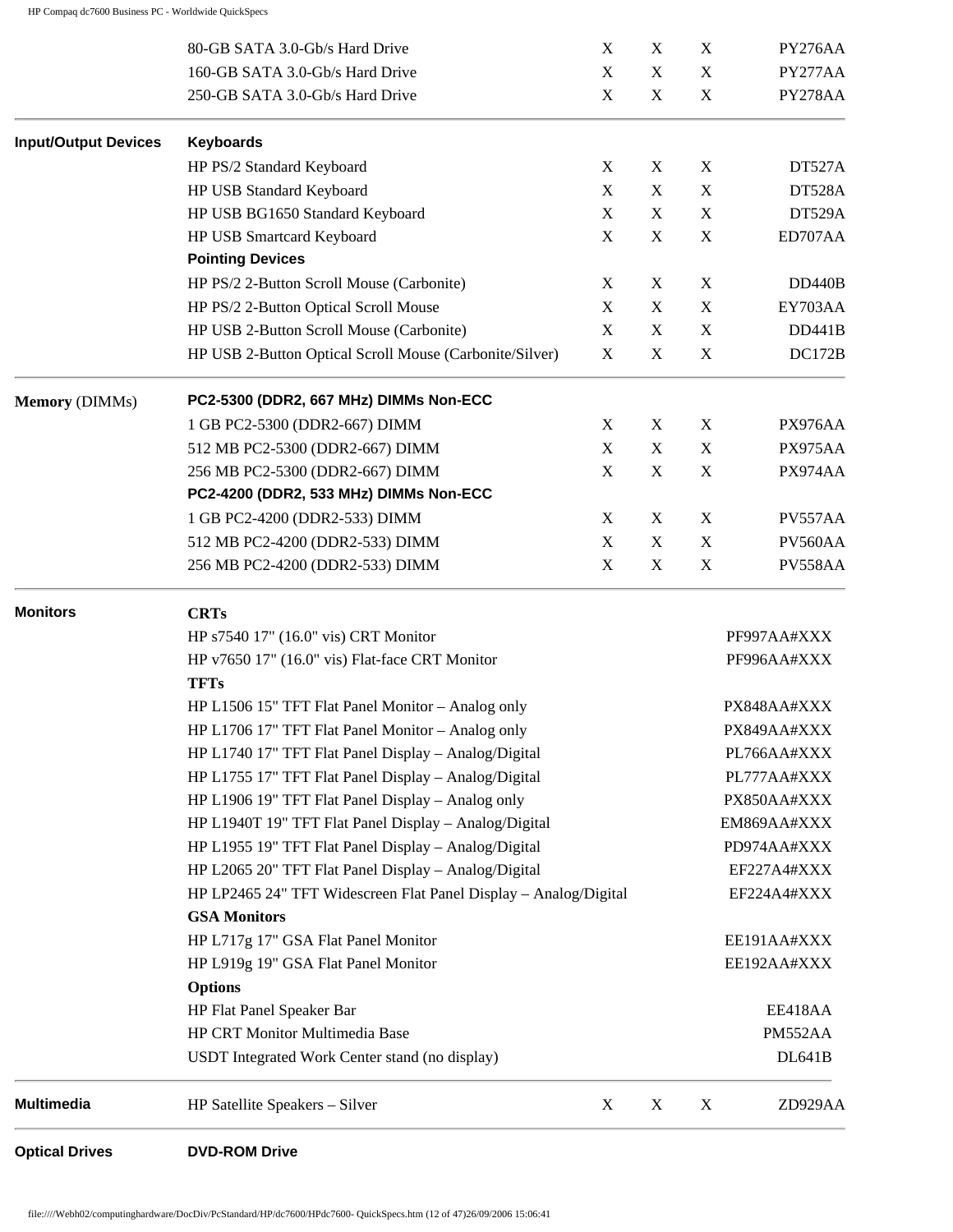|                               | 16X/48X DVD-ROM Drive                                                                                                                                                       |             | $\mathbf X$ | X           | <b>PR596A</b>                                                     |
|-------------------------------|-----------------------------------------------------------------------------------------------------------------------------------------------------------------------------|-------------|-------------|-------------|-------------------------------------------------------------------|
|                               | <b>CD-ROM Drive</b>                                                                                                                                                         |             |             |             |                                                                   |
|                               | 48X Max CD-ROM Drive                                                                                                                                                        |             | $\mathbf X$ | X           | DC143B                                                            |
|                               | <b>CD-RW Drive</b>                                                                                                                                                          |             |             |             |                                                                   |
|                               | 48X/32X/48X CD-RW Drive                                                                                                                                                     |             | X           | X           | <b>DL975B</b>                                                     |
|                               | <b>Combo Drive</b>                                                                                                                                                          |             |             |             |                                                                   |
|                               | 48X/32X Combo CD-RW/DVD-ROM Drive<br>DVD+/-RW Drive                                                                                                                         |             | $\mathbf X$ | X           | <b>DL976B</b>                                                     |
|                               | 16X DVD+/-RW LightScribe Drive (Double Layer/Dual<br>Format)                                                                                                                |             | X           | X           | <b>PR595A</b>                                                     |
| <b>Removable Storage</b>      | <b>Drive Key Options</b>                                                                                                                                                    |             |             |             |                                                                   |
|                               | 256-MB HP Drive Key II (USB 2.0)                                                                                                                                            | X           | X           | X           | <b>PH657A</b>                                                     |
|                               | 512-MB HP Drive Key II (USB 2.0)                                                                                                                                            | X           | X           | X           | ED516AA                                                           |
|                               | 1-GB HP Drive Key II (USB 2.0)                                                                                                                                              | X           | $\mathbf X$ | X           | AG382AA                                                           |
|                               | <b>Diskette and Digital Drives</b>                                                                                                                                          |             |             |             |                                                                   |
|                               | 1.44-MB USB Diskette Drive - External (Carbonite)                                                                                                                           | X           | X           | X           | DC141B                                                            |
|                               | 1.44-MB Internal Diskette Drive                                                                                                                                             |             | $\mathbf X$ | $\mathbf X$ | <b>DS710G</b>                                                     |
|                               | <b>Multimedia</b>                                                                                                                                                           |             |             |             |                                                                   |
|                               | HP 16-in-1 Media Card Reader with PCI Card                                                                                                                                  |             | X           | X           | EM718AA                                                           |
| <b>MultiBay Drive Storage</b> | Multibay 1.44-MB Diskette Drive                                                                                                                                             | X           |             |             | DE612B                                                            |
|                               | MultiBay 24X CD-ROM Drive                                                                                                                                                   | X           |             |             | DC513B                                                            |
|                               | MultiBay 24X/24X/24X/8X Combo DVD-ROM/CD-RW<br>Drive                                                                                                                        | X           |             |             | <b>DL974B</b>                                                     |
|                               | MultiBay 8X DVD-ROM Drive                                                                                                                                                   | X           |             |             | DC515B                                                            |
|                               | HP MultiBay 8X DVD+/-RW (DL/DF) Drive                                                                                                                                       | $\mathbf X$ |             |             | AG284AA                                                           |
| <b>Security</b>               | Kensington lock                                                                                                                                                             | X           | X           | $\mathbf X$ | <b>PC766A</b>                                                     |
|                               | HP Business PC Security Lock                                                                                                                                                | X           | X           | $\mathbf X$ | EV265AA                                                           |
|                               | Wall mount/security sleeve (USDT)                                                                                                                                           | $\mathbf X$ |             |             | <b>PA719A</b>                                                     |
|                               | Wall mount/security sleeve (SFF)                                                                                                                                            |             | X           |             | <b>PA717A</b>                                                     |
|                               | HP USB Smartcard Keyboard                                                                                                                                                   | $\mathbf X$ | $\mathbf X$ | $\mathbf X$ | ED707AA                                                           |
| <b>Software</b>               | HP Credential Manager for ProtectTools<br>(includes Embedded Security for ProtectTools<br>TPM enabling software)                                                            | X           | X           | X           | EM530AA<br>(use EM531AA<br>for 25-user<br>license,<br>EM532AA for |
|                               |                                                                                                                                                                             |             |             |             | 50-user license)                                                  |
|                               | <b>HP Client Foundation Suite</b><br>Includes:<br><b>HP Client Manager</b><br>HP Systems Insight Manager Connector<br>Altiris Local Recovery Pro<br>Altiris Migration Suite | X           | X           | X           | EF117AA<br>(use EF118AA<br>for $1000+$<br>licenses)               |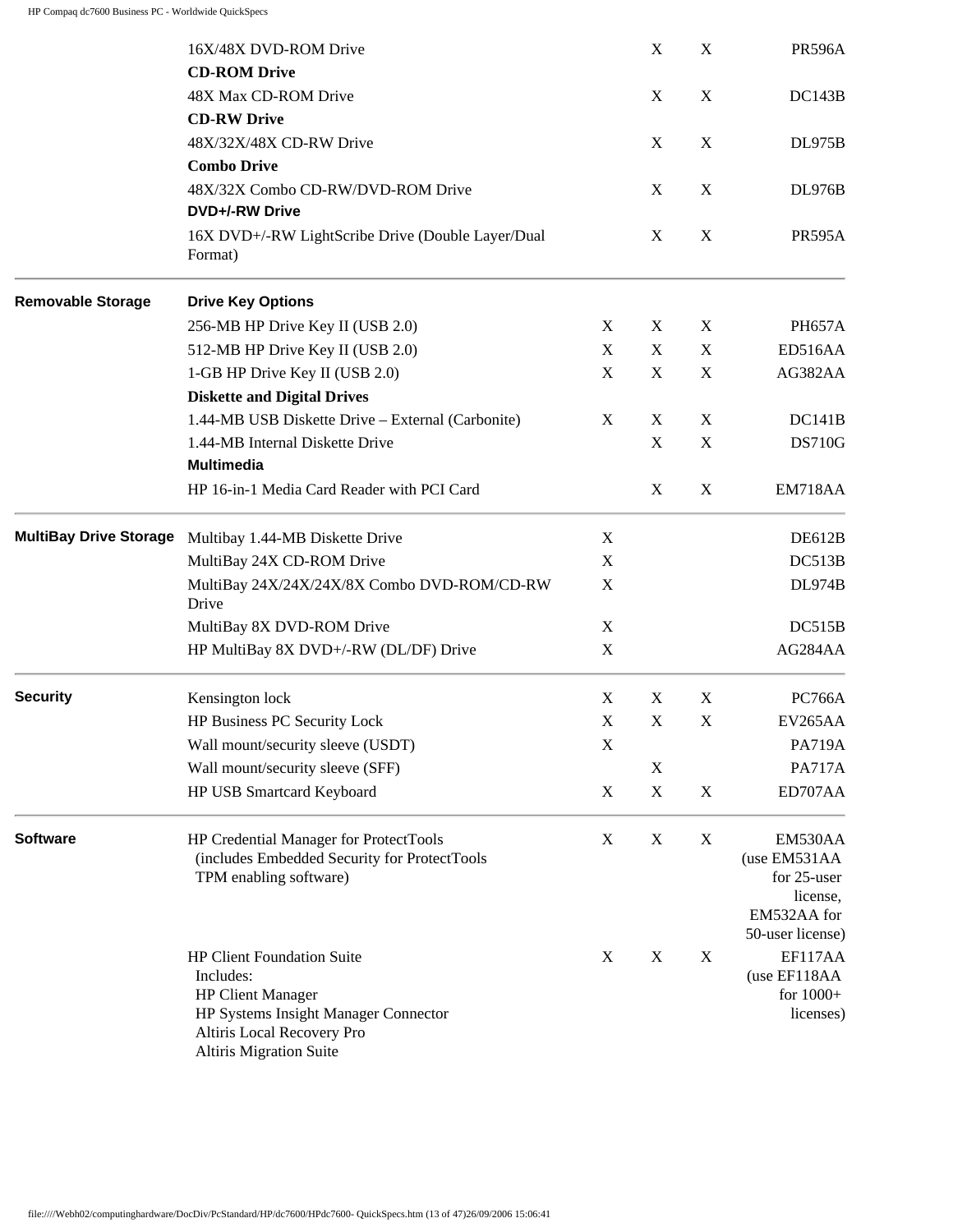|                                                  | <b>HP Client Premium Suite</b>                                                                                                 | X | X | X                                             | EF119AA       |
|--------------------------------------------------|--------------------------------------------------------------------------------------------------------------------------------|---|---|-----------------------------------------------|---------------|
|                                                  | Includes:                                                                                                                      |   |   |                                               | (use EF120AA  |
|                                                  | <b>HP Client Manager</b>                                                                                                       |   |   |                                               | for $1000+$   |
|                                                  | HP Systems Insight Manager Connector                                                                                           |   |   |                                               | licenses)     |
|                                                  | Altiris Local Recovery Pro                                                                                                     |   |   |                                               |               |
|                                                  | Altiris Migration Suite                                                                                                        |   |   |                                               |               |
|                                                  | <b>Altiris Connector Solution</b>                                                                                              |   |   |                                               |               |
|                                                  | Altiris Client Management Suite Level 1                                                                                        |   |   |                                               |               |
|                                                  | HP OpenView Connector                                                                                                          |   |   |                                               |               |
| <b>Brackets/Stands</b>                           | HP Compaq 7000 Series Ultra-slim Desktop Integrated Work<br>Center Stand (no display)                                          | X |   |                                               | <b>DL641B</b> |
| <b>Miscellaneous</b>                             | Serial and parallel I/O adapter (USDT)                                                                                         | X |   |                                               | <b>PD825A</b> |
| <b>Accessories</b>                               | 2 <sup>nd</sup> serial port adapter                                                                                            |   | X | X                                             | <b>PA716A</b> |
|                                                  | USB to serial adapter cable                                                                                                    | X | X | X                                             | EM449AA       |
|                                                  | PCI riser card (USDT)                                                                                                          | X |   |                                               | ED247AA       |
|                                                  | PCI riser card (SFF)                                                                                                           |   | X |                                               | <b>PD824A</b> |
|                                                  | PCI extender card (CMT)                                                                                                        |   |   | X                                             | <b>DC179B</b> |
|                                                  | HP FireWire / IEEE 1394 PCI Card                                                                                               | X | X | X                                             | <b>PA997A</b> |
| contents                                         |                                                                                                                                |   |   |                                               |               |
| <b>Overview</b>                                  | Configurable Components - Select Models (localized by Regions)<br><b>Configurable Components</b>                               |   |   | After-                                        |               |
|                                                  | Market Options (availability may vary by region)<br><b>Technical Specifications</b><br><b>Technical Specifications - Audio</b> |   |   |                                               |               |
| <b>Technical Specifications - Communications</b> | <b>Technical Specifications - Graphics</b>                                                                                     |   |   | <b>Technical Specifications - Hard Drives</b> |               |
|                                                  | <b>Technical Specifications - Input/Output Devices</b><br><b>Technical Specifications - Optical Storage</b>                    |   |   |                                               |               |

# **Technical Specifications**

| Unit Environment and<br><b>Operating Conditions</b>                                                                                 | <b>Ultra-Slim Desktop</b>                                                                                                                                                                                                                                                                                                                                                                                                                                                                                                                                                                                                                                                                                                                                                                                          | <b>Small Form Factor</b>                                                         | <b>Convertible Minitower</b> |  |  |  |
|-------------------------------------------------------------------------------------------------------------------------------------|--------------------------------------------------------------------------------------------------------------------------------------------------------------------------------------------------------------------------------------------------------------------------------------------------------------------------------------------------------------------------------------------------------------------------------------------------------------------------------------------------------------------------------------------------------------------------------------------------------------------------------------------------------------------------------------------------------------------------------------------------------------------------------------------------------------------|----------------------------------------------------------------------------------|------------------------------|--|--|--|
| General Unit Operating Guidelines                                                                                                   |                                                                                                                                                                                                                                                                                                                                                                                                                                                                                                                                                                                                                                                                                                                                                                                                                    |                                                                                  |                              |  |  |  |
| operated within the specified operating range.<br>circulated or preheated air.<br>matter can block the vents and limit the airflow. | • Keep the computer away from excessive moisture, direct moisture and the extremes of heat and cold, to ensure that unit is<br>• Leave a $10.2$ cm $(4 \text{ in})$ clearance on all vented sides of the computer to permit the required airflow.<br>• Never restrict airflow into the computer by blocking any vents or air intakes.<br>• Do not stack computers on top of each other or place computers so near each other that they are subject to each other's re-<br>• Occasionally clean the air vents on the front, back, and any other vented side of the computer. Lint, dust and other foreign<br>• If the computer is to be operated within a separate enclosure, intake and exhaust ventilation must be provided on the<br>enclosure, and the same operating guidelines listed above will still apply. |                                                                                  |                              |  |  |  |
| Temperature Range                                                                                                                   |                                                                                                                                                                                                                                                                                                                                                                                                                                                                                                                                                                                                                                                                                                                                                                                                                    | Operating: $50^{\circ}$ to $95^{\circ}$ F ( $10^{\circ}$ to $35^{\circ}$ C)*     |                              |  |  |  |
|                                                                                                                                     |                                                                                                                                                                                                                                                                                                                                                                                                                                                                                                                                                                                                                                                                                                                                                                                                                    | Non-operating: -22 $\degree$ to 140 $\degree$ F(-30 $\degree$ to 60 $\degree$ C) |                              |  |  |  |
| Relative Humidity                                                                                                                   |                                                                                                                                                                                                                                                                                                                                                                                                                                                                                                                                                                                                                                                                                                                                                                                                                    | Operating: 10% to 90% (non-condensing at ambient)                                |                              |  |  |  |
|                                                                                                                                     | Non-operating: 5% to 95% (non-condensing at ambient)                                                                                                                                                                                                                                                                                                                                                                                                                                                                                                                                                                                                                                                                                                                                                               |                                                                                  |                              |  |  |  |
| Maximum Altitude                                                                                                                    |                                                                                                                                                                                                                                                                                                                                                                                                                                                                                                                                                                                                                                                                                                                                                                                                                    | Operating: 10,000 ft (3048 m)                                                    |                              |  |  |  |
| (unprescurized)                                                                                                                     |                                                                                                                                                                                                                                                                                                                                                                                                                                                                                                                                                                                                                                                                                                                                                                                                                    | Non-operating: 30,000 ft (9144 m)                                                |                              |  |  |  |
|                                                                                                                                     | *NOTE: Operating temperature is de-rated 1.0 deg C per 300 m (1000 ft) to 3000 m (10,000 ft) above sea level, no direct                                                                                                                                                                                                                                                                                                                                                                                                                                                                                                                                                                                                                                                                                            |                                                                                  |                              |  |  |  |
|                                                                                                                                     | sustained sunlight. Maximum rate of change is 10 deg C/Hr. The upper limit may be limited by the type and number of options                                                                                                                                                                                                                                                                                                                                                                                                                                                                                                                                                                                                                                                                                        |                                                                                  |                              |  |  |  |
| installed.                                                                                                                          |                                                                                                                                                                                                                                                                                                                                                                                                                                                                                                                                                                                                                                                                                                                                                                                                                    |                                                                                  |                              |  |  |  |

[Technical Specifications - Removable Storage](http://h18000.www1.hp.com/products/quickspecs/12253_div/12253_div.HTML#Technical Specifications - Removable Storage) [Technical Specifications - Environmental Data](http://h18000.www1.hp.com/products/quickspecs/12253_div/12253_div.HTML#Technical Specifications - Environmental Data)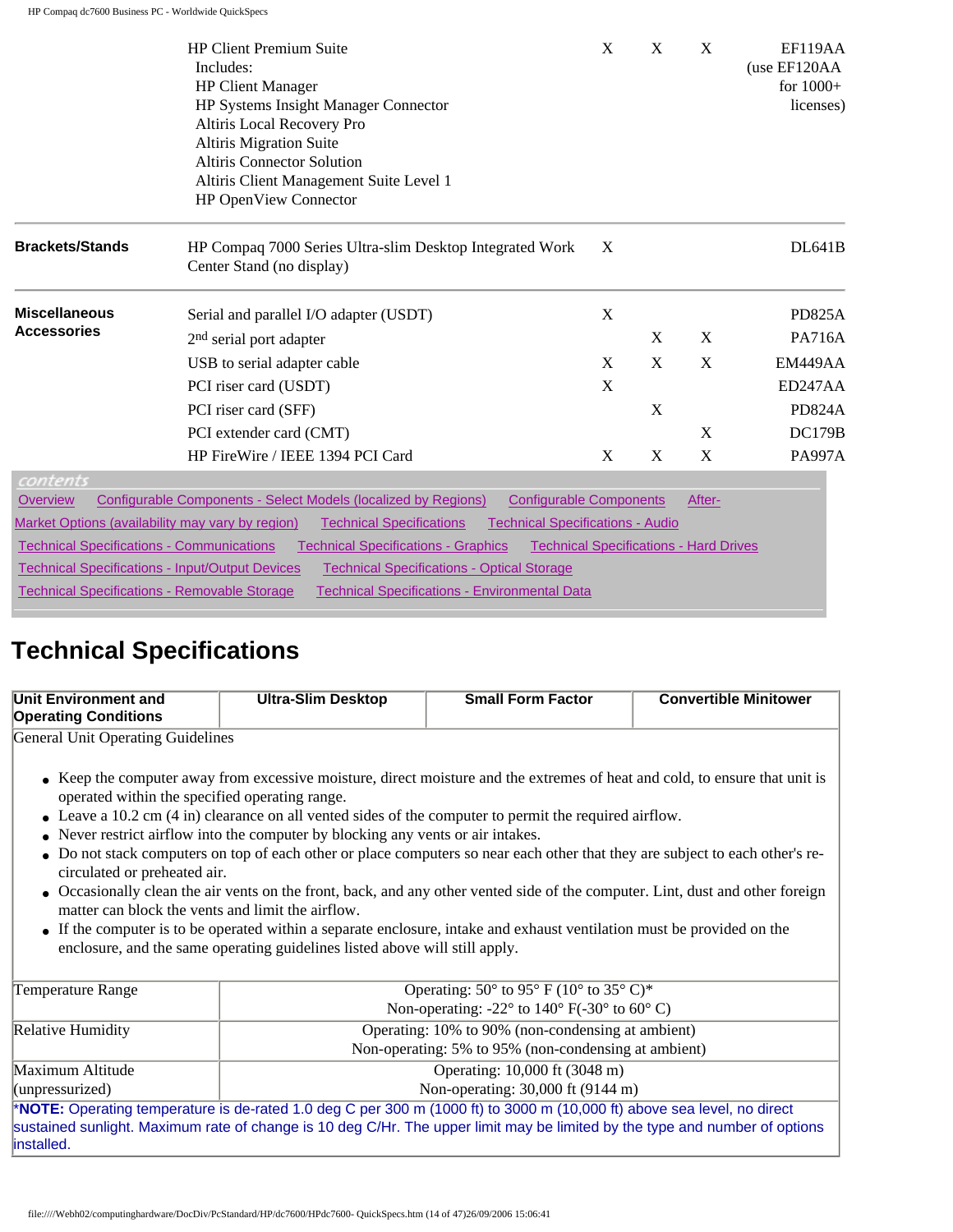| <b>Power Supply</b>                  | <b>Ultra-Slim Desktop</b>                                                                                             | <b>Small Form Factor</b>                               | <b>Convertible Minitower</b> |  |  |
|--------------------------------------|-----------------------------------------------------------------------------------------------------------------------|--------------------------------------------------------|------------------------------|--|--|
| Power Supply                         | 200 watt custom power supply                                                                                          | 240 watt custom power supply                           | 365 watt custom power supply |  |  |
|                                      | $-$ Active PFC)                                                                                                       | - Active PFC                                           | - Active PFC)                |  |  |
| <b>Operating Voltage Range</b>       | $90 - 264$ VAC                                                                                                        | $90 - 264$ VAC                                         | $90 - 264$ VAC               |  |  |
| <b>Rated Voltage Range</b>           | $100 - 240$ VAC                                                                                                       | $100 - 240$ VAC<br>$100 - 240$ VAC                     |                              |  |  |
| <b>Rated Line Frequency</b>          | 50/60 Hz                                                                                                              | 50/60 Hz<br>50/60 Hz                                   |                              |  |  |
| <b>Operating Line Frequency</b>      | $47 - 63$ Hz                                                                                                          | $47 - 63$ Hz                                           | $47 - 63$ Hz                 |  |  |
| Range                                |                                                                                                                       |                                                        |                              |  |  |
| Rated Input Current                  | 4A                                                                                                                    | 5A                                                     | 6A                           |  |  |
| <b>Heat Dissipation</b>              | Typical 340 btu/hr                                                                                                    | Typical 340 btu/hr                                     | Typical 375 btu/hr           |  |  |
|                                      | $(86 \text{ kg-call/hr})$                                                                                             | $(86 \text{ kg-call/hr})$                              | $(95 \text{ kg-call/hr})$    |  |  |
|                                      | Maximum 1050 btu/hr                                                                                                   | Maximum 1260 btu/hr                                    | Maximum 1916 btu/hr          |  |  |
|                                      | $(265 \text{ kg-call/hr})$                                                                                            | $(318 \text{ kg-call/hr})$                             | $(483 \text{ kg-call/hr})$   |  |  |
| Power Supply Fan                     | 70mm variable speed                                                                                                   | 80mm variable speed                                    | 92mm variable speed          |  |  |
| <b>Energy Star Compliant</b>         | X                                                                                                                     | X                                                      | X                            |  |  |
| <b>Blue Angel Compliant</b>          | $\boldsymbol{\mathrm{X}}$                                                                                             | X                                                      | $\mathbf{X}$                 |  |  |
| $\leq$ 5w in S5 – Power Off)         |                                                                                                                       |                                                        |                              |  |  |
| <b>FEMP Standby Power</b>            | X                                                                                                                     | X                                                      | X                            |  |  |
| Compliant                            |                                                                                                                       |                                                        |                              |  |  |
| $(<2W \text{ in } S5 - Power Off)**$ |                                                                                                                       |                                                        |                              |  |  |
| Power Consumption in ES              | $<$ 3W                                                                                                                | $<$ 3W                                                 | $<$ 3W                       |  |  |
| Mode – Suspend to RAM $(S3)$         |                                                                                                                       |                                                        |                              |  |  |
| (Instantly Available PC)             |                                                                                                                       |                                                        |                              |  |  |
| <b>Environmental and Mechanical</b>  |                                                                                                                       | http://env-webserver.ccm.cpqcorp.net/EMESC/default.htm |                              |  |  |
| <b>Engineering Support Center</b>    |                                                                                                                       |                                                        |                              |  |  |
| (EMESC) – Intranet Web Site          |                                                                                                                       |                                                        |                              |  |  |
| only                                 |                                                                                                                       |                                                        |                              |  |  |
|                                      | **NOTE: Power consumption in the Off/Apparent Off mode is measured and reported with the network interface controller |                                                        |                              |  |  |
|                                      | 'Wake on LAN" feature disabled in F10 Setup (default is "enabled").                                                   |                                                        |                              |  |  |

### **ROM BIOS Information**

Key features of the HP BIOS in the dc7600 include:

- Deployment and manageability HP BIOS provides several technologies that help integrate the HP Business desktop computer into the enterprise, such as PXE, remote configuration, remote control, and F10 Setup support for 12 languages.
- Stability HP BIOS supports the HP stable product roadmap by releasing only critical BIOS changes to the factory and advanced change notification.
- Security HP BIOS offers a robust and flexible set of security features to help the system administrator secure their systems from removal of sensitive data, and help prevent access by unauthorized users, subversion of OS security policies, removal of hardware, flash of rogue BIOS images, master boot record viruses, and attacks on BIOS settings.
- Thermal and power management The HP BIOS provides and enables thermal and power management technologies to assist in operating the HP Business Desktop computer in any enterprise environment.
- Serviceability HP BIOS provides diagnostic and detailed service information.
- Upgrades and recovery HP BIOS provides numerous ways to upgrade HP Business Desktop computers, including BIOS updates from within DOS (ROMPAQ, Flashlite), BIOS updates from within Windows (CPQFlash, SSM), and fail-safe recovery.

Additional HP BIOS Features

- Power-On password Helps prevent an unauthorized user from powering on the system. After a power-on password is established, the user is required to type the password during the power-on process.
- Administrator password Also known as the setup password, this helps prevent unauthorized changes to the system configuration. If the administrator password is not known, the BIOS version cannot be changed and changes cannot be made to BIOS settings using F10 setup or under the OS.
- Advanced Configuration and Power Interface (ACPI) Represents a significant innovation in power and configuration management, allowing operating systems and applications to manage power based on activity and usage. HP Compaq dc7600 models use ACPI to provide power conservation features under Windows XP.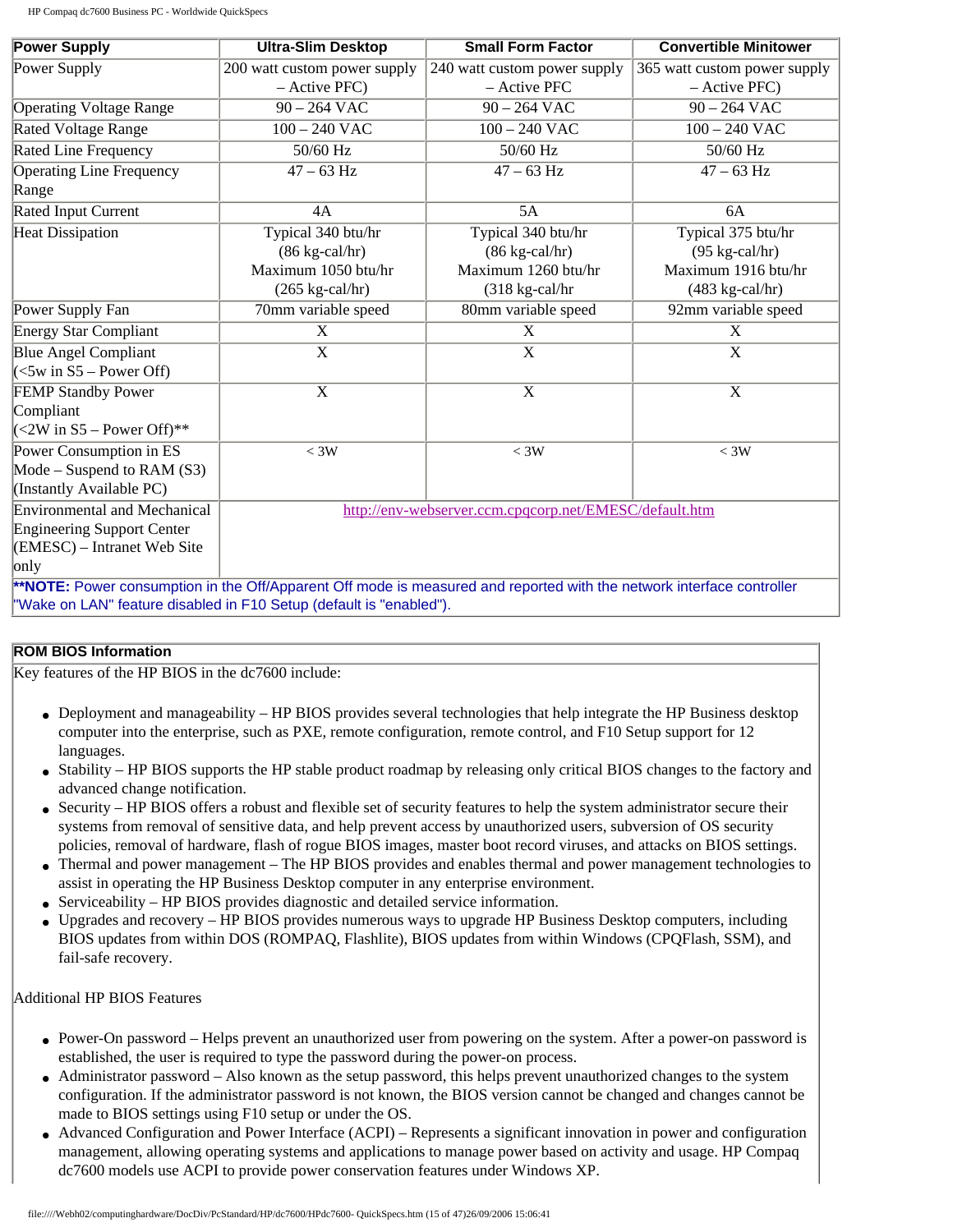| <b>Other Features</b>        | <b>Description</b>                                                                                                                                                                                                                                |
|------------------------------|---------------------------------------------------------------------------------------------------------------------------------------------------------------------------------------------------------------------------------------------------|
| <b>ACPI-Ready Hardware</b>   | Advanced Configuration and Power Management Interface (ACPI).                                                                                                                                                                                     |
|                              | • Allows the system to wake from a low power mode.<br>• Controls system power consumption, making it possible to place individual<br>cards and peripherals in a low-power or powered-off state without affecting<br>other elements of the system. |
| SMBIOS Ver. 2.4              | System Management BIOS, previously known as DMI BIOS, for system<br>management information                                                                                                                                                        |
| Wired for Management Support | Intel-driven, industry-wide initiative to make Intel architecture-based PCs, servers<br>and mobile computers more inherently manageable right out of the box and over the<br>network                                                              |
| Dual-State Power Button      | Power button acts as both an on/off button and suspend-to-sleep button                                                                                                                                                                            |

### **Serviceability Features of System**

|                                  | Dual Color Power LED on Front of Computer (Indicates Normal Operations and Fault Conditions) |                                         |  |  |  |  |
|----------------------------------|----------------------------------------------------------------------------------------------|-----------------------------------------|--|--|--|--|
| Diagnostic LED Explanation Table | Number of 1-second red LED blinks followed by 2-second pause, then repeats:                  |                                         |  |  |  |  |
|                                  | 2-processor thermal protection activated                                                     |                                         |  |  |  |  |
|                                  | 3-processor not installed                                                                    |                                         |  |  |  |  |
|                                  | 4-power supply failure                                                                       |                                         |  |  |  |  |
|                                  | 5-memory error                                                                               |                                         |  |  |  |  |
|                                  | $6$ -video error                                                                             |                                         |  |  |  |  |
|                                  | 7-PCA failure (ROM detected failure prior to video)                                          |                                         |  |  |  |  |
|                                  | 8-invalid ROM, bootblock recover mode                                                        |                                         |  |  |  |  |
| • System/Emergency ROM           | $\bullet$ Flash ROM                                                                          | • CMOS Battery Holder for easy          |  |  |  |  |
|                                  |                                                                                              | Replacement                             |  |  |  |  |
|                                  |                                                                                              |                                         |  |  |  |  |
| • Flash Recovery with Video      | • 5 Aux Power LED on System PCA                                                              | • Processor ZIP Socket for easy Upgrade |  |  |  |  |
| <b>Configuration Record SW</b>   |                                                                                              |                                         |  |  |  |  |
|                                  |                                                                                              |                                         |  |  |  |  |
| • Over-Temp Warning on Screen    | • Clear Password Jumper                                                                      | • DIMM Connectors for easy Upgrade      |  |  |  |  |
| (Requires IM Agents)             |                                                                                              |                                         |  |  |  |  |
|                                  |                                                                                              |                                         |  |  |  |  |
| • OS CD (Restore OS CD)          | • Clear CMOS Button                                                                          | • NIC LEDs (integrated) (Green $&$      |  |  |  |  |
|                                  |                                                                                              |                                         |  |  |  |  |
|                                  | Amber)                                                                                       |                                         |  |  |  |  |
|                                  |                                                                                              |                                         |  |  |  |  |
| • Restore CD                     |                                                                                              |                                         |  |  |  |  |
|                                  |                                                                                              |                                         |  |  |  |  |

| <b>Serviceability Features of Chassis</b>                                                                             |                                                                                                    |                                                    |  |  |  |  |
|-----------------------------------------------------------------------------------------------------------------------|----------------------------------------------------------------------------------------------------|----------------------------------------------------|--|--|--|--|
| • Dual Color Power and $HD$ LED $-$<br>To Indicate Normal Operations<br>and Fault Conditions                          | • Color coordinated cables and<br>connectors                                                       | • Tool-less Hood Removal                           |  |  |  |  |
| • Front power switch                                                                                                  | • System memory can be upgraded<br>without removing the system board or<br>any internal components | • Tool-less Hard Drive, CD $&$ Diskette<br>Removal |  |  |  |  |
| • Tool-less System Board Removal<br>• Green Pull Tabs, and Quick<br>Release Latches for easy<br><b>Identification</b> |                                                                                                    |                                                    |  |  |  |  |
| <b>NOTE:</b> Thumb screw release mechanism is used with the Ultra-slim Desktop chassis cover.                         |                                                                                                    |                                                    |  |  |  |  |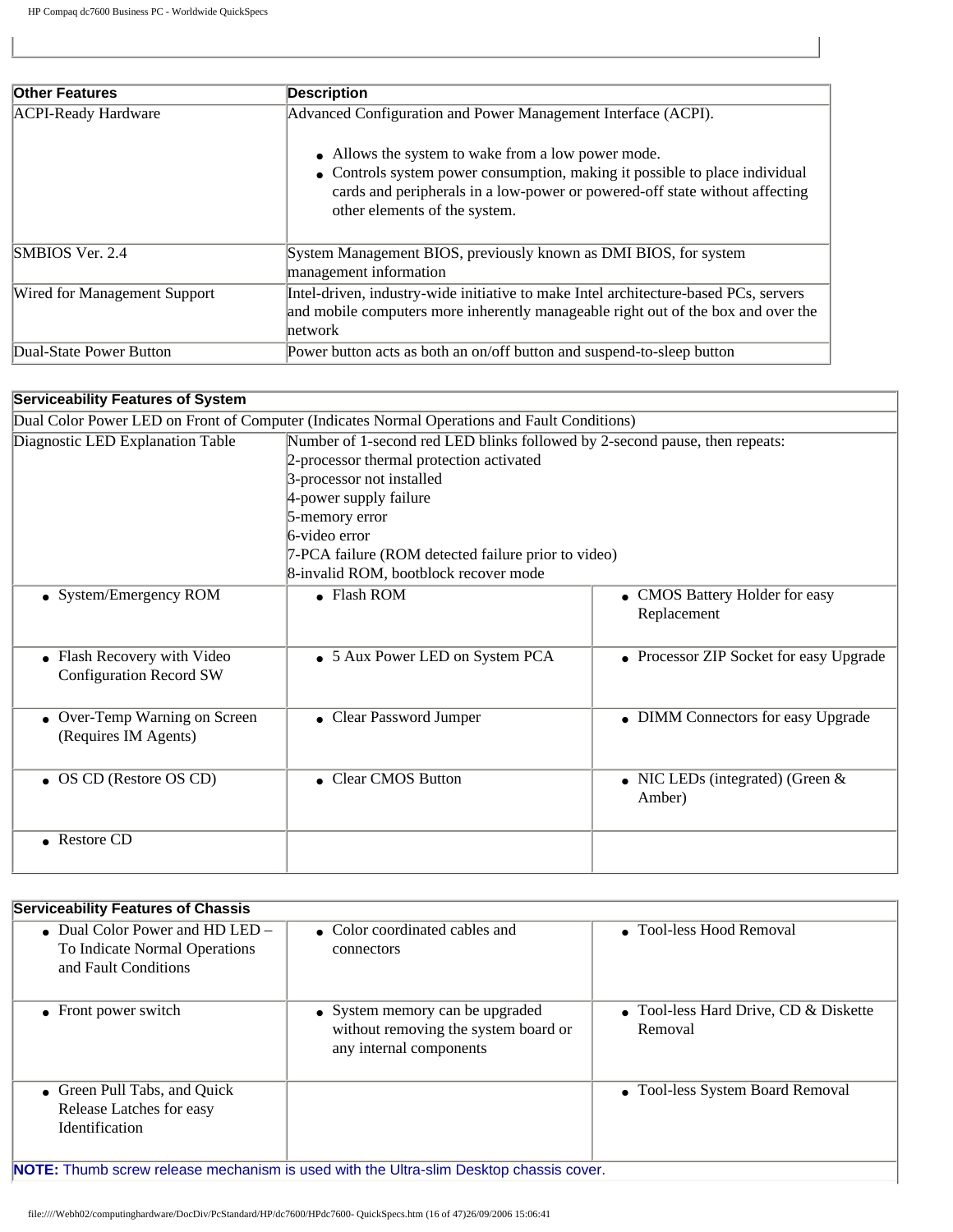| Feature                                                                                                                                                                                                                                         | <b>Description</b>                                                                                                                                                                                                                                                                                                                                                                                                                                                |
|-------------------------------------------------------------------------------------------------------------------------------------------------------------------------------------------------------------------------------------------------|-------------------------------------------------------------------------------------------------------------------------------------------------------------------------------------------------------------------------------------------------------------------------------------------------------------------------------------------------------------------------------------------------------------------------------------------------------------------|
| ASF 2.0 support (Alert Standard Format)                                                                                                                                                                                                         | Industry-standard specification for network alerting in operating system-absent environments                                                                                                                                                                                                                                                                                                                                                                      |
| Towerable                                                                                                                                                                                                                                       | Product can be oriented as a tower (in addition to desktop orientation)                                                                                                                                                                                                                                                                                                                                                                                           |
| Drive Self Tests (DPS)                                                                                                                                                                                                                          | • Drive Protection System<br>• A diagnostic hard drive self test. It scans critical physical components and every sector<br>of the hard drive for physical faults and then reports any faults to the user.<br>• Running independently of the operating system, it can be accessed through a Windows-                                                                                                                                                              |
| DPS Access through F10 Setup during<br>Boot                                                                                                                                                                                                     | based diagnostics utility or through the computer's setup procedure. It produces an<br>evaluation on whether the hard drive is the source of the problem and needs to be<br>replaced.<br>• The system expands on the Self-Monitoring, Analysis, and Reporting Technology<br>(SMART), a continuously running systems diagnostic that alerts the user to certain types<br>of failures                                                                               |
| <b>SMART</b> Technology<br>(Self-Monitoring, Analysis and Reporting<br>Technology)<br><b>SMART I</b> – Drive Failure Prediction<br>SMART II - Off-Line Data Collection<br><b>SMART III – Off-Line Read Scanning</b><br>with Defect Reallocation | Allows hard drives to monitor their own health and to raise flags if imminent failures were<br>predicted<br>• Predicts failures before they occur. Tracks fault prediction and failure indication<br>parameters such as re-allocated sector count, spin retry count, calibration retry count<br>• By avoiding actual hard drive failures, SMART hard drives act as "insurance" against<br>unplanned user downtime and potential data loss from hard drive failure |
| contents<br>Overview<br>Market Options (availability may vary by region)<br><b>Technical Specifications - Communications</b><br><b>Technical Specifications - Input/Output Devices</b><br><b>Technical Specifications - Removable Storage</b>   | Configurable Components - Select Models (localized by Regions)<br><b>Configurable Components</b><br>After-<br><b>Technical Specifications - Audio</b><br><b>Technical Specifications</b><br><b>Technical Specifications - Hard Drives</b><br><b>Technical Specifications - Graphics</b><br><b>Technical Specifications - Optical Storage</b><br><b>Technical Specifications - Environmental Data</b>                                                              |

٦

# **Technical Specifications - Audio**

| <b>High Definition Audio</b> | <b>Type</b>                                                | Integrated                                                                                                                                                      |
|------------------------------|------------------------------------------------------------|-----------------------------------------------------------------------------------------------------------------------------------------------------------------|
|                              | <b>High Definition Stereo</b><br>Codec                     | Yes – Realtek ALC 260                                                                                                                                           |
|                              | <b>Audio Jacks</b>                                         | Microphone-In (64-K ohm Input Impedance); front and rear stereo analog<br>microphone ports available except for USDT, which has front stereo<br>microphone only |
|                              |                                                            | Line-In (64-K ohm Input Impedance)                                                                                                                              |
|                              |                                                            | Line-Out * (200 ohms Output Impedance, expects at least a 10-K ohm<br>load)                                                                                     |
|                              |                                                            | Headphone-Out (1 Ohm Output Impedance, expects at least a 32 ohm<br>load)                                                                                       |
|                              | powered externally.                                        | NOTE: *Internal Speaker Amplifier is for Internal Speaker only. External Speakers need to be                                                                    |
|                              | <b>Sampling</b>                                            | 8 kHz – 192 kHz                                                                                                                                                 |
|                              | <b>Wavetable Syntheses</b><br>(software)                   | Yes – Uses OS soft wavetable                                                                                                                                    |
|                              | <b>Analog Audio</b>                                        | Yes                                                                                                                                                             |
|                              | Line-Out<br>(mono/stereo)                                  | <b>Number of Channels on</b> Stereo (Left & Right channels)                                                                                                     |
|                              | <b>Internal Audio Speaker</b> 1.5 W<br><b>Power Rating</b> |                                                                                                                                                                 |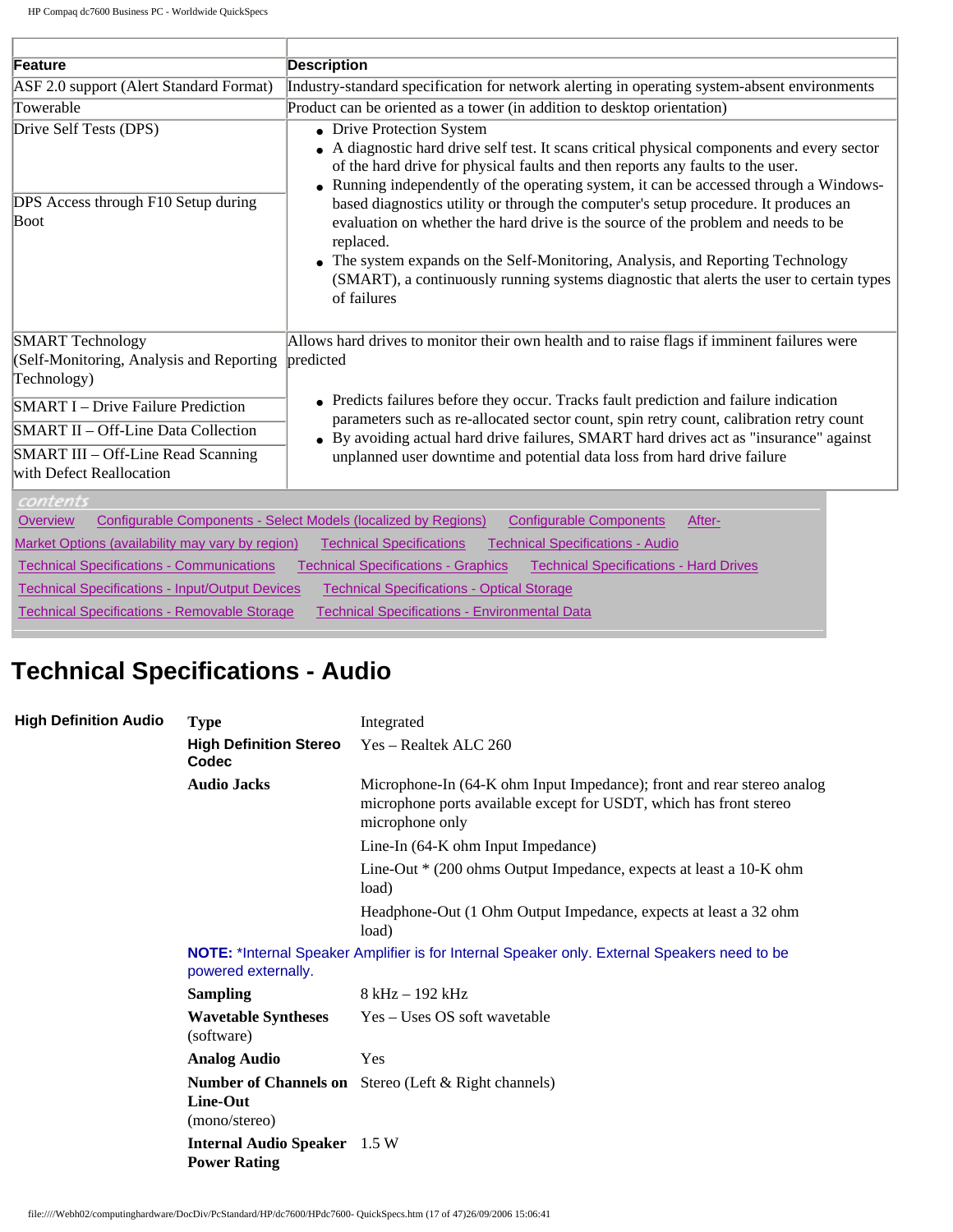| <b>Internal Speaker</b>      | Yes |
|------------------------------|-----|
| <b>External Speaker Jack</b> | Yes |
| (Line-Out)                   |     |

| contents |                                                                |                                                      |                                               |        |
|----------|----------------------------------------------------------------|------------------------------------------------------|-----------------------------------------------|--------|
| Overview | Configurable Components - Select Models (localized by Regions) |                                                      | <b>Configurable Components</b>                | After- |
|          | Market Options (availability may vary by region)               | Technical Specifications                             | <b>Technical Specifications - Audio</b>       |        |
|          | <b>Technical Specifications - Communications</b>               | <b>Technical Specifications - Graphics</b>           | <b>Technical Specifications - Hard Drives</b> |        |
|          | <b>Technical Specifications - Input/Output Devices</b>         | <b>Technical Specifications - Optical Storage</b>    |                                               |        |
|          | Technical Specifications - Removable Storage                   | <b>Technical Specifications - Environmental Data</b> |                                               |        |

# **Technical Specifications - Communications**

| <b>Integrated Broadcom</b>                  | Connector                      | $RJ-45$                                                                                                        |  |  |  |
|---------------------------------------------|--------------------------------|----------------------------------------------------------------------------------------------------------------|--|--|--|
| <b>NetXtreme Gigabit</b><br><b>Ethernet</b> | <b>Controller</b>              | Broadcom 5752 PCI-Express LAN Controller                                                                       |  |  |  |
|                                             | <b>Memory</b>                  | Integrated 96Kb frame buffer memory                                                                            |  |  |  |
|                                             | Data rates supported           | 10/100/1000 Mbps                                                                                               |  |  |  |
|                                             | Compliance                     | IEEE 802.1P, 802.1Q, 802.2, 802.3, 802.3AB and 802.3u compliant,<br>802.3x flow control                        |  |  |  |
|                                             | <b>Bus architecture</b>        | PCI-E                                                                                                          |  |  |  |
|                                             | Data path width                | Single channel, PCI-E                                                                                          |  |  |  |
|                                             | Data transfer mode             | <b>Bus-master DMA</b>                                                                                          |  |  |  |
|                                             | <b>Hardware certifications</b> | FCC, B, CE, TUV- cTUVus Mark Canada and United States, TUV- GS<br>Mark for European Union                      |  |  |  |
|                                             | <b>Power requirement</b>       | 3.1 watts $@ + 3.3V$ AUX supply with 5V tolerance                                                              |  |  |  |
|                                             | <b>Boot ROM support</b>        | Yes                                                                                                            |  |  |  |
|                                             | <b>Network transfer mode</b>   | Full-duplex                                                                                                    |  |  |  |
|                                             |                                | Half-duplex (not available for the 1000BASE-T transceiver)                                                     |  |  |  |
|                                             | Network transfer rate          | 10BASE-T (half-duplex) 10 Mbps                                                                                 |  |  |  |
|                                             |                                | 10BASE-T (full-duplex) 20 Mbps                                                                                 |  |  |  |
|                                             |                                | 100BASE-TX (half-duplex) 100 Mbps                                                                              |  |  |  |
|                                             |                                | 100BASE-TX (full-duplex) 200 Mbps                                                                              |  |  |  |
|                                             |                                | 1000BASE-T (full-duplex) 2000 Mbps                                                                             |  |  |  |
|                                             | <b>Environmental</b>           | <b>Operating temperature</b> $32^{\circ}$ to $131^{\circ}F$ (0° to $55^{\circ}C$ )                             |  |  |  |
|                                             |                                | <b>Operating humidity</b><br>85% at 131° F (55° C)                                                             |  |  |  |
|                                             | support                        | <b>Operating system driver</b> Microsoft Windows NT 4.0, Microsoft Windows 98, Microsoft 2000,<br>Microsoft XP |  |  |  |
|                                             |                                | Management capabilities ACPI, WOL and DMI 2.0, PXE 2.0, WfM 2.0, Broadcom mgmt utility                         |  |  |  |
|                                             | <b>Alerting</b>                | N/A                                                                                                            |  |  |  |
| Intel PRO/1000 GT                           | <b>Connector</b>               | $RJ-45$                                                                                                        |  |  |  |
| <b>Gigabit PCI NIC</b>                      | <b>Controller</b>              | Intel 82541PI Gigabit Controller                                                                               |  |  |  |
|                                             | <b>Memory</b>                  | Integrated 64KB configurable transmit receive buffer memory                                                    |  |  |  |
|                                             | Data rates supported           | 10/100/1000 Mbps                                                                                               |  |  |  |
|                                             | Compliance                     | IEEE 802.1P, 802.1Q, 802.2, 802.3, 802.3AB and 802.3u compliant,<br>802.3x flow control                        |  |  |  |
|                                             | <b>Bus architecture</b>        | <b>PCI 2.3</b>                                                                                                 |  |  |  |
|                                             | Data path width                | 32-bit, 33/66 MHz bus interface                                                                                |  |  |  |
|                                             | Data transfer mode             | <b>Bus-master DMA</b>                                                                                          |  |  |  |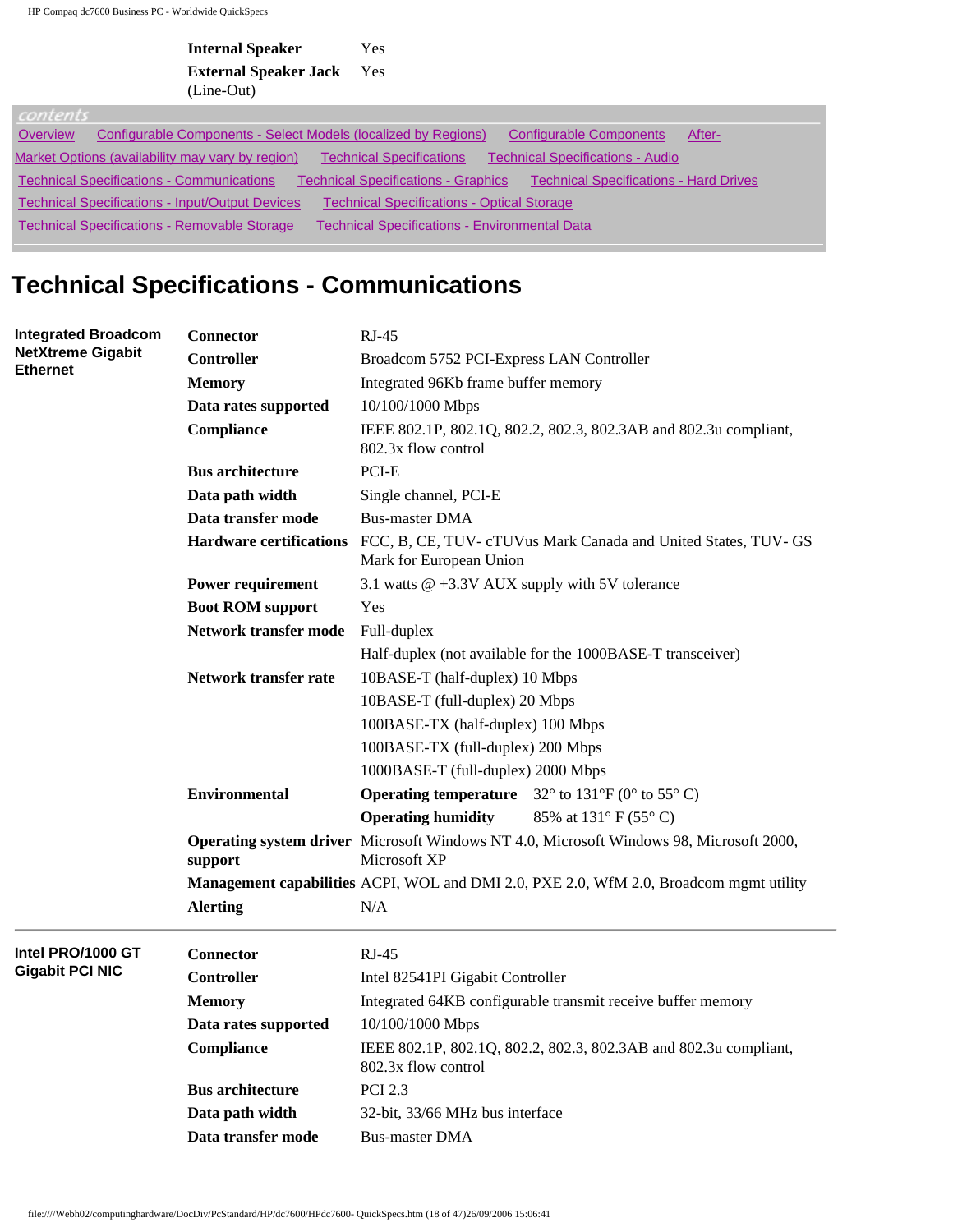|                            |                                        | Hardware certifications FCC, B, CE, TUV- cTUVus Mark Canada and United States, TUV- GS<br>Mark for European Union |                                                                                                                                                  |  |  |
|----------------------------|----------------------------------------|-------------------------------------------------------------------------------------------------------------------|--------------------------------------------------------------------------------------------------------------------------------------------------|--|--|
|                            | Power requirement                      | $(800mA)$ 4watts @ +5VDC                                                                                          |                                                                                                                                                  |  |  |
|                            | <b>Boot ROM support</b>                | Yes                                                                                                               |                                                                                                                                                  |  |  |
|                            | Network transfer rate                  | 10BASE-T (half-duplex) 10 Mbps<br>10BASE-T (full-duplex) 20 Mbps<br>100BASE-TX (half-duplex) 100 Mbps             |                                                                                                                                                  |  |  |
|                            |                                        |                                                                                                                   |                                                                                                                                                  |  |  |
|                            |                                        |                                                                                                                   |                                                                                                                                                  |  |  |
|                            |                                        | 100BASE-TX (full-duplex) 200 Mbps                                                                                 |                                                                                                                                                  |  |  |
|                            |                                        |                                                                                                                   | 1000BASE-T (full-duplex) 2000 Mbps (actual rate limited by PCI Bus)                                                                              |  |  |
|                            | <b>Environmental</b>                   | <b>Operating temperature</b>                                                                                      | 32 $\degree$ to 131 $\degree$ F (0 $\degree$ to 55 $\degree$ C)                                                                                  |  |  |
|                            |                                        | <b>Operating humidity</b>                                                                                         | 85% at 131° F (55° C)                                                                                                                            |  |  |
|                            | <b>Dimensions</b>                      | $6.4$ x 4.8 x 0.8 in (16.3 x 12.1 x 1.9 cm)                                                                       |                                                                                                                                                  |  |  |
|                            |                                        | Operating system driver Microsoft Windows NT 4.0, Microsoft Windows 98, SE, Me, Microsoft                         |                                                                                                                                                  |  |  |
|                            | support                                | 2000, Microsoft XP, Linux 2.2, Linux 2.4                                                                          |                                                                                                                                                  |  |  |
|                            |                                        | Management capabilities ACPIWOL and DMI 2.0, S5 WOL, WMI, PXE 2.0, RPL                                            |                                                                                                                                                  |  |  |
| <b>HP Wireless A+G PCI</b> | <b>Dimensions</b>                      | 4.99 x 2.54 x 0.71 in (126.8 x 64.4 x 18.0 mm)                                                                    |                                                                                                                                                  |  |  |
|                            | Weight                                 | $0.268$ lb $(65 g)$                                                                                               |                                                                                                                                                  |  |  |
|                            | <b>Controller</b>                      | Atheros AR5414X chipset                                                                                           |                                                                                                                                                  |  |  |
|                            | system interface                       | PCI Spec 2.2                                                                                                      |                                                                                                                                                  |  |  |
|                            | <b>Network standard</b>                | IEEE 802.11a/b/g                                                                                                  |                                                                                                                                                  |  |  |
|                            | <b>Frequency band</b>                  | 5.1500 to 5.8500 GHz                                                                                              |                                                                                                                                                  |  |  |
|                            |                                        | 2.4000 to 2.4835 GHz<br>2.4465 to 2.4835 GHz (Europe, Middle East, Asia and Asia Pacific -<br>excluding Japan)    |                                                                                                                                                  |  |  |
|                            |                                        |                                                                                                                   |                                                                                                                                                  |  |  |
|                            |                                        |                                                                                                                   |                                                                                                                                                  |  |  |
|                            | <b>Operating temperature</b>           | 32 $\degree$ to 140 $\degree$ F (0 $\degree$ to 60 $\degree$ C), operating                                        |                                                                                                                                                  |  |  |
|                            | <b>Storage temperature</b>             | $-4^{\circ}$ to 176° F ( $-20^{\circ}$ to 80° C), non-operating                                                   |                                                                                                                                                  |  |  |
|                            | <b>Humidity</b>                        | 10% to 85% non-condensing                                                                                         |                                                                                                                                                  |  |  |
|                            | <b>Operating voltage</b>               | $5V \pm 5%$                                                                                                       |                                                                                                                                                  |  |  |
|                            | <b>Power consumption</b>               | Tx/Rx peak $560/250$ mA @ 3.3V (max.)                                                                             |                                                                                                                                                  |  |  |
|                            | <b>Output power</b><br>(approximately) | 15 dBM $\pm 2$ dB                                                                                                 |                                                                                                                                                  |  |  |
|                            | <b>Receive sensitivity</b>             | -90dBm at 11 Mbps (typical)                                                                                       |                                                                                                                                                  |  |  |
|                            | Data transfer rate                     | Standard rates of 1, 2, 5.5, 11, 6, 9, 12, 18, 24, 48, 54 and Super AG<br>Mode108-Mbps                            |                                                                                                                                                  |  |  |
|                            | <b>Spreading</b>                       | <b>DSSS</b> (Direct Sequence Spread Spectrum)                                                                     |                                                                                                                                                  |  |  |
|                            | <b>Security</b>                        | 64(40h) bit, 128(104h) bit, WPA, IEEE802.1X, AES-OCB, AES-CCM,<br>Microsoft PEAP, TKIP, WEP.                      |                                                                                                                                                  |  |  |
|                            | Antenna                                | External 5dBi antenna                                                                                             |                                                                                                                                                  |  |  |
|                            | <b>Throughput</b>                      | 108 Mbps (only with Belkin 54G or $200$ ft (60.96 m) – Indoor<br>above router that supports 108 Mbps              |                                                                                                                                                  |  |  |
|                            |                                        | speed)                                                                                                            |                                                                                                                                                  |  |  |
|                            |                                        | 54 Mbps                                                                                                           | $200$ ft $(60.96 \text{ m})$ – Indoor                                                                                                            |  |  |
|                            |                                        | 11 Mbps                                                                                                           | $200$ ft $(60.96 \text{ m})$ – Indoor                                                                                                            |  |  |
|                            | <b>Certifications</b>                  | Wi-Fi certified                                                                                                   |                                                                                                                                                  |  |  |
|                            | country                                | Certifications for use by North America: United States, Canada                                                    |                                                                                                                                                  |  |  |
|                            |                                        | Norway, Portugal, Spain, Sweden, Switzerland, United Kingdom<br>Australia                                         | Europe: Austria, Belgium, Cyprus, Denmark, Finland, France, Germany,<br>Greece, Iceland, Ireland, Italy, Liechtenstein, Luxembourg, Netherlands, |  |  |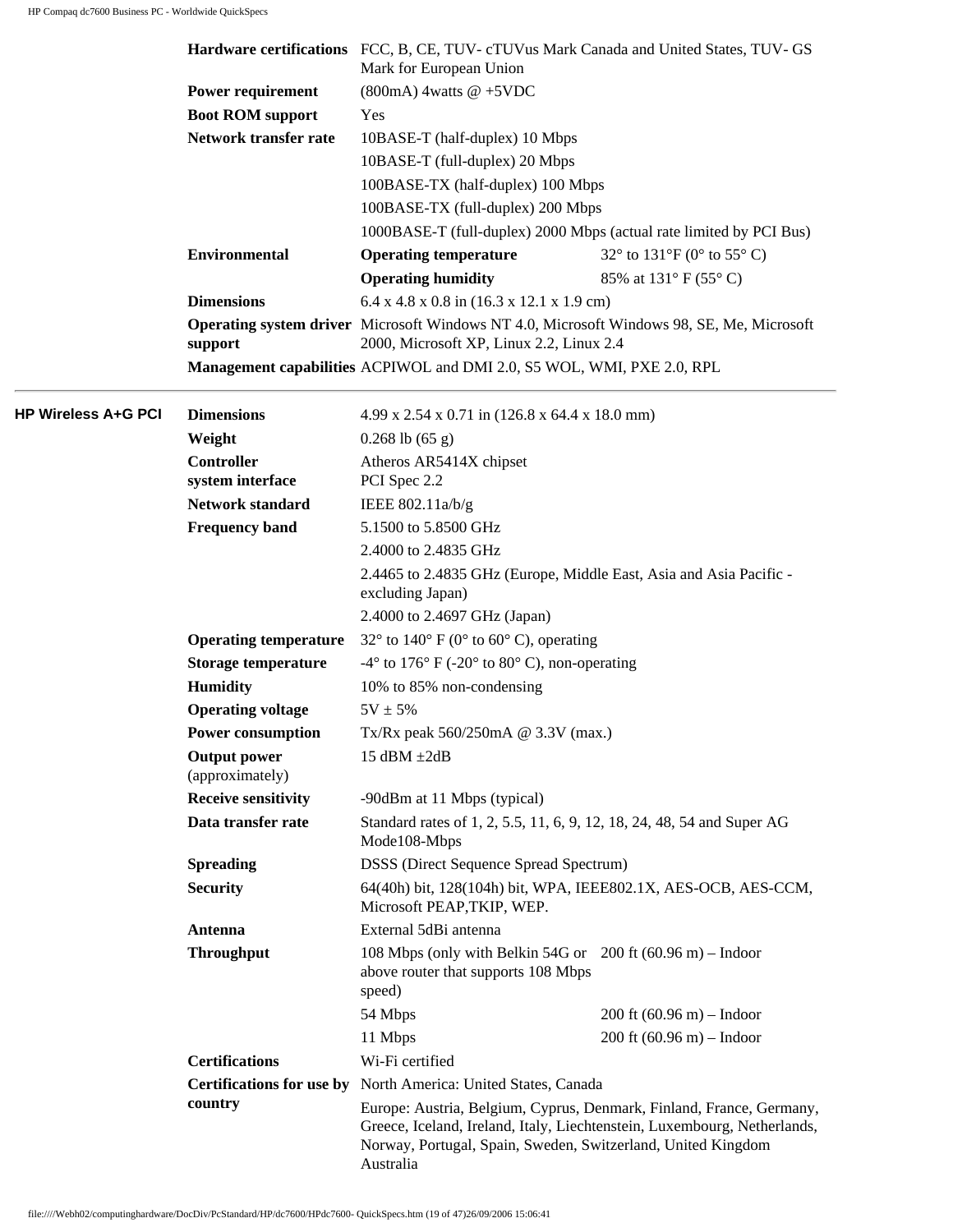|                                            |                                                                                                                                                                                                                                 | New Zealand                                                                                                                                           |  |  |  |
|--------------------------------------------|---------------------------------------------------------------------------------------------------------------------------------------------------------------------------------------------------------------------------------|-------------------------------------------------------------------------------------------------------------------------------------------------------|--|--|--|
|                                            | <b>OS</b> support                                                                                                                                                                                                               | Microsoft Windows XP Professional and Home                                                                                                            |  |  |  |
|                                            |                                                                                                                                                                                                                                 | Microsoft Windows 2000                                                                                                                                |  |  |  |
| 2006 Agere PCI 56K<br><b>International</b> | <b>Data Transmission</b>                                                                                                                                                                                                        | Technology speeds: 56,000 Kbps maximum downstream data,<br>controllerless                                                                             |  |  |  |
| <b>SoftModem</b>                           | NOTE: 56 Kbps technology refers to download speeds only and requires compatible modems at<br>server sites. Other conditions may limit modem speed. FCC limitations allow a maximum of 53<br>Kbps during download transmissions. |                                                                                                                                                       |  |  |  |
|                                            | <b>Data Speeds</b>                                                                                                                                                                                                              | (Upload only)<br>33,600/31,200/28,800/26,400/21,600/19,200/16,800/14,400/12,000/<br>9,600/7,200/4,800/2,400/1,200/300                                 |  |  |  |
|                                            | Data Standards                                                                                                                                                                                                                  | ITU-T V.90, ITU-T, ITU-T V.34, V.44, V.42, V.42bis21, V.32bis, Bell<br>212A, and Bell 103                                                             |  |  |  |
|                                            | <b>Fax Speeds</b>                                                                                                                                                                                                               | 14,400/12,000/9,600/7,200/4,800/2,400/1,200/300 b/s                                                                                                   |  |  |  |
|                                            | <b>Fax Mode Capabilities</b>                                                                                                                                                                                                    | ITU-T T.31 class 1 FAX, V. 17, V.29, V.27ter, and V.21 Channel 2                                                                                      |  |  |  |
|                                            | <b>Error Correction and</b><br><b>Data Compression</b>                                                                                                                                                                          | V.44, 42bis, V.42 and MNP2-5                                                                                                                          |  |  |  |
|                                            | <b>Power Management</b>                                                                                                                                                                                                         | ACPI; PPMI 1.1 and wake support with PME and Vaux; meets PCI 2.3<br>requirements and PC 2001 requirements                                             |  |  |  |
|                                            | <b>Upgradeability</b>                                                                                                                                                                                                           | Driver upgradeable for future enhancements                                                                                                            |  |  |  |
|                                            | <b>Video</b>                                                                                                                                                                                                                    | ITU-T V.80 video ready interface                                                                                                                      |  |  |  |
|                                            | Other                                                                                                                                                                                                                           | TIA/EIA 602 standard AT command set                                                                                                                   |  |  |  |
|                                            |                                                                                                                                                                                                                                 | Integrated DTE interface with speeds of up to 115.2 Kbps, parallel<br>16550a UART-compatible interface                                                |  |  |  |
|                                            |                                                                                                                                                                                                                                 | Optional ring wakeup signal                                                                                                                           |  |  |  |
|                                            |                                                                                                                                                                                                                                 | <b>Operating Temperature</b> 32 $^{\circ}$ to 158 $^{\circ}$ F (0 $^{\circ}$ to 70 $^{\circ}$ C)                                                      |  |  |  |
|                                            | <b>Operating Humidity</b>                                                                                                                                                                                                       | 20% to 90%, non-condensing                                                                                                                            |  |  |  |
|                                            | <b>Operating System</b><br><b>Support</b>                                                                                                                                                                                       | Microsoft® Windows® 2000 and Microsoft Windows XP                                                                                                     |  |  |  |
|                                            | <b>OS Driver Support</b>                                                                                                                                                                                                        | Microsoft Windows 2000 and Microsoft Windows XP                                                                                                       |  |  |  |
|                                            | <b>Power</b>                                                                                                                                                                                                                    | Requires a 3.3-V auxiliary power rail on PCI bus                                                                                                      |  |  |  |
|                                            |                                                                                                                                                                                                                                 | Uses only one PCI load (i.e., one grant/request pair), one shared IRQ, one<br>electrical load                                                         |  |  |  |
|                                            | <b>Chipset</b>                                                                                                                                                                                                                  | Agere Systems SV92PL - Integrated PCI interface with 5-V tolerant<br>buffers and CardBus support                                                      |  |  |  |
|                                            | Dimensions $(L X H)$                                                                                                                                                                                                            | Complies with PCI low profile specifications-6.7 x 2.3 in $(17.0 \times 5.8 \text{ cm})$<br>and supports high- and low-profile brackets               |  |  |  |
|                                            | <b>Connection</b>                                                                                                                                                                                                               | Single RJ-11 connector                                                                                                                                |  |  |  |
|                                            | <b>Other Features</b>                                                                                                                                                                                                           | Digital line protection, call progress monitoring via on-board piezo<br>device, support for high profile and low profile brackets, PnP ID support     |  |  |  |
|                                            | <b>Safety</b>                                                                                                                                                                                                                   | UL recognized to UL 1950, 3rd edition (U.S. and Canada); IEC 950<br>(TUV, NEMKO, DEMKO, SEMKO); CE Mark, EC 950 (TUV,<br>NEMKO, DEMKO, SEMKO, CE mark |  |  |  |
|                                            | <b>EMC</b>                                                                                                                                                                                                                      | FCC Part 15, IC ES003, EN 55022, 3rd edition, EN 55024, annex A, EN<br>61000-4-6, EN 61000-4-8                                                        |  |  |  |
|                                            | <b>Telecom</b>                                                                                                                                                                                                                  | FCC Part 68, IC-CS-03 (Canada); Worldwide PTT approvals<br>Not available in Korea or the Republic of South Africa.                                    |  |  |  |
|                                            | <b>Health</b>                                                                                                                                                                                                                   | Bare PCB material compliant to 94V-0 or better (marked as such)                                                                                       |  |  |  |
|                                            | Other                                                                                                                                                                                                                           | PC 2001 compliant, PCI version 2.3, WHQL approved; ACPI compliant                                                                                     |  |  |  |
|                                            |                                                                                                                                                                                                                                 |                                                                                                                                                       |  |  |  |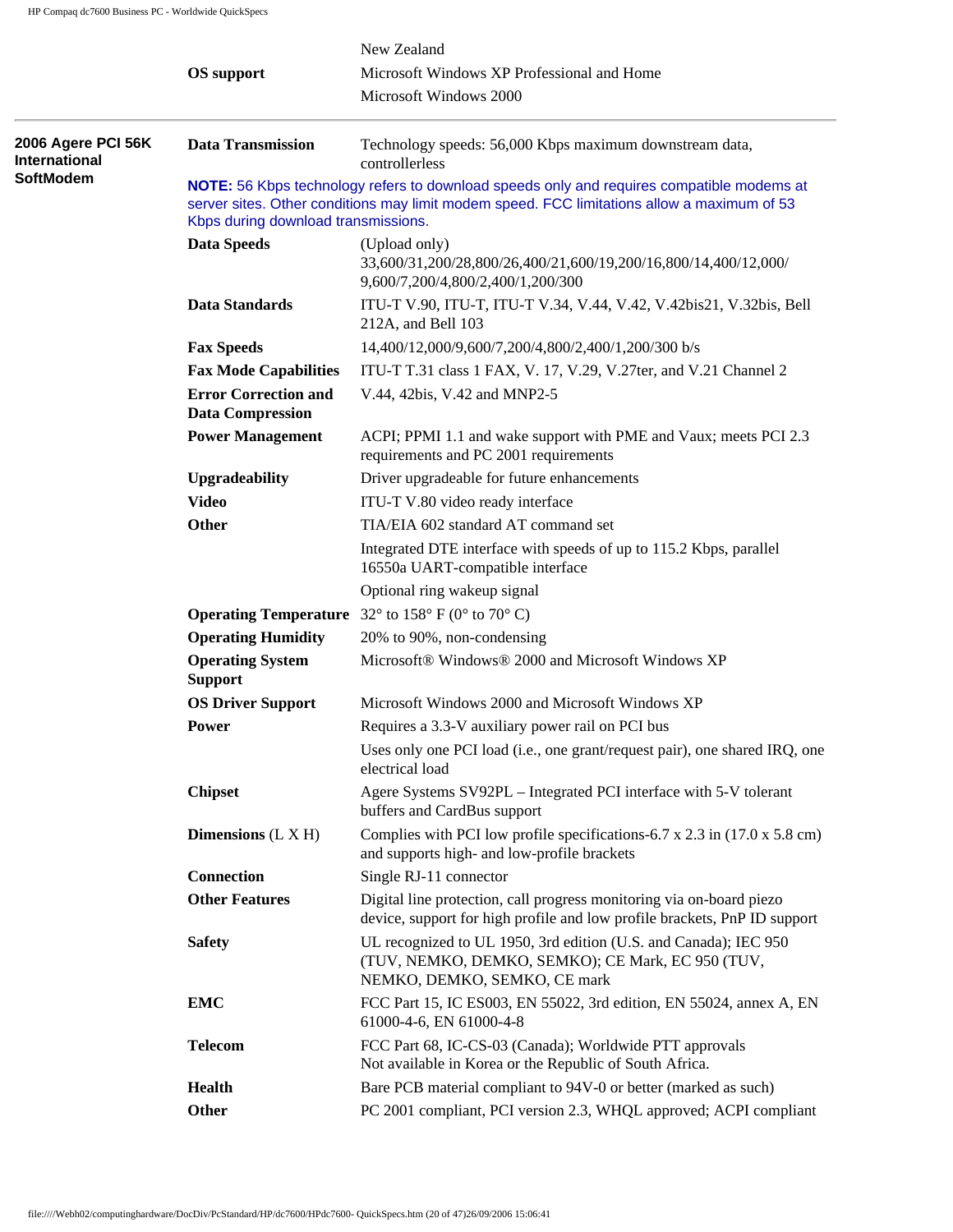| contents                                                                                                                                        |
|-------------------------------------------------------------------------------------------------------------------------------------------------|
| Configurable Components - Select Models (localized by Regions)<br><b>Configurable Components</b><br>Overview<br>After-                          |
| Market Options (availability may vary by region)<br><b>Technical Specifications</b><br><b>Technical Specifications - Audio</b>                  |
| <b>Technical Specifications - Communications</b><br><b>Technical Specifications - Hard Drives</b><br><b>Technical Specifications - Graphics</b> |
| <b>Technical Specifications - Input/Output Devices</b><br><b>Technical Specifications - Optical Storage</b>                                     |
| <b>Technical Specifications - Removable Storage</b><br><b>Technical Specifications - Environmental Data</b>                                     |

# **Technical Specifications - Graphics**

| <b>Integrated Graphics</b><br><b>Media Accelerator 950</b> | 3D/2D Controller                               | Microsoft DirectX <sup>®</sup> 9 based with support for Pixel Shader 2.0, 4:1<br>anisotropic filtering, Gaussian texture filtering, shadow maps, volumetric<br>textures, double-sided stencil buffers, and 4 pixel pipes.                                                                                                                                                                                                                                                                                                                                                                                                                                                                                                                                                                                                                                                                                                                                                                                                                                                                                  |                        |  |  |  |
|------------------------------------------------------------|------------------------------------------------|------------------------------------------------------------------------------------------------------------------------------------------------------------------------------------------------------------------------------------------------------------------------------------------------------------------------------------------------------------------------------------------------------------------------------------------------------------------------------------------------------------------------------------------------------------------------------------------------------------------------------------------------------------------------------------------------------------------------------------------------------------------------------------------------------------------------------------------------------------------------------------------------------------------------------------------------------------------------------------------------------------------------------------------------------------------------------------------------------------|------------------------|--|--|--|
|                                                            | <b>VGA Controller</b>                          | Integrated<br>PCI Express <sup>TM</sup> $x16$ (Internal graphics is automatically disabled if an<br>external PCIE or PCI graphics card is installed. If the external graphics<br>card is installed in a PCI slot, the internal graphics can be re-enabled<br>using the system's BIOS setup utility. If the external graphics card is<br>installed in the PCI Express <sup>™</sup> slot, the internal graphics cannot be<br>enabled).<br>Integrated, 400 MHz<br>Graphics memory is shared with system memory. Graphics memory<br>usage can vary from 8-128 MB depending on the amount of system<br>memory installed and system load. 8 MB is pre-allocated for graphics use<br>at system boot time. Additional memory is allocated for graphics using<br>Intel's Dynamic Video Memory Technology (DVMT) to balance the<br>optimum amount of memory between graphics and other system use.<br>Memory < 256 MB: 8 MB pre-allocated (for DOS) + 24 MB DVMT:<br>max frame buffer of 32 MB<br>$256 \text{ MB} \leq M$ Memory: 8 MB pre-allocated + 120 MB DVMT : max frame<br>buffer of 128 MB<br><b>400 MHz</b> |                        |  |  |  |
|                                                            | <b>Bus Type</b>                                |                                                                                                                                                                                                                                                                                                                                                                                                                                                                                                                                                                                                                                                                                                                                                                                                                                                                                                                                                                                                                                                                                                            |                        |  |  |  |
|                                                            | <b>RAMDAC</b>                                  |                                                                                                                                                                                                                                                                                                                                                                                                                                                                                                                                                                                                                                                                                                                                                                                                                                                                                                                                                                                                                                                                                                            |                        |  |  |  |
|                                                            | <b>Memory</b>                                  |                                                                                                                                                                                                                                                                                                                                                                                                                                                                                                                                                                                                                                                                                                                                                                                                                                                                                                                                                                                                                                                                                                            |                        |  |  |  |
|                                                            | <b>Controller Clock Speed</b>                  |                                                                                                                                                                                                                                                                                                                                                                                                                                                                                                                                                                                                                                                                                                                                                                                                                                                                                                                                                                                                                                                                                                            |                        |  |  |  |
|                                                            | <b>Overlay Planes</b>                          | Single overlay support with 5x3 filtering                                                                                                                                                                                                                                                                                                                                                                                                                                                                                                                                                                                                                                                                                                                                                                                                                                                                                                                                                                                                                                                                  |                        |  |  |  |
|                                                            | <b>Maximum Color Depth</b>                     | 32 bits/pixel                                                                                                                                                                                                                                                                                                                                                                                                                                                                                                                                                                                                                                                                                                                                                                                                                                                                                                                                                                                                                                                                                              |                        |  |  |  |
|                                                            | <b>Maximum Vertical</b><br><b>Refresh Rate</b> | 85 Hz at up to 1920x1440, 85Hz at 2048x1536. Varies with mode and<br>configuration. See table below.<br>Support for one CRT via the motherboard's VGA connector. Support for<br>an additional DVI-D display via the optional DVI ADD2 card. Dual<br>independent displays and dual synchronous (Twin or Clone mode)<br>displays are supported.                                                                                                                                                                                                                                                                                                                                                                                                                                                                                                                                                                                                                                                                                                                                                              |                        |  |  |  |
|                                                            | <b>Multi-display Support</b>                   |                                                                                                                                                                                                                                                                                                                                                                                                                                                                                                                                                                                                                                                                                                                                                                                                                                                                                                                                                                                                                                                                                                            |                        |  |  |  |
|                                                            | <b>Operating Systems</b>                       | Microsoft Windows XP and Windows 2000                                                                                                                                                                                                                                                                                                                                                                                                                                                                                                                                                                                                                                                                                                                                                                                                                                                                                                                                                                                                                                                                      |                        |  |  |  |
|                                                            | <b>Graphics/Video API</b><br><b>Support</b>    | Microsoft DirectX®9, DirectXVA®, VMR9, GDI/GDI+; OpenGL® 1.4.                                                                                                                                                                                                                                                                                                                                                                                                                                                                                                                                                                                                                                                                                                                                                                                                                                                                                                                                                                                                                                              |                        |  |  |  |
| <b>Resolutions Supported</b> <sup>1</sup>                  | <b>Resolution</b>                              | <b>Maximum Refresh Rate (Hz)</b>                                                                                                                                                                                                                                                                                                                                                                                                                                                                                                                                                                                                                                                                                                                                                                                                                                                                                                                                                                                                                                                                           |                        |  |  |  |
|                                                            |                                                | <b>Analog Monitor</b>                                                                                                                                                                                                                                                                                                                                                                                                                                                                                                                                                                                                                                                                                                                                                                                                                                                                                                                                                                                                                                                                                      | <b>Digital Monitor</b> |  |  |  |
|                                                            | 640 x 480                                      | 85                                                                                                                                                                                                                                                                                                                                                                                                                                                                                                                                                                                                                                                                                                                                                                                                                                                                                                                                                                                                                                                                                                         | 60                     |  |  |  |
|                                                            | 800 x 600                                      | 85                                                                                                                                                                                                                                                                                                                                                                                                                                                                                                                                                                                                                                                                                                                                                                                                                                                                                                                                                                                                                                                                                                         | 60                     |  |  |  |
|                                                            | 1024 x 768                                     | 85                                                                                                                                                                                                                                                                                                                                                                                                                                                                                                                                                                                                                                                                                                                                                                                                                                                                                                                                                                                                                                                                                                         | 60                     |  |  |  |
|                                                            | 1280 x 1024                                    | 85                                                                                                                                                                                                                                                                                                                                                                                                                                                                                                                                                                                                                                                                                                                                                                                                                                                                                                                                                                                                                                                                                                         | 60                     |  |  |  |
|                                                            | 1600 x 1200                                    | 85                                                                                                                                                                                                                                                                                                                                                                                                                                                                                                                                                                                                                                                                                                                                                                                                                                                                                                                                                                                                                                                                                                         | 60                     |  |  |  |
|                                                            | 1920 x 1080                                    | 85                                                                                                                                                                                                                                                                                                                                                                                                                                                                                                                                                                                                                                                                                                                                                                                                                                                                                                                                                                                                                                                                                                         | 60                     |  |  |  |
|                                                            | 1920 x 1200                                    | 85                                                                                                                                                                                                                                                                                                                                                                                                                                                                                                                                                                                                                                                                                                                                                                                                                                                                                                                                                                                                                                                                                                         | 60                     |  |  |  |
|                                                            | 1920 x 1440                                    | 85                                                                                                                                                                                                                                                                                                                                                                                                                                                                                                                                                                                                                                                                                                                                                                                                                                                                                                                                                                                                                                                                                                         | 60                     |  |  |  |
|                                                            | 2048 x 1536                                    | 85                                                                                                                                                                                                                                                                                                                                                                                                                                                                                                                                                                                                                                                                                                                                                                                                                                                                                                                                                                                                                                                                                                         | 60                     |  |  |  |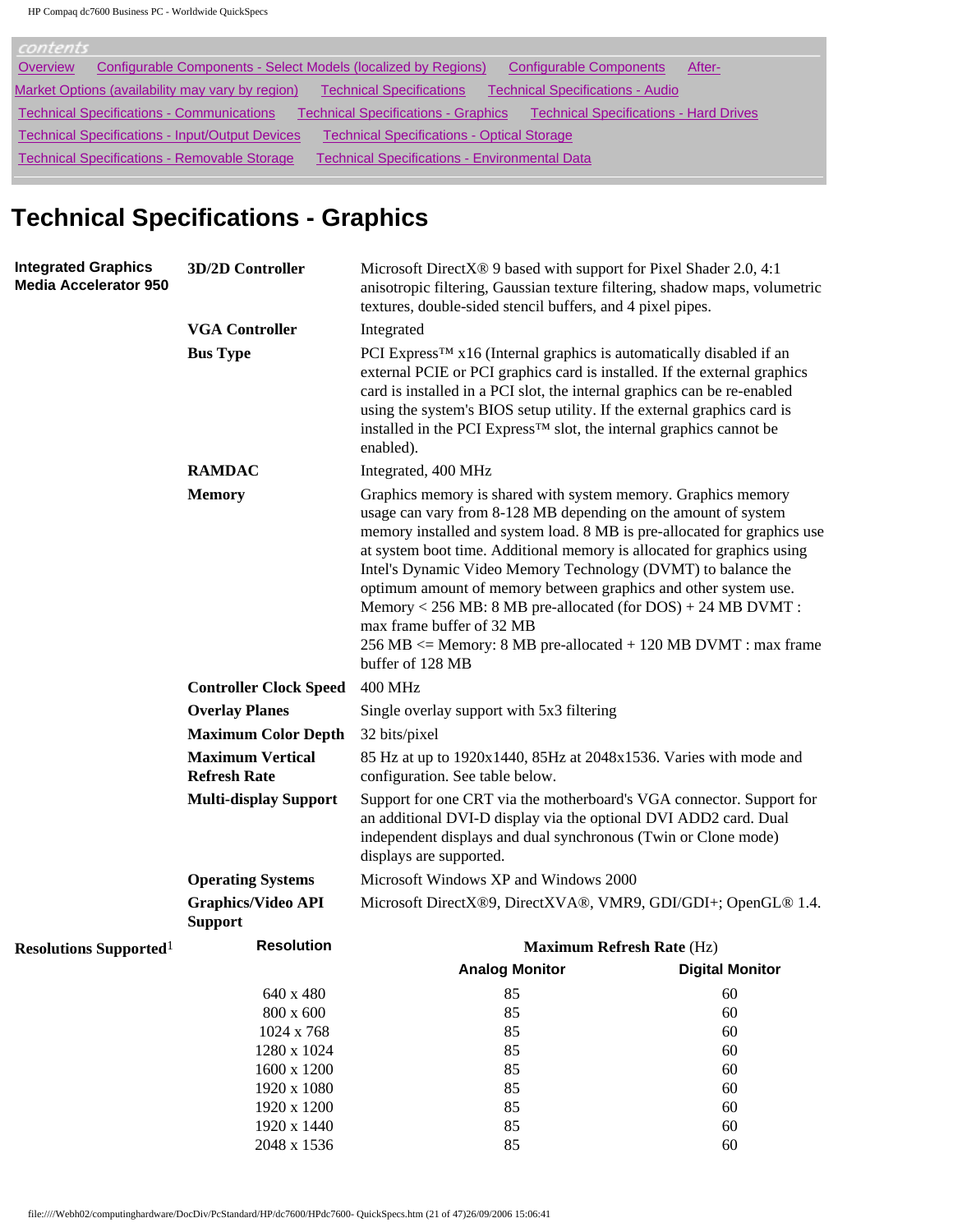1 Modes listed are supported with a single active display. The supported mode list for multiple active displays is a subset of this list. Not all modes will support video playback and some supported modes may use software MC (motion compensation) rather than hardware MC. Not all modes will support 3D acceleration depending on the system configuration (e.g., resolution selected, size of frame buffer, number of installed memory modules, etc.).

**NOTE:** Other resolutions and refresh rates may be selectable but are not recommended.

| <b>DVI ADD2 Graphics</b>                            | Form Factor                                                                                                                   | DY674A Intel DVI ADD2 adapter for Convertible Minitower and Small |                                                                                                                                                                                                      |                    |                |                                                                |  |
|-----------------------------------------------------|-------------------------------------------------------------------------------------------------------------------------------|-------------------------------------------------------------------|------------------------------------------------------------------------------------------------------------------------------------------------------------------------------------------------------|--------------------|----------------|----------------------------------------------------------------|--|
|                                                     | <b>Form Factor</b><br><b>DVI-D Connector</b><br><b>Dual Head Support</b>                                                      |                                                                   | Low-profile card                                                                                                                                                                                     |                    |                |                                                                |  |
|                                                     |                                                                                                                               |                                                                   | Compliant with DDWG (Digital Display Working Group) and VESA<br>specifications for a single-link digital DVI (DVI-D) connector.                                                                      |                    |                |                                                                |  |
|                                                     |                                                                                                                               |                                                                   | Yes, when used with the integrated VGA connector                                                                                                                                                     |                    |                |                                                                |  |
|                                                     | <b>Display Devices</b><br><b>Supported</b>                                                                                    |                                                                   | <b>HP L1530</b><br><b>HP L1740</b><br>HP L1755<br><b>HP L1940</b><br>HP L1955<br>HP L2035                                                                                                            |                    |                |                                                                |  |
|                                                     | VESA standards.                                                                                                               |                                                                   | HP L2335<br>NOTE: The DVI ADD2 card offers optimal performance with any display that meets applicable                                                                                                |                    |                |                                                                |  |
|                                                     | <b>Color Depth</b>                                                                                                            |                                                                   | All modes support 8-bpp, 16-bpp, and 24-bpp color depths (up to 16.7)<br>million colors)                                                                                                             |                    |                |                                                                |  |
|                                                     | <b>Host Interface</b><br><b>Connector</b><br><b>Dot Clock</b><br><b>Display Modes</b><br><b>Resolution</b><br><b>Blanking</b> |                                                                   | Mechanically compliant with PCI-E standard<br>Complies with the Intel ADD2 and Intel Serial Digital Video Output<br>(SDVO) specifications                                                            |                    |                |                                                                |  |
|                                                     |                                                                                                                               |                                                                   | 165 MHz maximum                                                                                                                                                                                      |                    |                |                                                                |  |
|                                                     |                                                                                                                               |                                                                   | Supports display modes that require up to 165-MHz bandwidth on the<br>link, as shown in the following table.                                                                                         |                    |                |                                                                |  |
|                                                     |                                                                                                                               |                                                                   | 60-Hz LCD                                                                                                                                                                                            | $60 - Hz$          | $75-Hz$        | 85-Hz                                                          |  |
|                                                     |                                                                                                                               |                                                                   | 5% reduced                                                                                                                                                                                           | <b>GTF</b>         | <b>GTF</b>     | <b>GTF</b>                                                     |  |
|                                                     | 640 x 480                                                                                                                     | <b>VGA</b>                                                        | Yes                                                                                                                                                                                                  | Yes                | Yes            | Yes                                                            |  |
|                                                     | 800 x 600                                                                                                                     | <b>SVGA</b>                                                       | Yes                                                                                                                                                                                                  | Yes                | Yes            | Yes                                                            |  |
|                                                     | 1024 x 768                                                                                                                    | <b>XGA</b>                                                        | Yes                                                                                                                                                                                                  | Yes                | Yes            | Yes                                                            |  |
|                                                     | 1280 x 1024                                                                                                                   | <b>SXGA</b>                                                       | Yes                                                                                                                                                                                                  | Yes                | N <sub>o</sub> | N <sub>o</sub>                                                 |  |
|                                                     | 1600 x 1200                                                                                                                   | <b>UXGA</b>                                                       | Yes                                                                                                                                                                                                  | Yes                | N <sub>0</sub> | N <sub>0</sub>                                                 |  |
| <b>ATI RADEON X300 SE</b><br>PCI Express (PCIe x16) | <b>Models</b>                                                                                                                 |                                                                   | TV out                                                                                                                                                                                               |                    |                | ATI RADEON X300 SE PCI Express 128-MB DDR single head DVI with |  |
| <b>Graphics</b>                                     | <b>Bus Type</b>                                                                                                               |                                                                   | PCI Express (x16 lanes)                                                                                                                                                                              |                    |                |                                                                |  |
|                                                     | <b>Maximum Vertical</b><br><b>Refresh Rate</b>                                                                                |                                                                   | 85 Hz                                                                                                                                                                                                |                    |                |                                                                |  |
|                                                     | <b>Display Support</b>                                                                                                        |                                                                   | Integrated 400MHz RAMDAC                                                                                                                                                                             |                    |                |                                                                |  |
|                                                     | Display Max Resolution 2048 x 1536                                                                                            |                                                                   |                                                                                                                                                                                                      |                    |                |                                                                |  |
|                                                     | <b>Board Display Options</b>                                                                                                  |                                                                   | 128 MB Card Display Option<br>$DVI-I + TV$                                                                                                                                                           |                    |                |                                                                |  |
|                                                     |                                                                                                                               |                                                                   |                                                                                                                                                                                                      |                    |                |                                                                |  |
|                                                     |                                                                                                                               |                                                                   | DVI-I supports analog CRT or flat panel or digital flat panel (using DVI-<br>A, DVI-D or DVI-I connector)<br>DVI-I supports analog CRT or flat panel (with VGA connector and DVI-I<br>to VGA dongle) |                    |                |                                                                |  |
|                                                     |                                                                                                                               |                                                                   | TV Connector is a 7-pin mini-DIN (also allowing 4-pin S-Video without<br>adaptor)                                                                                                                    |                    |                |                                                                |  |
|                                                     | <b>Board Configuration</b><br>128 MB Frame Buffer                                                                             |                                                                   | Specification                                                                                                                                                                                        | <b>Description</b> |                |                                                                |  |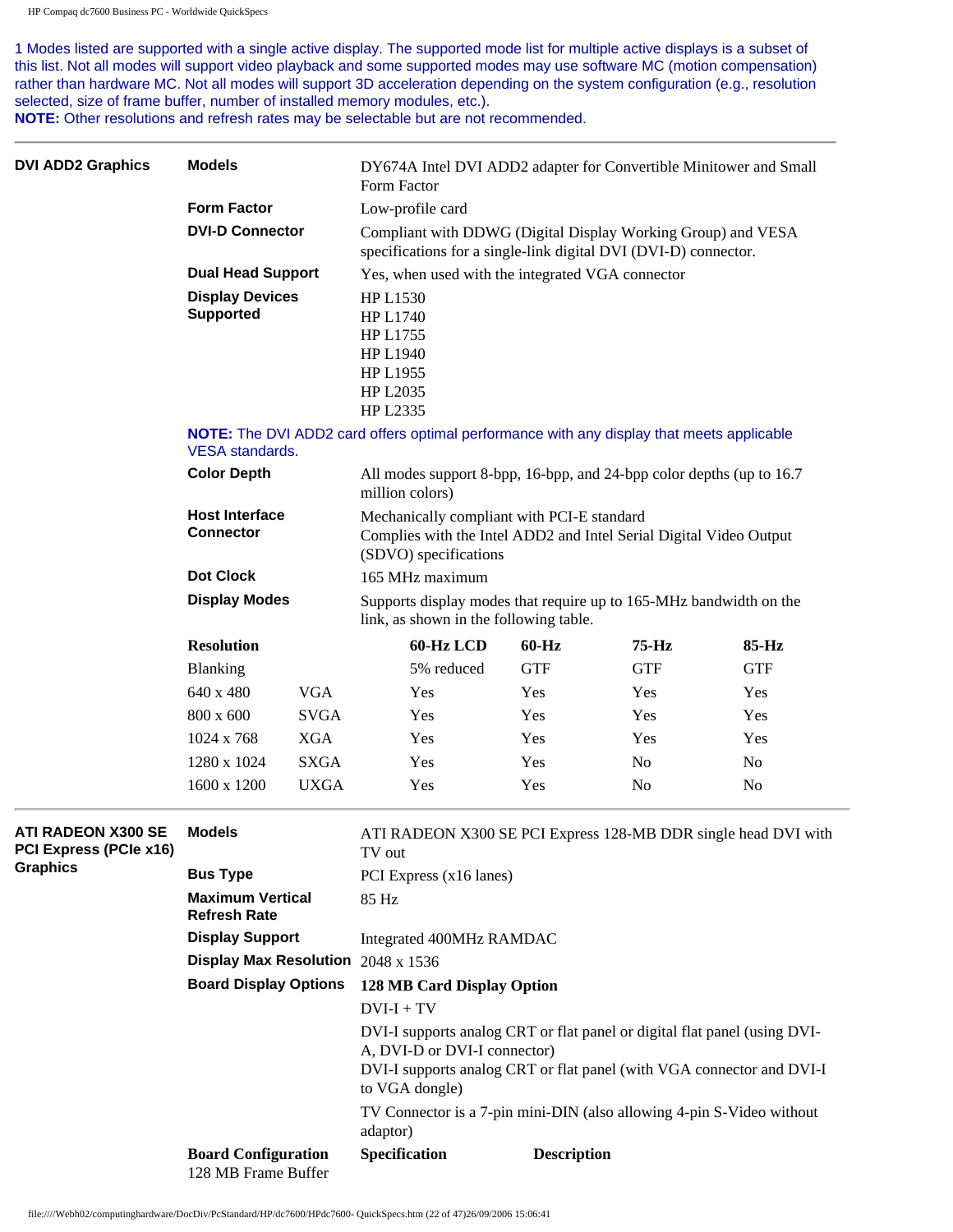|                                       |                                                | Graphics Chip                                                                                                                                                                                                                                                          | RADEON X300 SE PCI Express                                                                                                                                                                                                                                                                       |  |
|---------------------------------------|------------------------------------------------|------------------------------------------------------------------------------------------------------------------------------------------------------------------------------------------------------------------------------------------------------------------------|--------------------------------------------------------------------------------------------------------------------------------------------------------------------------------------------------------------------------------------------------------------------------------------------------|--|
|                                       |                                                | Core clock                                                                                                                                                                                                                                                             | <b>200 MHz</b>                                                                                                                                                                                                                                                                                   |  |
|                                       |                                                | Memory clock                                                                                                                                                                                                                                                           | <b>200 MHz</b>                                                                                                                                                                                                                                                                                   |  |
|                                       |                                                | Frame buffer                                                                                                                                                                                                                                                           | 128 MB DDR                                                                                                                                                                                                                                                                                       |  |
|                                       |                                                | Memory I/O                                                                                                                                                                                                                                                             | 64 bit                                                                                                                                                                                                                                                                                           |  |
|                                       |                                                | <b>Memory Configuration</b>                                                                                                                                                                                                                                            | 4 pcs 16M x 16 DDR                                                                                                                                                                                                                                                                               |  |
|                                       | <b>Memory Type</b>                             | DDR1                                                                                                                                                                                                                                                                   |                                                                                                                                                                                                                                                                                                  |  |
|                                       | <b>Maximum Memory</b>                          | 128MB                                                                                                                                                                                                                                                                  |                                                                                                                                                                                                                                                                                                  |  |
|                                       | <b>Operating Systems</b><br><b>Support</b>     | Windows 2000, Windows XP                                                                                                                                                                                                                                               |                                                                                                                                                                                                                                                                                                  |  |
|                                       | <b>Core Power</b>                              |                                                                                                                                                                                                                                                                        | 10 W (Max ASIC power)<br>18 W (Max Board power)                                                                                                                                                                                                                                                  |  |
|                                       | <b>Option Kit Contents</b>                     | bracket attached<br>Low profile bracket<br>Software CD with graphics drivers<br>Warranty documentation                                                                                                                                                                 | ATI RADEON X300 SE PCI Express graphics card with full height                                                                                                                                                                                                                                    |  |
| <b>ATI RADEON X1300</b>               | <b>Bus Type</b>                                | PCI Express (x16 lanes)                                                                                                                                                                                                                                                |                                                                                                                                                                                                                                                                                                  |  |
| <b>PCIe Graphics Card</b><br>(256 MB) | <b>Maximum Vertical</b><br><b>Refresh Rate</b> | 85 Hz                                                                                                                                                                                                                                                                  |                                                                                                                                                                                                                                                                                                  |  |
|                                       | <b>Display Support</b>                         | Integrated 400MHz RAMDAC                                                                                                                                                                                                                                               |                                                                                                                                                                                                                                                                                                  |  |
|                                       | Display Max Resolution $2048 \times 1536$      |                                                                                                                                                                                                                                                                        |                                                                                                                                                                                                                                                                                                  |  |
|                                       | <b>Board Display Options</b>                   | $DVI + TV$<br>A, DVI-D or DVI-I connector)<br>to VGA dongle)                                                                                                                                                                                                           | DVI-I supports analog CRT or flat panel or digital flat panel (using DVI-<br>DVI-I supports analog CRT or flat panel (with VGA connector and DVI-I<br>TV connector is a 4-pin mini-DIN S-video connector                                                                                         |  |
|                                       | <b>Board Configuration</b>                     | Specification                                                                                                                                                                                                                                                          | <b>Description</b>                                                                                                                                                                                                                                                                               |  |
|                                       | 128 MB Frame Buffer                            | Graphics Chip                                                                                                                                                                                                                                                          | RV515                                                                                                                                                                                                                                                                                            |  |
|                                       |                                                | Core clock                                                                                                                                                                                                                                                             | 450 MHz                                                                                                                                                                                                                                                                                          |  |
|                                       |                                                | Memory clock                                                                                                                                                                                                                                                           | 250 MHz                                                                                                                                                                                                                                                                                          |  |
|                                       |                                                | Frame buffer                                                                                                                                                                                                                                                           | 256 MB DDR2                                                                                                                                                                                                                                                                                      |  |
|                                       | <b>Languages supported</b>                     | 24 languages: English, Arabic, Chinese Simplified, Chinese Traditional,<br>Czechoslovakian, Danish, Dutch, Finnish, French, German, Greek,<br>Hebrew, Hungarian, Italian, Japanese, Korean, Norwegian, Polish,<br>Portuguese, Russian, Spanish, Swedish, Thai, Turkish |                                                                                                                                                                                                                                                                                                  |  |
|                                       | <b>Operating Systems</b><br><b>Support</b>     | XFree86 or X.Org*.<br>information.                                                                                                                                                                                                                                     | Windows 2000, Windows XP, Linux x86 and x86_64 distributions using<br>*Linux drivers are available from ATI's website and may be available in a<br>Linux distribution. Refer to the Open Source and Linux from HP website<br>(http://www.hp.com/wwsolutions/linux/products/clients/) for support |  |
|                                       | <b>Core Power</b>                              | 25 W (Max board power)                                                                                                                                                                                                                                                 |                                                                                                                                                                                                                                                                                                  |  |
|                                       | <b>Option kit contents</b>                     | • ATI RADEON X1300 PCIe graphics card with full height bracket<br>attached<br>• Low profile bracket<br>• DVI-to-VGA Adapter<br>• Software CD with graphics drivers<br>• Warranty documentation                                                                         |                                                                                                                                                                                                                                                                                                  |  |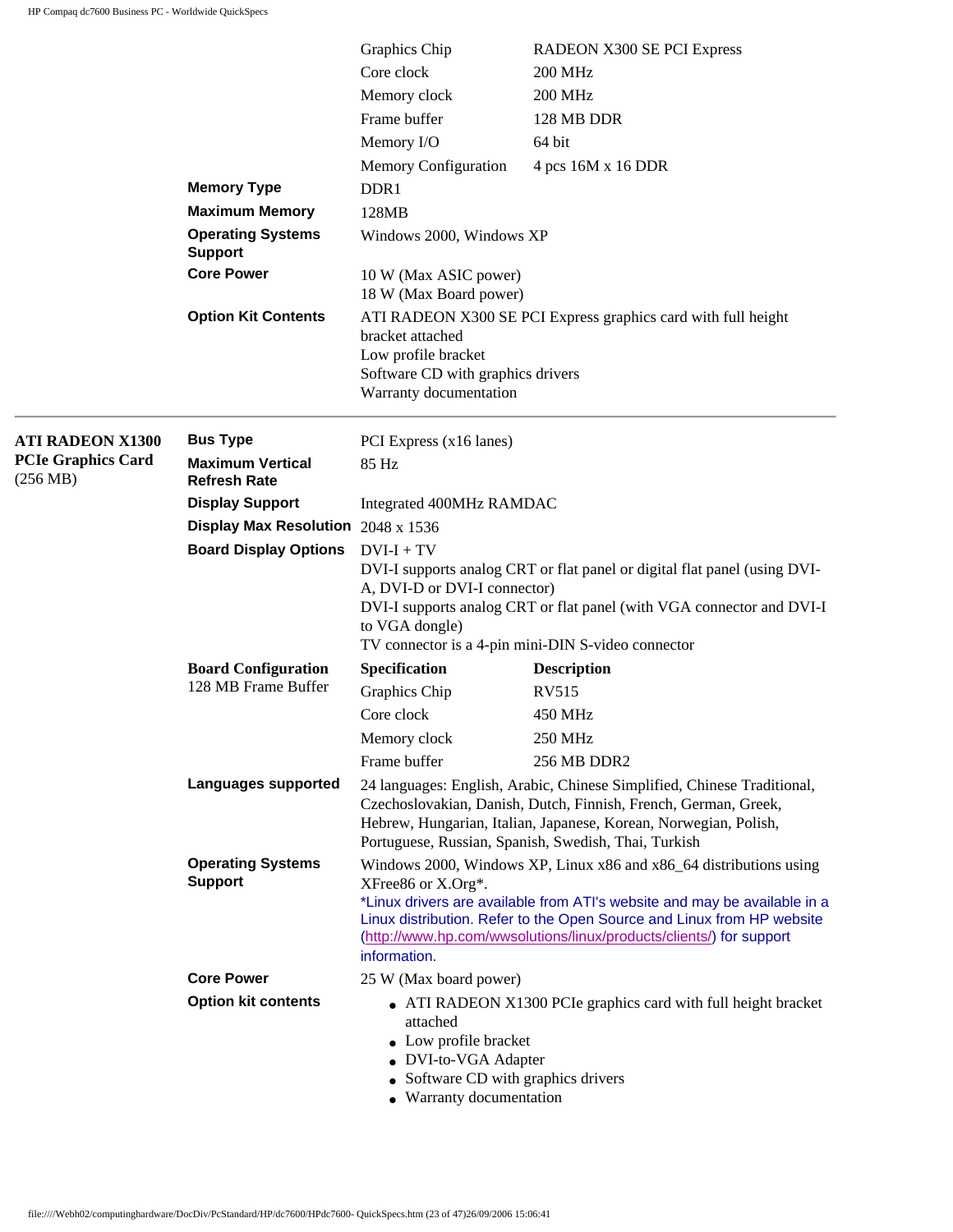|                                                           | <b>Compliance standards</b>                | <b>EMC</b> Emissions:<br>a) FCC Part 15, Subpart B - Unintentional Radiators, Class B Computing<br>Devices for Home & Office Use<br>b) CISPR22: 1997/EN 55022:1998 – Class $B$ – Limits and methods of<br>measurement of radio disturbance characteristics of Information<br><b>Technology Equipment</b><br>c) Canadian Standard ICES-003 is equivalent to CISPR22<br>d) Taiwanese Standard BSMI<br>e) Japanese VCCI<br>f) Australian C-Tick |                                                                                                                                            |  |
|-----------------------------------------------------------|--------------------------------------------|----------------------------------------------------------------------------------------------------------------------------------------------------------------------------------------------------------------------------------------------------------------------------------------------------------------------------------------------------------------------------------------------------------------------------------------------|--------------------------------------------------------------------------------------------------------------------------------------------|--|
|                                                           |                                            | <b>EMC</b> Immunity:                                                                                                                                                                                                                                                                                                                                                                                                                         | CISPR 24:1997/EN 55024:1998 - Information Technology Equipment -<br>Immunity Characteristics - Limits and Methods of Measurement.          |  |
|                                                           |                                            | Safety:<br>PCB flammability requirements.                                                                                                                                                                                                                                                                                                                                                                                                    | UL 60950 (USA) & EN 60950 (EU): Safety of Information Technology<br>Equipment, Including Electrical Business Equipment. All boards meet UL |  |
| <b>ATI RADEON</b>                                         | <b>Bus Type</b>                            | PCI Express (x16 lanes)                                                                                                                                                                                                                                                                                                                                                                                                                      |                                                                                                                                            |  |
| X1600XT (256 MB DH)<br>FH PCIe Graphics Card Refresh Rate | <b>Maximum Vertical</b>                    | 85 Hz                                                                                                                                                                                                                                                                                                                                                                                                                                        |                                                                                                                                            |  |
|                                                           | <b>Display Support</b>                     | Integrated 400 MHz RAMDAC<br>Display Max Resolution $2560 \times 1600$ digital, $2048 \times 1536$ analog                                                                                                                                                                                                                                                                                                                                    |                                                                                                                                            |  |
|                                                           |                                            |                                                                                                                                                                                                                                                                                                                                                                                                                                              |                                                                                                                                            |  |
|                                                           | <b>Board Display Options</b>               | 2 DVI-I ports (one port supports dual link DVI). DVI-I supports an analog<br>CRT or flat panel with a VGA connector via the provided DVI-I to VGA<br>adapter                                                                                                                                                                                                                                                                                 |                                                                                                                                            |  |
|                                                           |                                            |                                                                                                                                                                                                                                                                                                                                                                                                                                              | 4-pin mini-DIN S-video connector for TV output                                                                                             |  |
|                                                           | <b>Board Configuration</b>                 | Specification                                                                                                                                                                                                                                                                                                                                                                                                                                | <b>Description</b>                                                                                                                         |  |
|                                                           |                                            | Graphics chip                                                                                                                                                                                                                                                                                                                                                                                                                                | RV530                                                                                                                                      |  |
|                                                           |                                            | Core clock                                                                                                                                                                                                                                                                                                                                                                                                                                   | 590 MHz                                                                                                                                    |  |
|                                                           |                                            | Memory clock                                                                                                                                                                                                                                                                                                                                                                                                                                 | 690 MHz                                                                                                                                    |  |
|                                                           |                                            | Frame buffer                                                                                                                                                                                                                                                                                                                                                                                                                                 | 256 MB GDDR3, 128 bit wide                                                                                                                 |  |
|                                                           | <b>Operating Systems</b><br><b>Support</b> | Windows 2000, Windows XP                                                                                                                                                                                                                                                                                                                                                                                                                     |                                                                                                                                            |  |
|                                                           | <b>Core Power</b>                          | 56 W (Max board power)                                                                                                                                                                                                                                                                                                                                                                                                                       |                                                                                                                                            |  |
| <b>NVIDIA Quadro NVS</b>                                  | <b>Form Factor</b>                         |                                                                                                                                                                                                                                                                                                                                                                                                                                              | Low profile, both ATX and low profile brackets included                                                                                    |  |
| 285 128-MB PCle Dual                                      | <b>Graphics Controller</b>                 |                                                                                                                                                                                                                                                                                                                                                                                                                                              | Integrated Quadro 285 2D graphics processor unit (GPU)                                                                                     |  |
| Head                                                      | <b>Bus Type</b>                            | PCI-Express                                                                                                                                                                                                                                                                                                                                                                                                                                  |                                                                                                                                            |  |
|                                                           | <b>Memory</b>                              | via TurboCache)                                                                                                                                                                                                                                                                                                                                                                                                                              | 128 MB DDR (64 MB local frame buffer plus 64 MB of system memory                                                                           |  |
|                                                           | <b>Connector</b>                           |                                                                                                                                                                                                                                                                                                                                                                                                                                              | DMS-59 to dual-DVI Y-cable or dual-VGA Y-cable                                                                                             |  |
|                                                           | <b>Dimensions</b>                          |                                                                                                                                                                                                                                                                                                                                                                                                                                              | Low-profile, 2.586 x 6.6 in (6.57 x 16.76 cm)                                                                                              |  |
|                                                           | <b>Multi-monitor Support</b>               | Dual analog or digital monitors                                                                                                                                                                                                                                                                                                                                                                                                              |                                                                                                                                            |  |
|                                                           | <b>RAMDAC</b>                              | Dual 350 MHz (integrated)                                                                                                                                                                                                                                                                                                                                                                                                                    |                                                                                                                                            |  |
|                                                           | <b>Maximum Pixel Clock</b>                 | 350 MHz                                                                                                                                                                                                                                                                                                                                                                                                                                      |                                                                                                                                            |  |
|                                                           | <b>Overlay Planes</b>                      | One 16-bit Video overlay plane                                                                                                                                                                                                                                                                                                                                                                                                               |                                                                                                                                            |  |
|                                                           |                                            |                                                                                                                                                                                                                                                                                                                                                                                                                                              |                                                                                                                                            |  |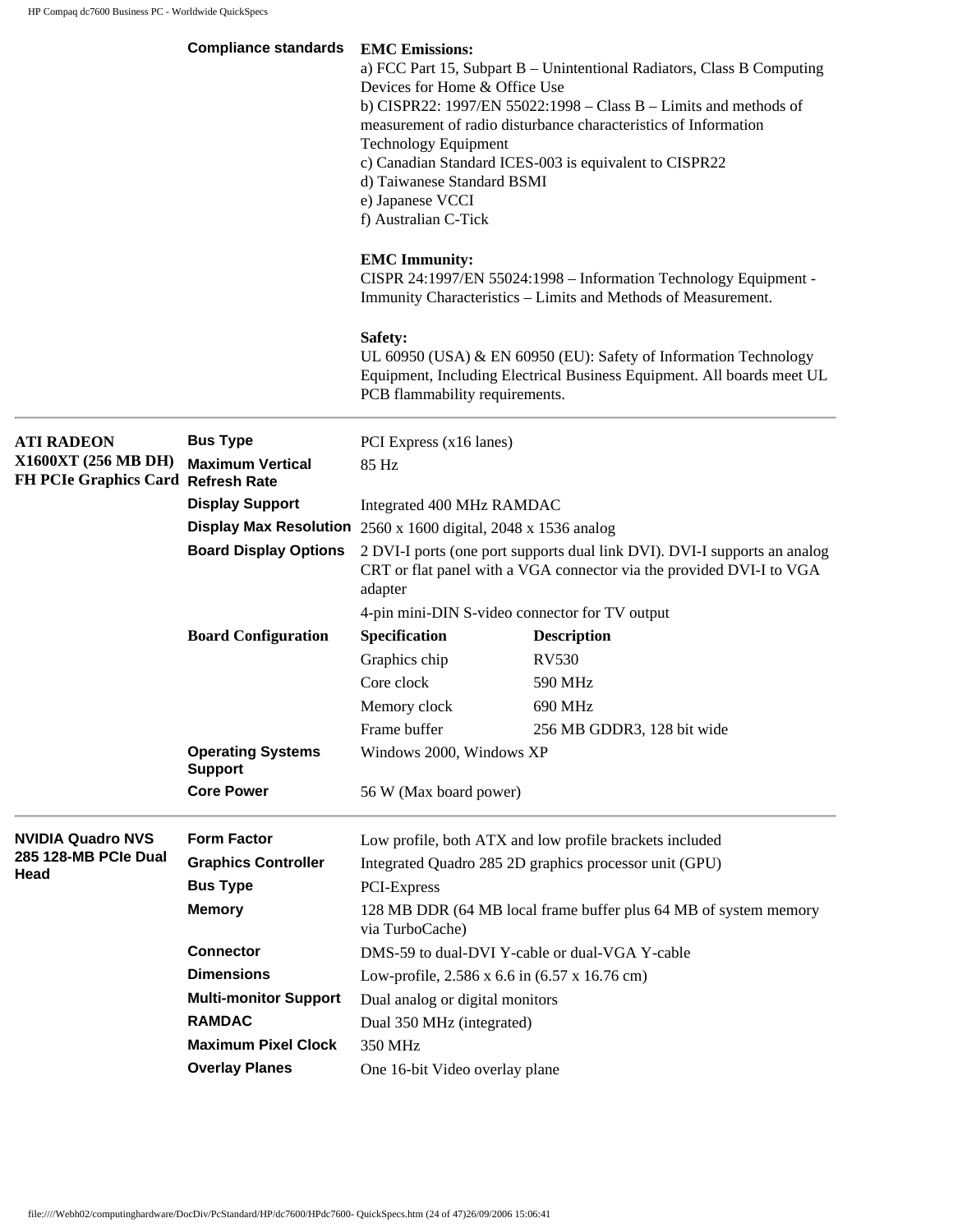**NVIDIA Quadro NVS 280 64MB PCI Dual** 

**Head** 

| <b>High-definition Video</b><br>Processor (HDVP) | Full screen, full frame video playback of HDTV and DVD content<br>DVD-ready motion compensation for MPEG-2<br>Independent hardware color controls for video overlay<br>Hardware color-space conversion (YUV 4:2:2 and 4:2:0)<br>IDCT motion compensation<br>5-tap horizontal by 3-tap vertical filtering<br>8:1 up/down scaling |                             |  |  |
|--------------------------------------------------|---------------------------------------------------------------------------------------------------------------------------------------------------------------------------------------------------------------------------------------------------------------------------------------------------------------------------------|-----------------------------|--|--|
| <b>Available Graphics</b><br><b>Drivers</b>      | Microsoft Windows 2000 and Microsoft Windows XP (Provides full<br>native Dual View mode, Span or Big Desktop mode, and Clone mode)<br>HP qualified drivers may be preloaded or available from the HP support<br>Web site:<br>http://www.hp.com/country/us/en/support.html?pageDisplay=drivers                                   |                             |  |  |
| <b>Analog Resolution</b>                         | <b>Maximum Colors Supported</b>                                                                                                                                                                                                                                                                                                 | <b>Maximum Refresh Rate</b> |  |  |
| 640 x 480                                        | 16.7 M                                                                                                                                                                                                                                                                                                                          | 240 Hz                      |  |  |
| 800 x 600                                        | 16.7 M                                                                                                                                                                                                                                                                                                                          | 240 Hz                      |  |  |
| 1024 x 768                                       | 16.7 M                                                                                                                                                                                                                                                                                                                          | 240 Hz                      |  |  |
| 1152 x 864                                       | 16.7 M                                                                                                                                                                                                                                                                                                                          | 170 Hz                      |  |  |
| 1280 x 1024                                      | 16.7 M                                                                                                                                                                                                                                                                                                                          | 150 Hz                      |  |  |
| 1600 x 1200                                      | 16.7 M                                                                                                                                                                                                                                                                                                                          | $100$ Hz                    |  |  |
| 1920 x 1080                                      | 16.7 M                                                                                                                                                                                                                                                                                                                          | 85 Hz                       |  |  |
| 1920 x 1200                                      | 16.7 M                                                                                                                                                                                                                                                                                                                          | 85 Hz                       |  |  |
| 1920 x 1440                                      | 16.7 M                                                                                                                                                                                                                                                                                                                          | 75 Hz                       |  |  |
| 2048 x 1536                                      | 16.7 <sub>M</sub>                                                                                                                                                                                                                                                                                                               | 60 Hz                       |  |  |
| <b>Digital Resolution</b>                        | <b>Maximum Colors Supported</b>                                                                                                                                                                                                                                                                                                 | <b>Maximum Refresh Rate</b> |  |  |
| 640 x 480                                        | 16.7 <sub>M</sub>                                                                                                                                                                                                                                                                                                               | 75 Hz                       |  |  |
| 800 x 600                                        | 16.7 M                                                                                                                                                                                                                                                                                                                          | 75 Hz                       |  |  |
| 1024 x 768                                       | 16.7 M                                                                                                                                                                                                                                                                                                                          | 75 Hz                       |  |  |
| 1152 x 864                                       | 16.7 M                                                                                                                                                                                                                                                                                                                          | $60$ Hz                     |  |  |
| 1280 x 1024                                      | 16.7 M                                                                                                                                                                                                                                                                                                                          | $60$ Hz                     |  |  |
| 1600 x 1200                                      | 16.7 M                                                                                                                                                                                                                                                                                                                          | $60$ Hz                     |  |  |
| 1900 x 1200                                      | 16.7 M                                                                                                                                                                                                                                                                                                                          | $60$ Hz                     |  |  |
| <b>Form Factor</b>                               | Low profile (both ATX and low profile brackets included)                                                                                                                                                                                                                                                                        |                             |  |  |
| <b>Graphic Controller</b>                        | Integrated Quadro 280 2-D graphics processor unit (GPU)                                                                                                                                                                                                                                                                         |                             |  |  |
| <b>Bus type</b>                                  | <b>PCI</b>                                                                                                                                                                                                                                                                                                                      |                             |  |  |
| <b>RAMDAC</b>                                    | Dual 350 MHz integrated                                                                                                                                                                                                                                                                                                         |                             |  |  |
| <b>Memory</b>                                    | 64 MB DDR with frame buffer and Texture storage                                                                                                                                                                                                                                                                                 |                             |  |  |
|                                                  |                                                                                                                                                                                                                                                                                                                                 |                             |  |  |
| <b>Connector</b>                                 | Single High-density DMS-59 Connector                                                                                                                                                                                                                                                                                            |                             |  |  |
| <b>Dimensions</b>                                | Low-profile, 2.586 x 6.6 in (6.57 x 16.76 cm)                                                                                                                                                                                                                                                                                   |                             |  |  |
| <b>Controller clock speed</b>                    | 250 MHz                                                                                                                                                                                                                                                                                                                         |                             |  |  |
| <b>Color depth</b>                               | 32-bits/pixel max                                                                                                                                                                                                                                                                                                               |                             |  |  |
| <b>Overlay planes</b>                            | One 16-bit Video overlay plane                                                                                                                                                                                                                                                                                                  |                             |  |  |
| <b>Maximum vertical</b><br>refresh rate          | 85 Hz                                                                                                                                                                                                                                                                                                                           |                             |  |  |
| <b>Multi-monitor support</b>                     | Dual analog or digital monitors                                                                                                                                                                                                                                                                                                 |                             |  |  |
| <b>Dual DVI Support</b>                          | Yes (with kit DL139A)                                                                                                                                                                                                                                                                                                           |                             |  |  |
| <b>High-definition Video</b><br>Processor (HDVP) | Full-screen, full-frame video playback of HDTV and DVD content<br>DVD-ready motion compensation for MPEG-2<br>Independent hardware color controls for video overlay<br>Hardware color-space conversion (YUV 4:2:2 and 4:2:0)<br><b>IDCT</b> motion compensation                                                                 |                             |  |  |
| <b>Available graphics</b><br>drivers             | Microsoft Windows 2000 and Microsoft Windows XP (Provides full<br>native<br>Dual View mode, Span or Big Desktop mode, and Clone mode)                                                                                                                                                                                           |                             |  |  |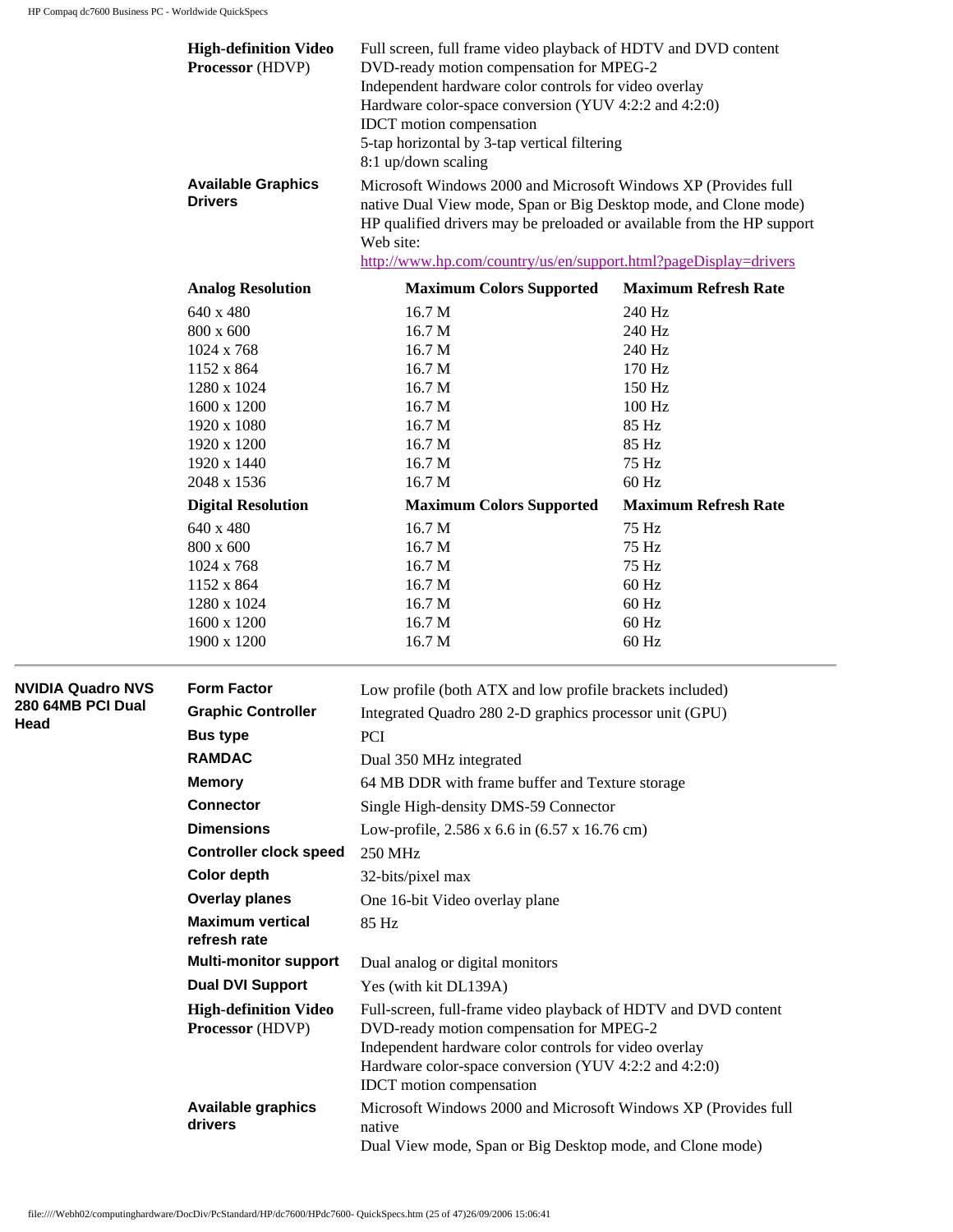**NOTE:** HP qualified drivers may be preloaded or available from the HP support Web site: [http://welcome.hp.com/country/us/eng/software\\_drivers.html](http://welcome.hp.com/country/us/eng/software_drivers.html).

|                             | <b>Analog Resolution</b>                | <b>Maximum Colors Supported</b>                                        | <b>Maximum Refresh Rate</b> |
|-----------------------------|-----------------------------------------|------------------------------------------------------------------------|-----------------------------|
|                             | 640 x 480                               | 16.7 <sub>M</sub>                                                      | 240 Hz                      |
|                             | 800 x 600                               | 16.7 M                                                                 | 240 Hz                      |
|                             | 1024 x 768                              | 16.7 M                                                                 | 200 Hz                      |
|                             | 1600 x 1200                             | 16.7 M                                                                 | 170 Hz                      |
|                             | 1600 x 1200                             | 16.7 M                                                                 | 150 Hz                      |
|                             | 1600 x 1200                             | 16.7 M                                                                 | 100 Hz                      |
|                             | 1920 x 1200                             | 16.7 M                                                                 | 85 Hz                       |
|                             | 1920 x 1200                             | 16.7 M                                                                 | 85 Hz                       |
|                             | 1920 x 1440                             | 16.7 M                                                                 | 75 Hz                       |
|                             | 2048 x 1536                             | 16.7 M                                                                 | 60 Hz                       |
|                             | <b>Digital Resolution</b>               | <b>Maximum Colors Supported</b>                                        | <b>Maximum Refresh Rate</b> |
|                             | 640 x 480                               | 16.7 M                                                                 | 75 Hz                       |
|                             | 800 x 600                               | 16.7 M                                                                 | 75 Hz                       |
|                             | 1024 x 768                              | 16.7 M                                                                 | 75 Hz                       |
|                             | 1152 x 864                              | 16.7 M                                                                 | 60 Hz                       |
|                             | 1280 x 1024                             | 16.7 M                                                                 | 60 Hz                       |
|                             | 1600 x 1200                             | 16.7 M                                                                 | 60 Hz (primary only)        |
| <b>NVIDIA Quadro NVS 55</b> | <b>Form Factor</b>                      | Low profile, both ATX and low profile brackets included                |                             |
| 64MB PCI DVI with TV-       | <b>Graphic Controller</b>               | Integrated Quadro NVS 55 Graphics Processor Unit (GPU)                 |                             |
| Out                         | <b>Bus type</b>                         | PCI 2.1, 32-bit, 5V                                                    |                             |
|                             | <b>Memory</b>                           | 64 MB DDR                                                              |                             |
|                             | <b>Connectors</b>                       |                                                                        |                             |
|                             |                                         | Single DVI-I connector<br>Single S-Video connector                     |                             |
|                             | <b>Dimensions</b>                       | Low profile, 2.586 x 6.6 in (6.57 x 16.76 cm)                          |                             |
|                             | <b>Controller clock speed</b>           | <b>250 MHz</b>                                                         |                             |
|                             | <b>Memory speed</b>                     | <b>200 MHz</b>                                                         |                             |
|                             | <b>Color depth</b>                      | 32-bits/pixel max                                                      |                             |
|                             | <b>Overlay planes</b>                   | One 16 bit video overlay plane                                         |                             |
|                             | <b>Maximum vertical</b><br>refresh rate | 85 Hz                                                                  |                             |
|                             | <b>Maximum pixel clock</b>              | Analog output: 350 MHz                                                 |                             |
|                             |                                         | Digital output: 162 MHz                                                |                             |
|                             | <b>Single DVI Support</b>               | Yes                                                                    |                             |
|                             | TV out support                          | Yes (S-Video 4 pin mini-Din)                                           |                             |
|                             | <b>High-definition Video</b>            | Full screen, full frame video playback of HDTV and DVD content         |                             |
|                             | <b>Processor</b> (HDVP)                 | DVD-ready motion compensation for MPEG-2                               |                             |
|                             |                                         | Independent hardware color controls for video overlay                  |                             |
|                             |                                         | Hardware colorspace conversion (YUV 4:2:2 and 4:2:0)                   |                             |
|                             |                                         | <b>IDCT</b> motion compensation                                        |                             |
|                             |                                         | Up to 5-tap horizontal by 3-tap vertical filtering                     |                             |
|                             | <b>Agency Approvals</b>                 | ACA C-tick, BSMI, CE Mark, FCC, ICES/C.I.S.P.R, MIC, UL, VCCI          |                             |
|                             | <b>Available graphics</b>               | Microsoft Windows 2000 and Microsoft Windows XP                        |                             |
|                             | drivers                                 | HP qualified drivers may be preloaded or available from the HP support |                             |
|                             |                                         | Web site: http://www.hp.com/country/us/en/support.html?                |                             |
|                             |                                         | pageDisplay=drivers                                                    |                             |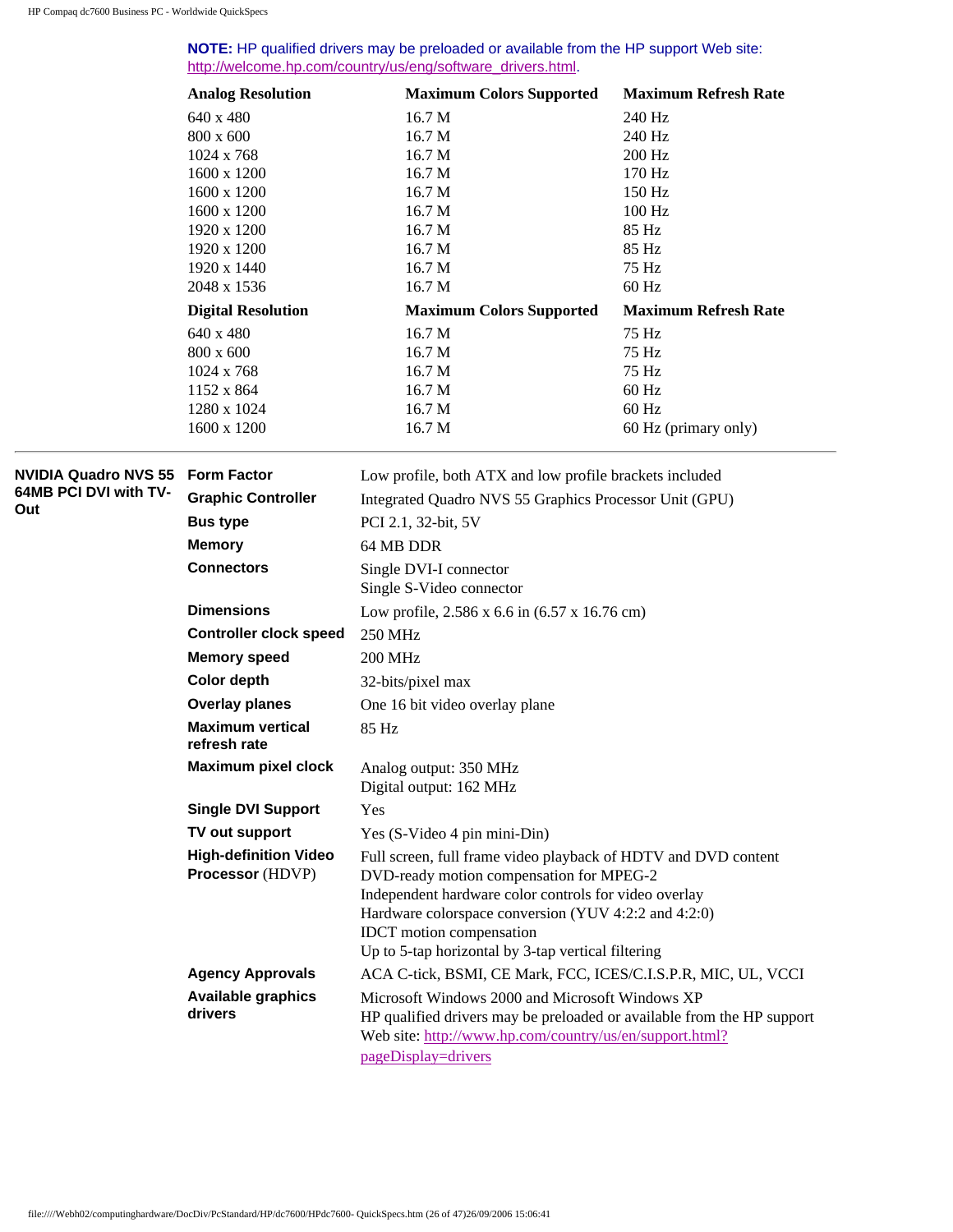| contents                                                                                                                                        |  |
|-------------------------------------------------------------------------------------------------------------------------------------------------|--|
| Configurable Components - Select Models (localized by Regions)<br><b>Configurable Components</b><br>Overview<br>After-                          |  |
| <b>Technical Specifications - Audio</b><br>Market Options (availability may vary by region)<br><b>Technical Specifications</b>                  |  |
| <b>Technical Specifications - Hard Drives</b><br><b>Technical Specifications - Communications</b><br><b>Technical Specifications - Graphics</b> |  |
| <b>Technical Specifications - Input/Output Devices</b><br><b>Technical Specifications - Optical Storage</b>                                     |  |
| <b>Technical Specifications - Removable Storage</b><br><b>Technical Specifications - Environmental Data</b>                                     |  |

# **Technical Specifications - Hard Drives**

| 7200 rpm Serial ATA | 250-GB                                                                                                     | Capacity                                                      | 250,059,350,016 bytes                                                      |                  |
|---------------------|------------------------------------------------------------------------------------------------------------|---------------------------------------------------------------|----------------------------------------------------------------------------|------------------|
| <b>Hard Drives</b>  |                                                                                                            | Height                                                        | $1$ in $(2.54 \text{ cm})$                                                 |                  |
|                     |                                                                                                            | Width                                                         | Media diameter: 3.5 in (8.89 cm)<br>Physical size: 4 in (10.2 cm)          |                  |
|                     |                                                                                                            | <b>Interface</b>                                              | Serial ATA (3.0 Gb/s)                                                      |                  |
|                     |                                                                                                            | <b>Synchronous Transfer</b><br>Rate (Maximum)                 | Up to $3$ Gb/s                                                             |                  |
|                     |                                                                                                            | <b>Buffer</b>                                                 | 8 MB                                                                       |                  |
|                     |                                                                                                            | Seek Time (typical reads, Single Track                        |                                                                            | $1.0$ ms         |
|                     |                                                                                                            | includes controller                                           | Average                                                                    | $8.5 \text{ ms}$ |
|                     |                                                                                                            | overhead, including<br>settling)                              | <b>Full-Stroke</b>                                                         | 18 <sub>ms</sub> |
|                     |                                                                                                            | <b>Rotational Speed</b>                                       | 7,200 rpm                                                                  |                  |
|                     |                                                                                                            | <b>Logical Blocks</b>                                         | 488, 397, 168                                                              |                  |
|                     |                                                                                                            |                                                               | <b>Operating Temperature</b> $41^{\circ}$ to $131^{\circ}$ F (5° to 55° C) |                  |
|                     |                                                                                                            |                                                               |                                                                            |                  |
|                     | 160-GB<br>Capacity<br>Height<br>Width<br><b>Interface</b><br><b>Synchronous Transfer</b><br>Rate (Maximum) |                                                               | 163,928,604,672 bytes                                                      |                  |
|                     |                                                                                                            |                                                               | $1$ in $(2.54 \text{ cm})$                                                 |                  |
|                     |                                                                                                            |                                                               | Media diameter: 3.5 in (8.89 cm)<br>Physical size: 4 in (10.2 cm)          |                  |
|                     |                                                                                                            |                                                               | Serial ATA (3.0 Gb/s)                                                      |                  |
|                     |                                                                                                            | Up to $3$ Gb/s                                                |                                                                            |                  |
|                     |                                                                                                            | <b>Buffer</b>                                                 | <b>8 MB</b>                                                                |                  |
|                     |                                                                                                            | Seek Time (typical reads, Single Track<br>includes controller |                                                                            | $0.9$ ms         |
|                     |                                                                                                            |                                                               | Average                                                                    | $9.3 \text{ ms}$ |
|                     |                                                                                                            | overhead, including<br>settling)                              | <b>Full-Stroke</b>                                                         | 18 <sub>ms</sub> |
|                     |                                                                                                            | <b>Rotational Speed</b>                                       | 7,200 rpm                                                                  |                  |
|                     |                                                                                                            | <b>Logical Blocks</b>                                         | 320,173,056                                                                |                  |
|                     |                                                                                                            |                                                               | <b>Operating Temperature</b> $41^{\circ}$ to $131^{\circ}$ F (5° to 55° C) |                  |
|                     |                                                                                                            |                                                               |                                                                            |                  |
|                     | 80-GB                                                                                                      | Capacity                                                      | 80,026,361,856 bytes                                                       |                  |
|                     |                                                                                                            | Height                                                        | $1$ in $(2.54$ cm)                                                         |                  |
|                     |                                                                                                            | Width                                                         | Media diameter: 3.5 in (8.89 cm)<br>Physical size: 4 in (10.2 cm)          |                  |
|                     |                                                                                                            | <b>Interface</b>                                              | Serial ATA (3.0 Gb/s)                                                      |                  |
|                     |                                                                                                            | <b>Synchronous Transfer</b><br>Rate (Maximum)                 | Up to $3$ Gb/s                                                             |                  |
|                     |                                                                                                            | <b>Buffer</b>                                                 | <b>8 MB</b>                                                                |                  |
|                     |                                                                                                            | Seek Time (typical reads, Single Track<br>includes controller |                                                                            | $2.0$ ms         |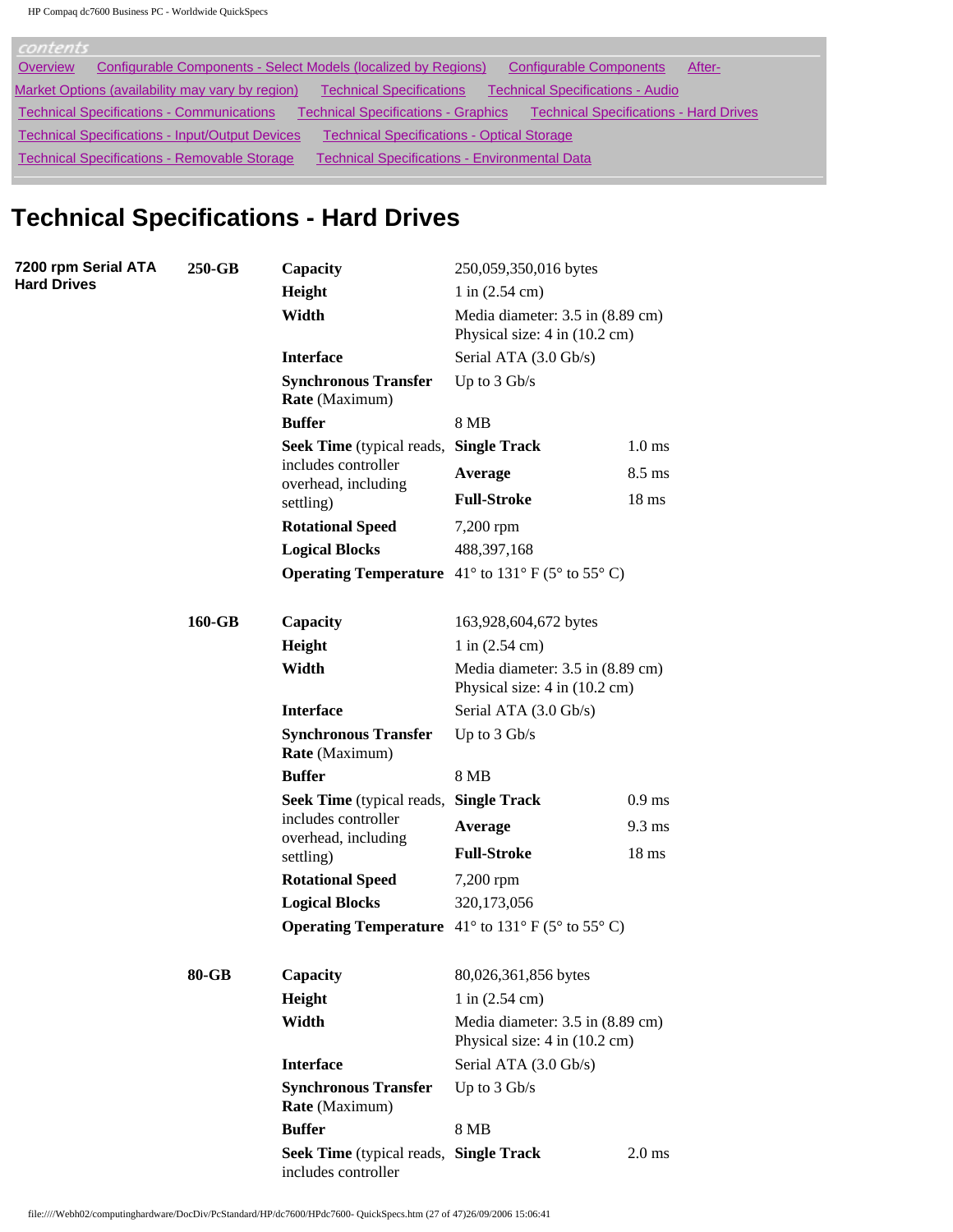|                         | overhead, including                                  | Average                                                                    | $9.3 \text{ ms}$  |  |
|-------------------------|------------------------------------------------------|----------------------------------------------------------------------------|-------------------|--|
|                         | settling)                                            | <b>Full-Stroke</b>                                                         | $21 \text{ ms}$   |  |
|                         | <b>Rotational Speed</b>                              | 7,200 rpm                                                                  |                   |  |
|                         | <b>Logical Blocks</b>                                | 156, 301, 488                                                              |                   |  |
|                         |                                                      | <b>Operating Temperature</b> $41^{\circ}$ to $131^{\circ}$ F (5° to 55° C) |                   |  |
|                         |                                                      |                                                                            |                   |  |
| $40 - GB$               | Capacity                                             | 40,020,000,000 bytes                                                       |                   |  |
| Height                  |                                                      | $1$ inch $(2.54$ mm $)$                                                    |                   |  |
| Width                   |                                                      | Media diameter: 3.5 in (8.89 cm)<br>Physical size: 4 in (10.2 cm)          |                   |  |
|                         | <b>Interface</b>                                     | Serial ATA                                                                 |                   |  |
|                         | <b>Synchronous Transfer</b>                          | Up to $1.5$ Gb/s                                                           |                   |  |
|                         | Rate (Maximum)                                       |                                                                            |                   |  |
|                         | <b>Buffer</b>                                        | $2 \overline{MB}$                                                          |                   |  |
|                         | <b>Seek Time</b> (typical reads, <b>Single Track</b> |                                                                            | $1.0 \text{ ms}$  |  |
|                         | includes controller<br>overhead, including           | Average                                                                    | $8.5 \text{ ms}$  |  |
|                         | settling)                                            | <b>Full-Stroke</b>                                                         | $18.0 \text{ ms}$ |  |
| <b>Rotational Speed</b> |                                                      | 7,200 rpm                                                                  |                   |  |
|                         | <b>Logical Blocks</b>                                | 78,165,360                                                                 |                   |  |
|                         |                                                      | <b>Operating Temperature</b> $41^{\circ}$ to $131^{\circ}$ F (5° to 55° C) |                   |  |

| $\begin{array}{c} \hline \end{array} \qquad \qquad \begin{array}{c} \hline \end{array} \qquad \qquad \begin{array}{c} \hline \end{array} \qquad \qquad \begin{array}{c} \hline \end{array} \qquad \qquad \begin{array}{c} \hline \end{array} \qquad \qquad \begin{array}{c} \hline \end{array} \qquad \qquad \begin{array}{c} \hline \end{array} \qquad \qquad \begin{array}{c} \hline \end{array} \qquad \qquad \begin{array}{c} \hline \end{array} \qquad \qquad \begin{array}{c} \hline \end{array} \qquad \qquad \begin{array}{c} \hline$ |        |
|-----------------------------------------------------------------------------------------------------------------------------------------------------------------------------------------------------------------------------------------------------------------------------------------------------------------------------------------------------------------------------------------------------------------------------------------------------------------------------------------------------------------------------------------------|--------|
| Configurable Components - Select Models (localized by Regions)<br>Configurable Components<br>Overview                                                                                                                                                                                                                                                                                                                                                                                                                                         | After- |
| Market Options (availability may vary by region)<br><b>Technical Specifications - Audio</b><br><b>Technical Specifications</b>                                                                                                                                                                                                                                                                                                                                                                                                                |        |
| <b>Technical Specifications - Communications</b><br>Technical Specifications - Graphics<br><b>Technical Specifications - Hard Drives</b>                                                                                                                                                                                                                                                                                                                                                                                                      |        |
| <b>Technical Specifications - Input/Output Devices</b><br><b>Technical Specifications - Optical Storage</b>                                                                                                                                                                                                                                                                                                                                                                                                                                   |        |
| <b>Technical Specifications - Removable Storage</b><br>Technical Specifications - Environmental Data                                                                                                                                                                                                                                                                                                                                                                                                                                          |        |
|                                                                                                                                                                                                                                                                                                                                                                                                                                                                                                                                               |        |

# **Technical Specifications - Input/Output Devices**

| <b>USB Standard</b><br>Keyboard | <b>Physical</b><br>characteristics | <b>Keys</b>                                    | 104, 105, 106, 107, 109 layout (depending<br>upon country)<br>2 lb (0.9 kg) minimum |  |
|---------------------------------|------------------------------------|------------------------------------------------|-------------------------------------------------------------------------------------|--|
|                                 |                                    | <b>Dimensions</b> $(L \times W \times H)$      | $18.0 \times 6.4 \times 0.98$ in $(45.8 \times 16.3 \times 2.5$ cm)                 |  |
|                                 |                                    | Weight                                         |                                                                                     |  |
|                                 | <b>Electrical</b>                  | <b>Operating voltage</b>                       | $+5VDC + 5%$                                                                        |  |
|                                 |                                    | <b>Power consumption</b>                       | 50-mA maximum (with three LEDs ON)                                                  |  |
|                                 |                                    | <b>System interface</b>                        | USB Type A plug connector                                                           |  |
|                                 |                                    | <b>ESD</b>                                     | CE level 4, 15-kV air discharge                                                     |  |
|                                 |                                    | <b>EMI - RFI</b>                               | Conforms to FCC rules for a Class B<br>computing device                             |  |
|                                 |                                    | Microsoft® PC 99 - 2001 Functionally compliant |                                                                                     |  |
|                                 | <b>Mechanical</b>                  | <b>Languages</b>                               | 38 available                                                                        |  |
|                                 |                                    | <b>Keycaps</b>                                 | Low-profile design                                                                  |  |
|                                 |                                    | <b>Switch actuation</b>                        | 55-g nominal peak force with tactile feedback                                       |  |
|                                 |                                    | <b>Switch life</b>                             | 20 million keystrokes (using Hasco modified<br>tester)                              |  |
|                                 |                                    | Switch type                                    | Contamination-resistant switch membrane                                             |  |
|                                 |                                    | <b>Key-leveling</b><br>mechanisms              | For all double-wide and greater-length keys                                         |  |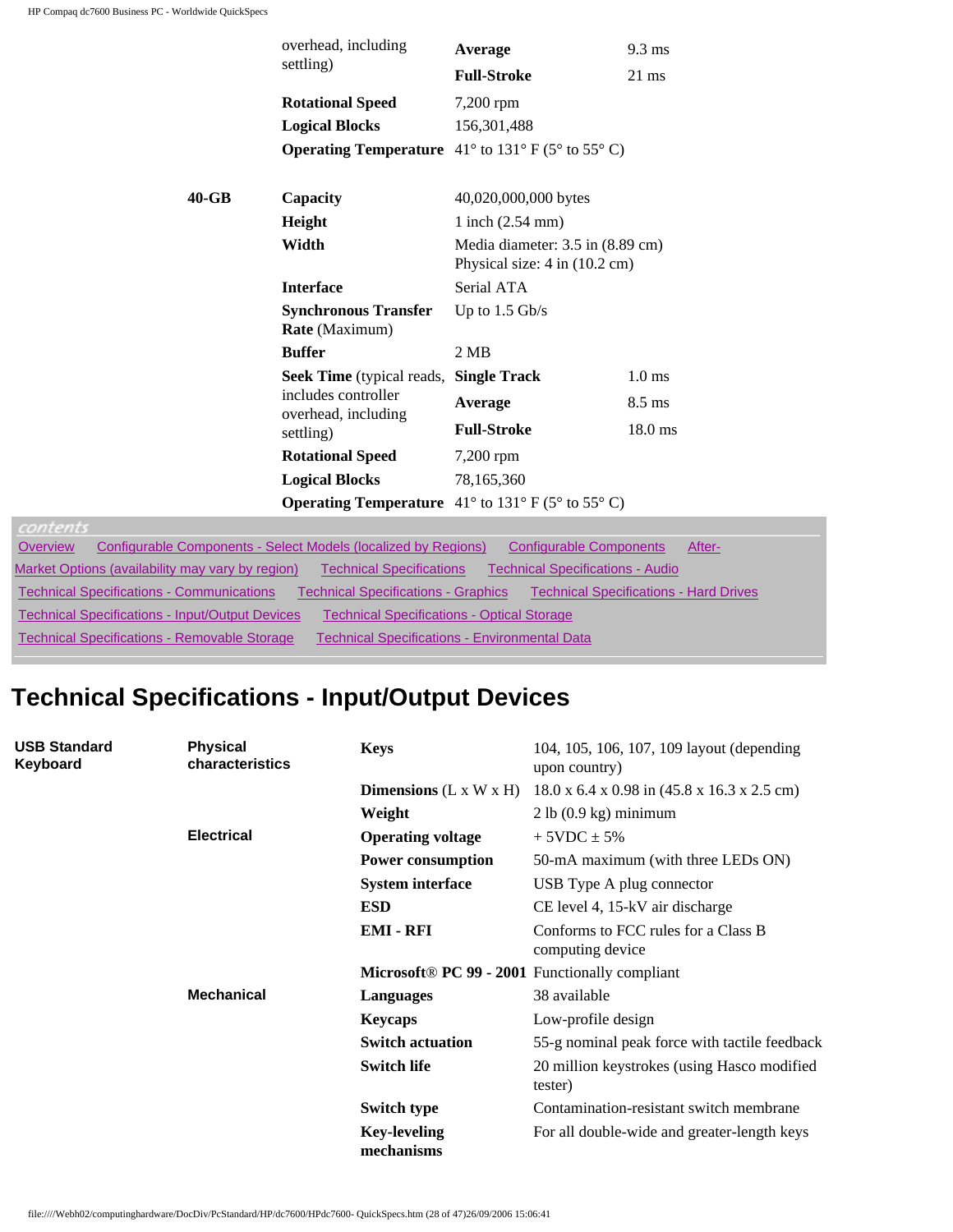ł

|                           |                                    | <b>Cable length</b>                           | 6 ft $(1.8 \text{ m})$                                                 |
|---------------------------|------------------------------------|-----------------------------------------------|------------------------------------------------------------------------|
|                           |                                    | <b>Microsoft PC 99 - 2001</b>                 | Mechanically compliant                                                 |
|                           |                                    | <b>Acoustics</b>                              | 43-dBA maximum sound pressure level                                    |
|                           | <b>Environmental</b>               | <b>Operating temperature</b>                  | $50^{\circ}$ to $122^{\circ}$ F (10° to $50^{\circ}$ C)                |
|                           |                                    | Non-operating                                 | -22 $^{\circ}$ to 140 $^{\circ}$ F (-30 $^{\circ}$ to 60 $^{\circ}$ C) |
|                           |                                    | temperature                                   |                                                                        |
|                           |                                    | <b>Operating humidity</b>                     | 10% to 90% (non-condensing at ambient)                                 |
|                           |                                    |                                               | Non-operating humidity 20% to 80% (non-condensing at ambient)          |
|                           |                                    | <b>Operating shock</b>                        | 40 g, six surfaces                                                     |
|                           |                                    | <b>Non-operating shock</b>                    | 80 g, six surfaces                                                     |
|                           |                                    | <b>Operating vibration</b>                    | 2-g peak acceleration                                                  |
|                           |                                    | Non-operating vibration 4-g peak acceleration |                                                                        |
|                           |                                    | <b>Drop</b> (out of box)                      | 26 in (66 cm) on carpet, six-drop sequence                             |
|                           |                                    | <b>Drop</b> (in box)                          | 42 in (107 cm) on concrete, 16-drop sequence                           |
|                           | <b>Operating system</b><br>support | Windows 2000 and Windows XP                   |                                                                        |
|                           | <b>Approvals</b>                   |                                               | UL, CSA, FCC, CE Mark, TUV, TUV GS, VCCI, BSMI, C-Tick, MIC            |
|                           | <b>Ergonomic compliance</b>        | ANSI HFS 100, ISO 9241-4, and TUVGS           |                                                                        |
|                           | <b>Kit contents</b>                |                                               | Keyboard, installation guide, warranty card, safety and comfort guide  |
| PS/2 Standard<br>Keyboard | <b>Physical</b><br>characteristics | <b>Keys</b>                                   | 104, 105, 106, 107, 109 layout (depending<br>upon country)             |
|                           |                                    | <b>Dimensions</b> $(L \times W \times H)$     | 18.0 x 6.4 x 0.98 in (45.8 x 16.3 x 2.5 cm)                            |
|                           |                                    | Weight                                        | 2 lb (0.9 kg) minimum                                                  |
|                           | <b>Electrical</b>                  | <b>Operating voltage</b>                      | $+5VDC \pm 5%$                                                         |
|                           |                                    | <b>Power consumption</b>                      | 50-mA maximum (with three LEDs ON)                                     |
|                           |                                    | <b>System interface</b>                       | PS/2 6-pin mini din connector                                          |
|                           |                                    | <b>ESD</b>                                    | CE level 4, 15-kV air discharge                                        |
|                           |                                    | <b>EMI-RFI</b>                                | Conforms to FCC rules for a Class B<br>computing device                |
|                           |                                    | <b>Microsoft PC 99 - 2001</b>                 | Functionally compliant                                                 |
|                           | <b>Mechanical</b>                  | <b>Languages</b>                              | 38 available                                                           |
|                           |                                    | <b>Keycaps</b>                                | Low-profile design                                                     |
|                           |                                    | <b>Switch actuation</b>                       | 55-g nominal peak force with tactile feedback                          |
|                           |                                    | <b>Switch life</b>                            | 20 million keystrokes (using Hasco modified<br>tester)                 |
|                           |                                    | Switch type                                   | Contamination-resistant switch membrane                                |
|                           |                                    | <b>Key-leveling</b><br>mechanisms             | For all double-wide and greater-length keys                            |
|                           |                                    | <b>Cable length</b>                           | 6 ft $(1.8 \text{ m})$                                                 |
|                           |                                    | <b>Microsoft PC 99 - 2001</b>                 | Mechanically compliant                                                 |
|                           |                                    | <b>Acoustics</b>                              | 43-dBA maximum sound pressure level                                    |
|                           | <b>Environmental</b>               | <b>Operating temperature</b>                  | $50^{\circ}$ to $122^{\circ}$ F (10° to $50^{\circ}$ C)                |
|                           |                                    | Non-operating                                 | -22 $^{\circ}$ to 140 $^{\circ}$ F (-30 $^{\circ}$ to 60 $^{\circ}$ C) |
|                           |                                    | temperature                                   |                                                                        |
|                           |                                    | <b>Operating humidity</b>                     | 10% to 90% (non-condensing at ambient)                                 |
|                           |                                    | <b>Non-operating humidity</b>                 | 20% to 80% (non-condensing at ambient)                                 |
|                           |                                    | <b>Operating shock</b>                        | 40 g, six surfaces                                                     |
|                           |                                    | Non-operating shock                           | 80 g, six surfaces                                                     |
|                           |                                    | <b>Operating vibration</b>                    | 2-g peak acceleration                                                  |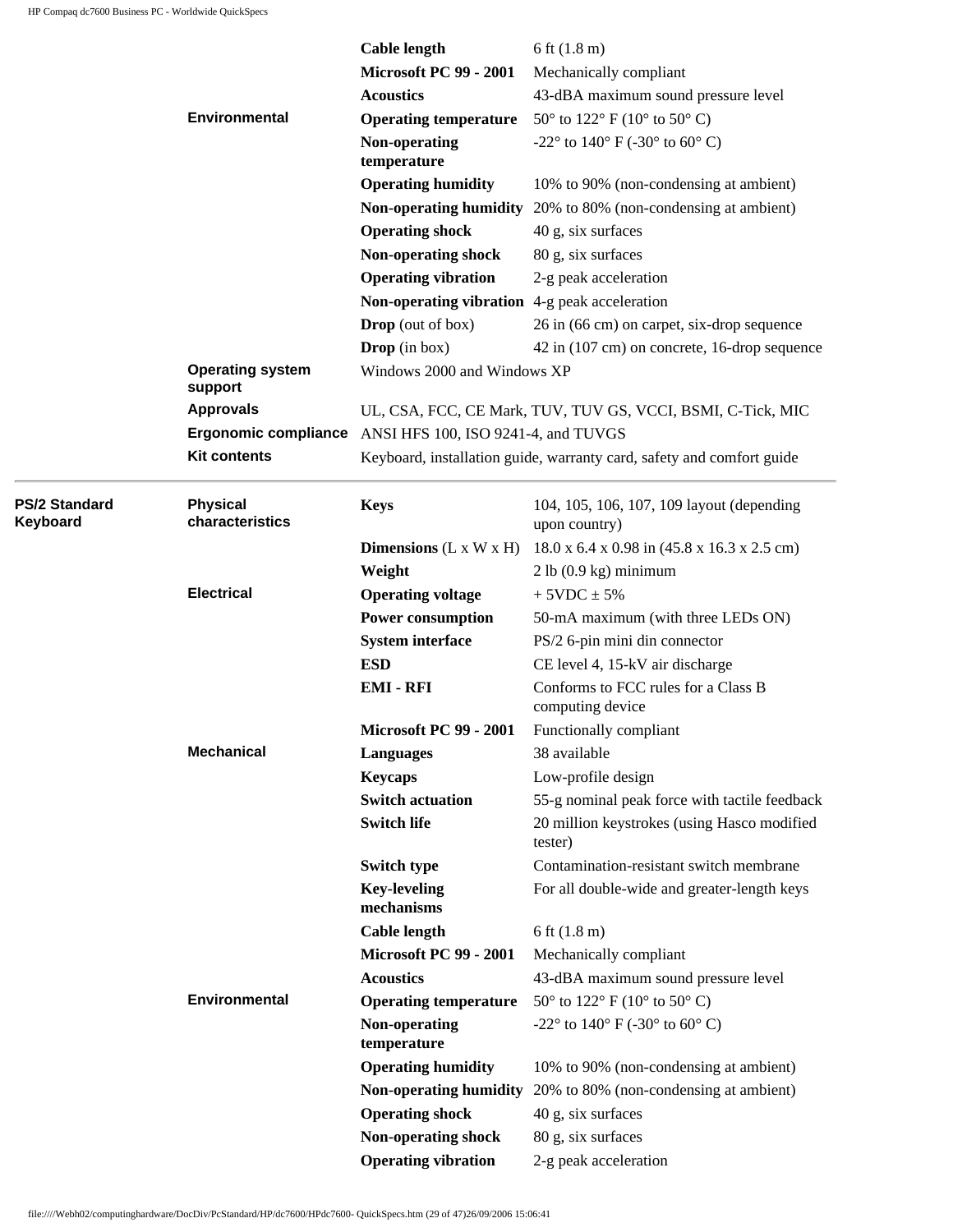|                                     |                                    | Non-operating vibration 4-g peak acceleration |                                                                                                           |  |
|-------------------------------------|------------------------------------|-----------------------------------------------|-----------------------------------------------------------------------------------------------------------|--|
|                                     |                                    | <b>Drop</b> (out of box)                      | 26 in (66 cm) on carpet, six-drop sequence                                                                |  |
|                                     |                                    | Drop (in box)                                 | 42 in (107 cm) on concrete, 16-drop sequence                                                              |  |
|                                     | <b>Operating system</b><br>support | Microsoft Windows 2000 and Windows XP         |                                                                                                           |  |
| <b>Approvals</b>                    |                                    |                                               | UL, CSA, FCC, CE Mark, TUV, TUV GS, VCCI, BSMI, C-Tick, MIC                                               |  |
|                                     | <b>Ergonomic compliance</b>        | ANSI HFS 100, ISO 9241-4, and TUVGS           |                                                                                                           |  |
|                                     | <b>Kit contents</b>                | safety and comfort guide                      | Keyboard, keyboard software media, installation guide, warranty card,                                     |  |
| <b>HP USB Smartcard</b><br>Keyboard | <b>Physical</b><br>characteristics | <b>Keys</b>                                   | 104, 105, 106, 107, 109 layout (depending upon<br>country)                                                |  |
|                                     |                                    | Form factor                                   | USB basic Smart Card keyboard                                                                             |  |
|                                     |                                    | <b>Colors</b>                                 | Carbonite/Silver                                                                                          |  |
|                                     |                                    | <b>Dimensions</b> ( $H \times W \times D$ )   | 18.2 x 6.3 x 1.3 in (46.3 x 16.1 x 3.3 cm)                                                                |  |
|                                     |                                    | Weight                                        | 2 lb (0.9 kg) minimum                                                                                     |  |
|                                     | <b>Electrical</b>                  | <b>Operating voltage</b>                      | $+ 5VDC \pm 5%$                                                                                           |  |
|                                     |                                    | <b>Power consumption</b>                      | 100-mA maximum (with four LEDs ON)                                                                        |  |
|                                     |                                    | <b>System interface</b>                       | USB Type A plug connector                                                                                 |  |
|                                     |                                    | <b>ESD</b>                                    | CE level 4, 15-kV air discharge                                                                           |  |
|                                     |                                    | $EMI - RFI$                                   | Conforms to FCC rules for a Class B<br>computing device                                                   |  |
|                                     |                                    | <b>Microsoft PC 99 - 2001</b>                 | Functionally compliant                                                                                    |  |
|                                     | <b>Mechanical</b>                  | <b>Languages</b>                              | 30+ available                                                                                             |  |
|                                     |                                    | <b>Keycaps</b>                                | Low-profile design                                                                                        |  |
|                                     |                                    | <b>Switch actuation</b>                       | 55 g nominal peak force with tactile feedback                                                             |  |
|                                     |                                    | <b>Switch life</b>                            | 20 million keystrokes (using Hasco modified<br>tester)                                                    |  |
|                                     |                                    | Switch type                                   | Contamination-resistant membrane                                                                          |  |
|                                     |                                    | <b>Key-leveling</b><br>mechanisms             | For all double-wide and greater-length keys                                                               |  |
|                                     |                                    | <b>Cable length</b>                           | $6$ ft $(1.8 \text{ m})$                                                                                  |  |
|                                     |                                    | <b>Microsoft PC 99 - 2001</b>                 | Mechanically compliant                                                                                    |  |
|                                     |                                    | <b>Acoustics</b>                              | 43-dBA maximum sound pressure level                                                                       |  |
|                                     | <b>Environmental</b>               | <b>Operating temperature</b>                  | $50^{\circ}$ to $122^{\circ}$ F $(10^{\circ}$ to $50^{\circ}$ C)                                          |  |
|                                     |                                    | Non-operating<br>temperature                  | -22 $\degree$ to 140 $\degree$ F (-30 $\degree$ to 60 $\degree$ C)                                        |  |
|                                     |                                    | <b>Operating humidity</b>                     | 10% to 90% (non-condensing at ambient)                                                                    |  |
|                                     |                                    | Non-operating humidity                        | 20% to 80% (non-condensing at ambient)                                                                    |  |
|                                     |                                    | <b>Operating shock</b>                        | 40 g, six surfaces                                                                                        |  |
|                                     |                                    | Non-operating shock                           | 80 g, six surfaces                                                                                        |  |
|                                     |                                    | <b>Operating vibration</b>                    | 2-g peak acceleration                                                                                     |  |
|                                     |                                    | Non-operating vibration 4-g peak acceleration |                                                                                                           |  |
|                                     |                                    | <b>Drop</b> (out of box)                      | 26 in (66 cm) on carpet, six-drop sequence                                                                |  |
|                                     |                                    | Drop (in box)                                 | 42 in (107 cm) on concrete, 16-drop sequence                                                              |  |
|                                     | <b>SMARTCARD function Support</b>  |                                               | All ISO 7816 smart cards                                                                                  |  |
|                                     |                                    | <b>Interface</b>                              | Reads from and writes to all ISO7816-1, 2, 3, 4<br>memory and microprocessor smart cards (T=0,<br>$T=1$ ) |  |
|                                     |                                    | <b>Chipset</b>                                | <b>SCM STCII</b>                                                                                          |  |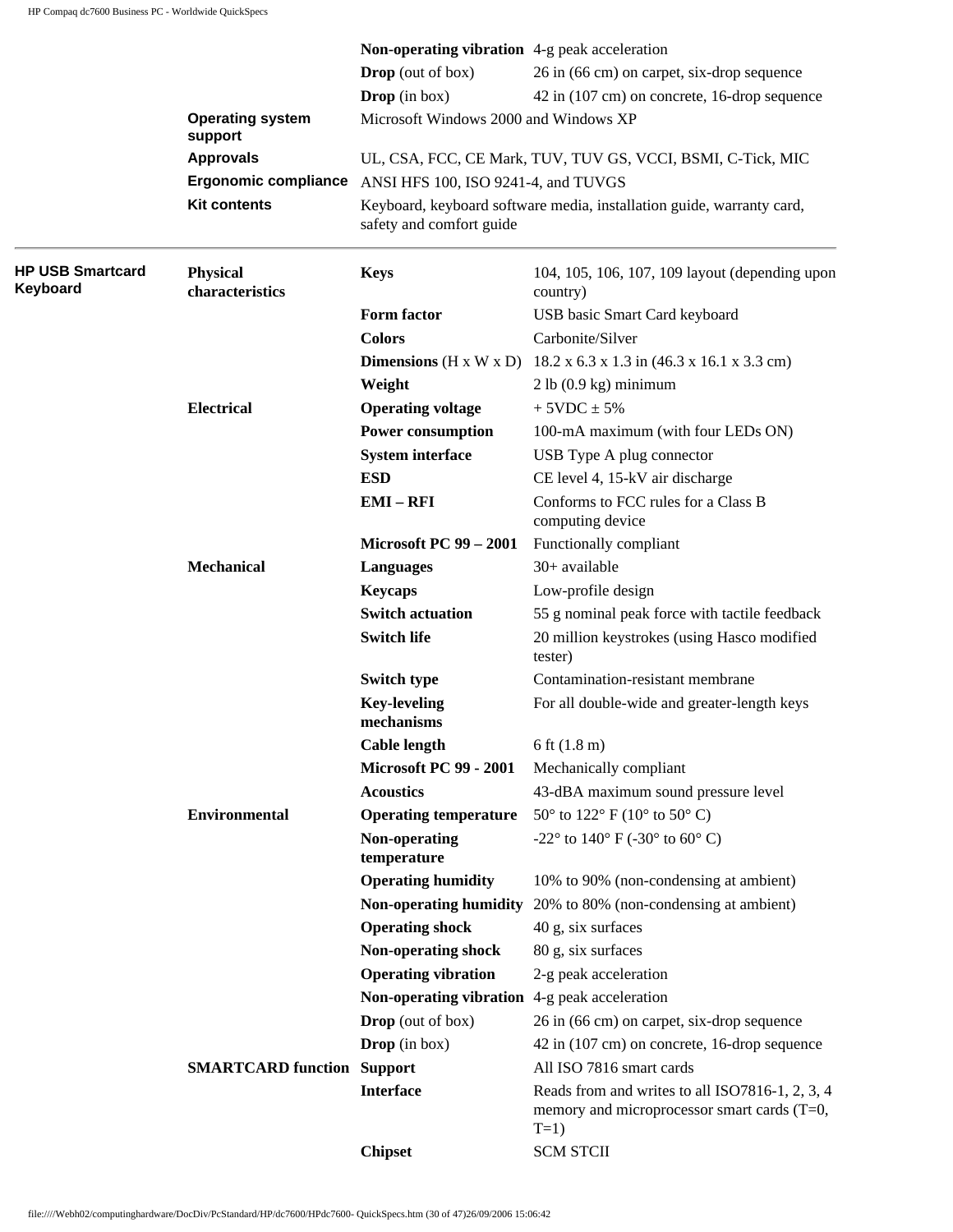|                                                      |                                    | <b>Standard APIs</b><br>supported                         | PC/SC, EMV2000, SET                                                                                                                                                                                                                                                                                                              |                                                    |  |
|------------------------------------------------------|------------------------------------|-----------------------------------------------------------|----------------------------------------------------------------------------------------------------------------------------------------------------------------------------------------------------------------------------------------------------------------------------------------------------------------------------------|----------------------------------------------------|--|
|                                                      |                                    | <b>Power</b><br><b>Power consumption</b><br>Communication | <b>USB</b> Port<br>Short circuit detection (protects smart card and<br>reader)<br>Power supply compliant with ISO7816 and<br>EMV (5V, 60 mA)<br>Supports 3-V and 5-V cards<br>250-mA maximum draw (50 mA for the<br>keyboard with three LEDs ON and 200-mA<br>maximum startup current using a high-current,<br>60-mA smart card) |                                                    |  |
|                                                      |                                    |                                                           |                                                                                                                                                                                                                                                                                                                                  |                                                    |  |
|                                                      |                                    |                                                           | <b>From card</b>                                                                                                                                                                                                                                                                                                                 | Programmable from<br>9,600 baud to 115,200<br>baud |  |
|                                                      |                                    |                                                           | From computer                                                                                                                                                                                                                                                                                                                    | Up to 38,400 baud                                  |  |
|                                                      |                                    | <b>Landing mechanism</b>                                  | <b>Contact device</b>                                                                                                                                                                                                                                                                                                            | Friction contact                                   |  |
|                                                      |                                    |                                                           | <b>Card insertions</b><br>rating                                                                                                                                                                                                                                                                                                 | Up to 100,000 insertion<br>cycles                  |  |
|                                                      |                                    | <b>Interface modes</b>                                    | USB communications through USB port<br>SCM protocol<br>Automatic card insertion/removal detection<br>USB connection                                                                                                                                                                                                              |                                                    |  |
|                                                      |                                    | <b>Reader performance</b><br>interface                    |                                                                                                                                                                                                                                                                                                                                  |                                                    |  |
|                                                      |                                    | Electro-magnetic                                          | <b>Europe</b>                                                                                                                                                                                                                                                                                                                    | 89/336/CEE guideline                               |  |
|                                                      |                                    | standards                                                 | <b>USA</b>                                                                                                                                                                                                                                                                                                                       | <b>USAFCC</b> part 15                              |  |
| <b>USB Standard BG1650</b><br><b>Keyboard</b> (gray) | <b>Physical</b><br>characteristics | <b>Keys</b>                                               | 104, 105, 106, 107, 109 layout (depending<br>upon country)                                                                                                                                                                                                                                                                       |                                                    |  |
|                                                      |                                    | <b>Dimensions</b> $(L \times W \times H)$                 |                                                                                                                                                                                                                                                                                                                                  | 18.0 x 6.4 x 0.98 in (45.8 x 16.3 x 2.5 cm)        |  |
|                                                      |                                    | Weight                                                    | 2 lb (0.9 kg) minimum                                                                                                                                                                                                                                                                                                            |                                                    |  |
|                                                      | <b>Electrical</b>                  | <b>Operating voltage</b>                                  | $+5VDC \pm 5%$                                                                                                                                                                                                                                                                                                                   |                                                    |  |
|                                                      |                                    | <b>Power consumption</b>                                  | 50-mA maximum (with three LEDs ON)                                                                                                                                                                                                                                                                                               |                                                    |  |
|                                                      |                                    | <b>System interface</b>                                   | USB Type A plug connector                                                                                                                                                                                                                                                                                                        |                                                    |  |
|                                                      |                                    | <b>ESD</b>                                                | CE level 4, 15-kV air discharge                                                                                                                                                                                                                                                                                                  |                                                    |  |
|                                                      |                                    | $EMI - RFI$                                               | Conforms to FCC rules for a Class B<br>computing device                                                                                                                                                                                                                                                                          |                                                    |  |
|                                                      |                                    | <b>Microsoft PC 99 - 2001</b>                             | Functionally compliant                                                                                                                                                                                                                                                                                                           |                                                    |  |
|                                                      | <b>Mechanical</b>                  | <b>Languages</b>                                          | 38 available                                                                                                                                                                                                                                                                                                                     |                                                    |  |
|                                                      |                                    | <b>Keycaps</b>                                            | Low-profile design                                                                                                                                                                                                                                                                                                               |                                                    |  |
|                                                      |                                    | <b>Switch actuation</b>                                   |                                                                                                                                                                                                                                                                                                                                  | 55-g nominal peak force with tactile feedback      |  |
|                                                      |                                    | <b>Switch life</b>                                        | tester)                                                                                                                                                                                                                                                                                                                          | 20 million keystrokes (using Hasco modified        |  |
|                                                      |                                    | <b>Switch type</b>                                        |                                                                                                                                                                                                                                                                                                                                  | Contamination-resistant switch membrane            |  |
|                                                      |                                    | <b>Key-leveling</b><br>mechanisms                         |                                                                                                                                                                                                                                                                                                                                  | For all double-wide and greater-length keys        |  |
|                                                      |                                    | <b>Cable length</b>                                       | 6 ft $(1.8 \text{ m})$                                                                                                                                                                                                                                                                                                           |                                                    |  |
|                                                      |                                    | <b>Microsoft PC 99 - 2001</b>                             | Mechanically compliant                                                                                                                                                                                                                                                                                                           |                                                    |  |
|                                                      |                                    | <b>Acoustics</b>                                          | 43-dBA maximum sound pressure level                                                                                                                                                                                                                                                                                              |                                                    |  |
|                                                      | <b>Environmental</b>               | <b>Operating temperature</b>                              | $50^{\circ}$ to $122^{\circ}$ F (10° to $50^{\circ}$ C)                                                                                                                                                                                                                                                                          |                                                    |  |
|                                                      |                                    | Non-operating<br>temperature                              | -22 $\degree$ to 140 $\degree$ F (-30 $\degree$ to 60 $\degree$ C)                                                                                                                                                                                                                                                               |                                                    |  |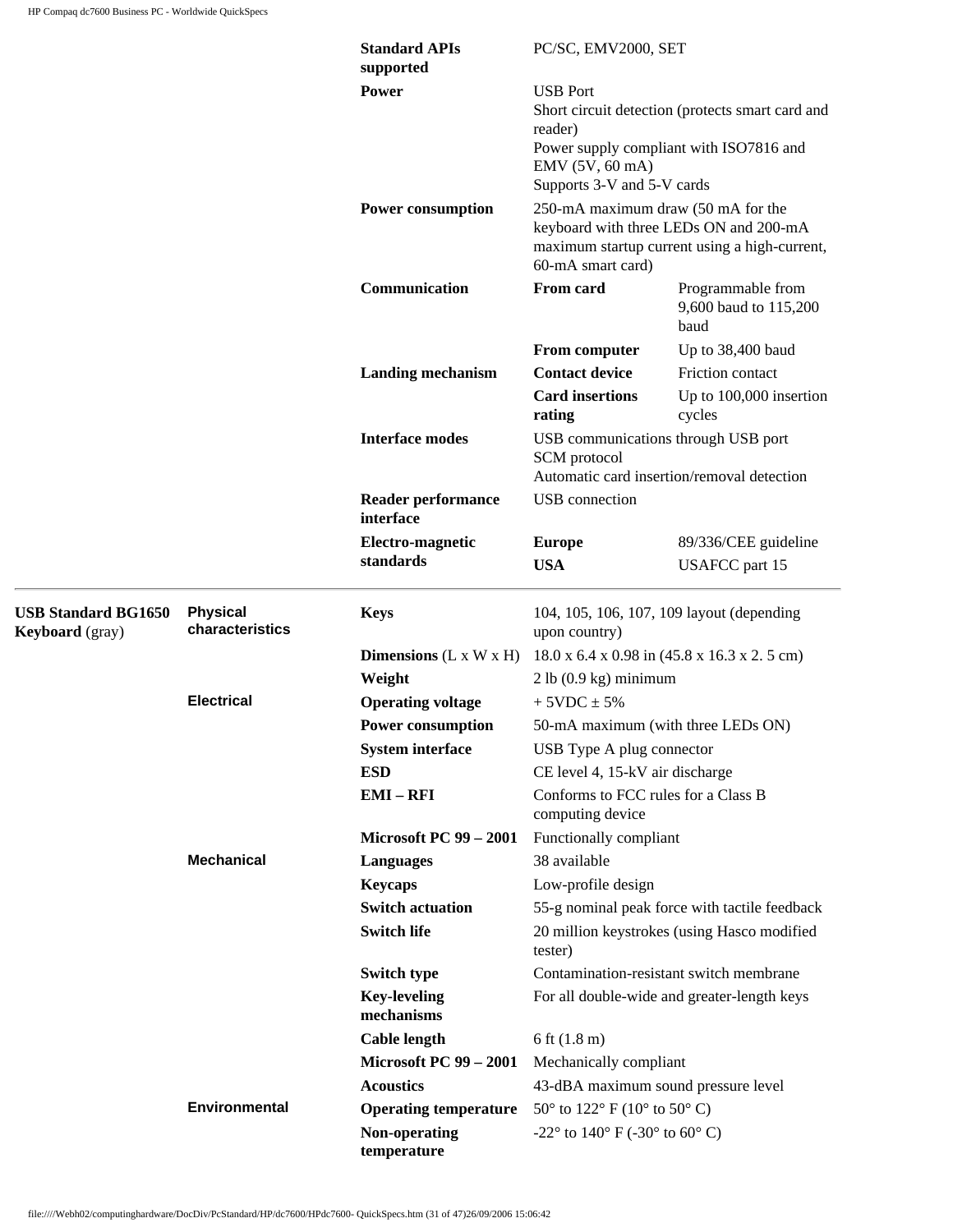|                             |                             | <b>Operating humidity</b>                                        | 10% to 90% (non-condensing at ambient)                                |
|-----------------------------|-----------------------------|------------------------------------------------------------------|-----------------------------------------------------------------------|
|                             |                             |                                                                  | Non-operating humidity 20% to 80% (non-condensing at ambient)         |
|                             |                             | <b>Operating shock</b>                                           | 40 g, six surfaces                                                    |
|                             |                             | Non-operating shock                                              | 80 g, six surfaces                                                    |
|                             |                             | <b>Operating vibration</b>                                       | 2-g peak acceleration                                                 |
|                             |                             | Non-operating vibration 4-g peak acceleration                    |                                                                       |
|                             |                             | <b>Drop</b> (out of box)                                         | 26 in (66 cm) on carpet, six-drop sequence                            |
|                             |                             | <b>Drop</b> (in box)                                             | 42 in (107 cm) on concrete, 16-drop sequence                          |
|                             | <b>Operating system</b>     | Windows 2000 and Windows XP                                      |                                                                       |
|                             | support<br><b>Approvals</b> |                                                                  | UL, CSA, FCC, CE Mark, TUV, TUV GS, VCCI, BSMI, C-Tick, MIC,          |
|                             |                             | <b>BG Prufzert Mark</b>                                          |                                                                       |
|                             | <b>Ergonomic compliance</b> | ANSI HFS 100, ISO 9241-4, and TUVGS                              |                                                                       |
|                             | <b>Kit contents</b>         |                                                                  | Keyboard, installation guide, warranty card, safety and comfort guide |
| <b>HP PS/2 Scroll Mouse</b> | <b>Dimensions</b>           | $3.8 \times 6.3 \times 11.6$ cm $(1.5 \times 2.5 \times 4.6)$ in |                                                                       |
|                             | Weight                      | 4.44 oz $(126 g)$                                                |                                                                       |
|                             | <b>Environmental</b>        |                                                                  | <b>Operating temperature</b> 50° to 122° F (10° to 50° C)             |
|                             |                             | Non-operating<br>temperature                                     | 22 $\degree$ to 140 $\degree$ F (-30 $\degree$ to 60 $\degree$ C)     |
|                             |                             | <b>Operating humidity</b>                                        | 10% to 90% (non condensing at ambient)                                |
|                             |                             |                                                                  | Non-operating humidity 20% to 80% (non condensing at ambient)         |
|                             |                             | <b>Operating shock</b>                                           | 40 g, 6 surfaces                                                      |
|                             |                             | Non-operating shock                                              | 80 g, 6 surfaces                                                      |
|                             |                             | <b>Operating vibration</b>                                       | 2 g peak acceleration                                                 |
|                             |                             | Non-operating vibration $4g$ peak acceleration                   |                                                                       |
|                             |                             | <b>Drop</b> (out of box)                                         | 26 in (66 cm) on carpet, 6-drop sequence                              |
|                             |                             | <b>Drop</b> (out of box)                                         | 1 m on asphalt tile over concrete, 6-drop<br>sequence                 |
|                             | <b>Electrical</b>           | <b>Operating voltage</b>                                         | $5$ VDC $\pm$ 10%                                                     |
|                             |                             | <b>Power consumption</b>                                         | $15 \text{ mA}$                                                       |
|                             |                             | <b>System consumption</b>                                        | PS/2 mini-din connector                                               |
|                             |                             | <b>ESD</b>                                                       | CE level 4, 15 kV air discharge                                       |
|                             |                             | <b>EMI-RFI</b>                                                   | Conforms to FCC rules for a Class B<br>computing device               |
|                             |                             | <b>Microsoft®</b><br>PC99 - 2001                                 | Functionally compliant                                                |
|                             | <b>Mechanical</b>           | <b>Resolution</b>                                                | $400 \pm 20\%$ DPI                                                    |
|                             |                             | <b>Tracking speed</b>                                            | $10$ in/s (25.4 cm/s) maximum                                         |
|                             |                             | <b>Acceleration</b>                                              | $100 \text{ in/s/s} (2.54 \text{ m/s/s})$                             |
|                             |                             | <b>Switch actuation</b>                                          | 65 g nominal peak force                                               |
|                             |                             | <b>Switch life</b>                                               | 1,000,000 operations (using Hasco modified<br>tester)                 |
|                             |                             | Switch type                                                      | Low force micro-switches                                              |
|                             |                             |                                                                  | Tracking mechanism life 155 mi (250 km) at average speed of 10 in/s   |
|                             |                             | <b>Cable length</b>                                              | 6 ft $(1.8 \text{ m})$                                                |
|                             |                             | Microsoft PC99 - 2001                                            | Mechanically compliant                                                |
|                             | <b>Scroll wheel</b>         | Width                                                            | $8 \text{ mm}$                                                        |
|                             |                             | <b>Diameter</b>                                                  | .99 in (25.2 mm)                                                      |
|                             |                             |                                                                  |                                                                       |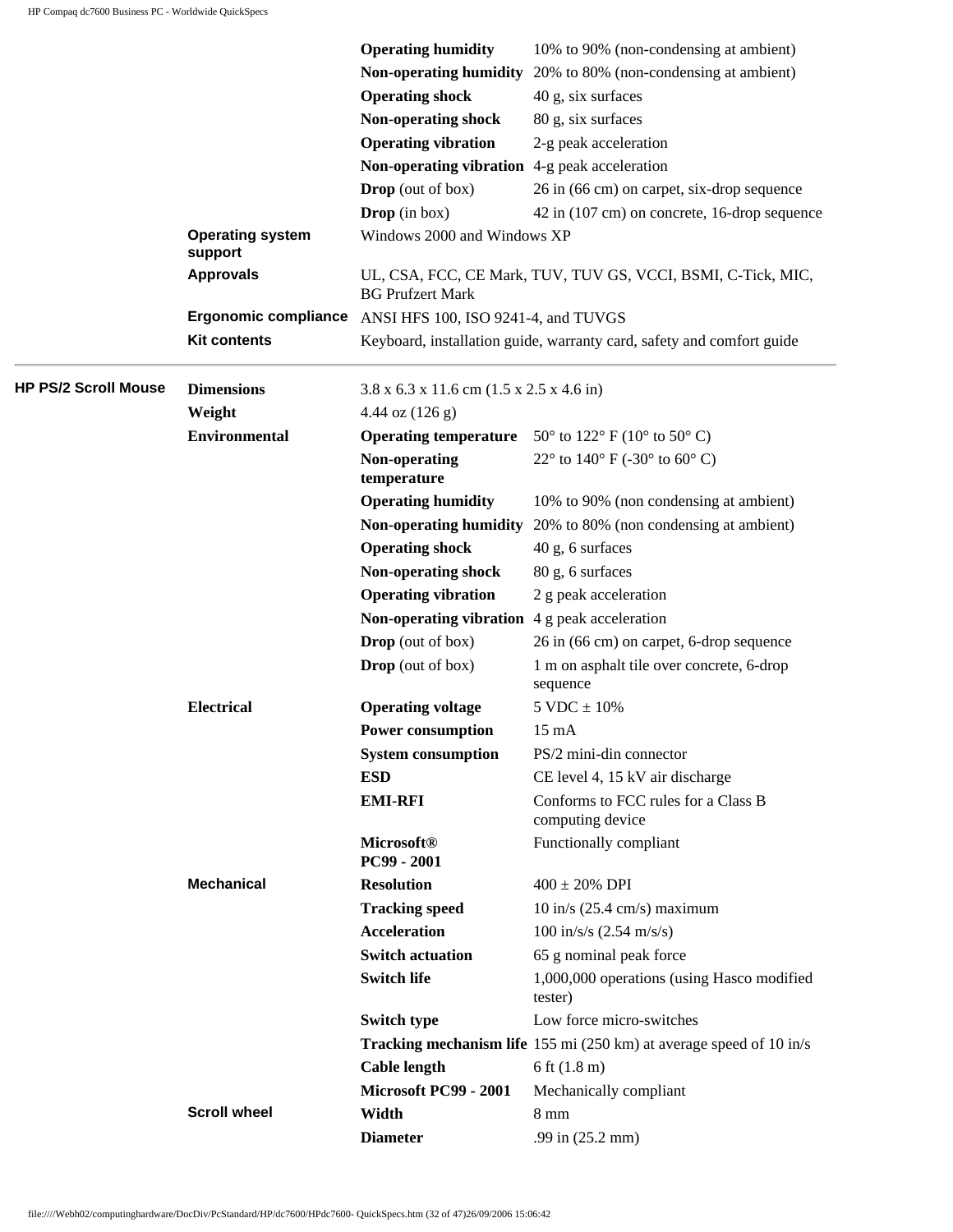|                               |                                             | <b>Maximum</b> rotation<br>speed                                      | $30 \text{ mm/s}$                                                                                             |
|-------------------------------|---------------------------------------------|-----------------------------------------------------------------------|---------------------------------------------------------------------------------------------------------------|
|                               |                                             | <b>Switch type</b>                                                    | Light force micro-switch                                                                                      |
|                               |                                             | <b>Switch life</b>                                                    | 1 million operations                                                                                          |
|                               |                                             | <b>Mechanical life</b>                                                | Minimum 200,000 revolutions                                                                                   |
|                               | <b>Regulatory approvals</b>                 | Compliant                                                             | UL, CSA, FCC, CE Mark, TUV, TUV GS,<br>VCCI, BSMI, C-Tick, MIC                                                |
|                               | <b>Compatibility</b>                        | <b>Operating system</b><br>support                                    | Microsoft® Windows® Me, Windows 2000<br>and Windows XP                                                        |
| <b>HP PS/2 Optical Scroll</b> | <b>Dimensions</b> ( $H \times L \times W$ ) | $3.95 \times 6.21 \times 11.7$ cm $(1.56 \times 2.44 \times 4.61$ in) |                                                                                                               |
| Mouse                         | Weight                                      | 4.44 oz $(126 g)$                                                     |                                                                                                               |
|                               | <b>Environmental</b>                        |                                                                       | <b>Operating temperature</b> $-32^{\circ}$ to $104^{\circ}F$ (0° to 40° C)                                    |
|                               |                                             | Non-operating<br>temperature                                          | -4° to 140°F ( $-20$ ° to 60°C)                                                                               |
|                               |                                             | <b>Operating humidity</b>                                             | 10% to 90% (non condensing at ambient)                                                                        |
|                               |                                             |                                                                       | Non-operating humidity 10% to 90% non condensing                                                              |
|                               |                                             | <b>Operating shock</b>                                                | 40 g, 6 surfaces                                                                                              |
|                               |                                             | Non-operating shock                                                   | 80 g, 6 surfaces                                                                                              |
|                               |                                             | <b>Operating vibration</b>                                            | 2 g peak acceleration                                                                                         |
|                               |                                             | <b>Non-operating vibration</b> $\overline{4}$ g peak acceleration     |                                                                                                               |
|                               |                                             | <b>Drop</b> (out of box)                                              | 80 cm height onto asphalt tile over concrete or<br>equivalent, 5-drop in 5 direction except the<br>cable face |
|                               | <b>Electrical</b>                           | <b>Operating voltage</b>                                              | $5 \text{ VDC} \pm 10\%$                                                                                      |
|                               |                                             | <b>Power consumption</b>                                              | 100mA                                                                                                         |
|                               |                                             | <b>System consumption</b>                                             | PS/2 mini-din connector                                                                                       |
|                               |                                             | <b>ESD</b>                                                            | CE level 4, 15 kV air discharge                                                                               |
|                               |                                             | <b>EMI-RFI</b>                                                        | Conforms to FCC rules for a Class B<br>computing device                                                       |
|                               |                                             | Microsoft PC99 - 2001                                                 | Functionally compliant                                                                                        |
|                               | <b>Mechanical</b>                           | <b>Resolution</b>                                                     | $400 \pm 20\%$ DPI                                                                                            |
|                               |                                             | <b>Tracking speed</b>                                                 | $10$ in/s (25.4 cm/s) maximum                                                                                 |
|                               |                                             | <b>Acceleration</b>                                                   | $100 \text{ in/s/s} (2.54 \text{ m/s/s})$                                                                     |
|                               |                                             | <b>Switch actuation</b>                                               | 61 g nominal peak force                                                                                       |
|                               |                                             | <b>Switch life</b>                                                    | 3,000,000 operations (using Hasco modified<br>tester)                                                         |
|                               |                                             | <b>Switch type</b>                                                    | Low force micro-switches                                                                                      |
|                               |                                             |                                                                       | <b>Tracking mechanism life</b> 155 mi (250 km) at average speed of 10 in/s                                    |
|                               |                                             | <b>Cable length</b>                                                   | 6 ft $(1.8 \text{ m})$                                                                                        |
|                               |                                             | Microsoft PC99 - 2001                                                 | Mechanically compliant                                                                                        |
|                               | <b>Scroll wheel</b>                         | Width                                                                 | $8 \text{ mm}$                                                                                                |
|                               |                                             | <b>Diameter</b>                                                       | $1.01$ in $(25.6$ mm)                                                                                         |
|                               |                                             | <b>Maximum</b> rotation<br>speed                                      | 48 rats/sec                                                                                                   |
|                               |                                             | <b>Switch type</b>                                                    | Light force micro-switch                                                                                      |
|                               |                                             | <b>Switch life</b>                                                    | 1 million operations                                                                                          |
|                               |                                             | <b>Mechanical life</b>                                                | Minimum 200,000 revolutions                                                                                   |
|                               | <b>Regulatory approvals</b>                 | Compliant                                                             | UL, CSA, FCC, CE Mark, TUV, TUV GS,<br>VCCI, BSMI, C-Tick, MIC                                                |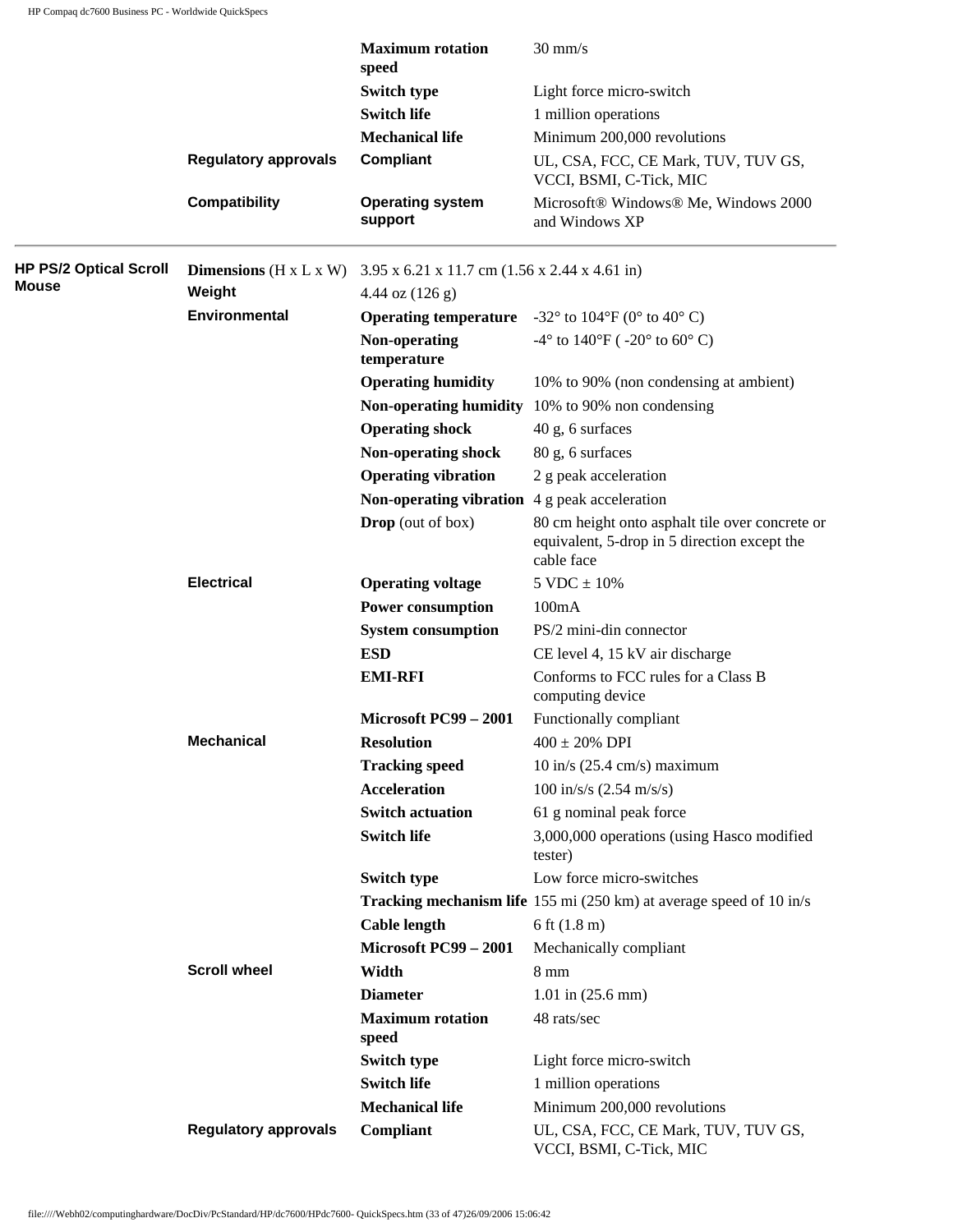|                              | <b>Compatibility</b>                 | <b>Operating system</b><br>support                               | Microsoft Windows Me, Windows 2000 and<br>Windows XP                   |  |
|------------------------------|--------------------------------------|------------------------------------------------------------------|------------------------------------------------------------------------|--|
| <b>HP USB Scroll Mouse</b>   | <b>Environmental</b>                 | <b>Operating temperature</b>                                     | 50 $\degree$ to 122 $\degree$ F (10 $\degree$ to 50 $\degree$ C)       |  |
|                              |                                      | Non-operating<br>temperature                                     | -22 $^{\circ}$ to 140 $^{\circ}$ F (-30 $^{\circ}$ to 60 $^{\circ}$ C) |  |
|                              |                                      | <b>Operating humidity</b>                                        | 10% to 90% (non condensing at ambient)                                 |  |
|                              |                                      |                                                                  | Non-operating humidity 20% to 80% (non condensing at ambient)          |  |
|                              |                                      | <b>Operating shock</b>                                           | 40 g, 6 surfaces                                                       |  |
|                              |                                      | Non-operating shock                                              | 80 g, 6 surfaces                                                       |  |
|                              |                                      | <b>Operating vibration</b>                                       | 2 g peak acceleration                                                  |  |
|                              |                                      | Non-operating vibration $4g$ peak acceleration                   |                                                                        |  |
|                              |                                      | <b>Drop</b> (out of box)                                         | 26 in (66 cm) on carpet, 6-drop sequence                               |  |
|                              |                                      | <b>Drop</b> (out of box)                                         | 1 m on asphalt tile over concrete, 6-drop<br>sequence                  |  |
|                              | <b>Electrical</b>                    | <b>Operating voltage</b>                                         | $5 \text{ VDC} \pm 10\%$                                               |  |
|                              |                                      | <b>Power consumption</b>                                         | $15 \text{ mA}$                                                        |  |
|                              |                                      | <b>System consumption</b>                                        | USB Type-A plug connector                                              |  |
|                              |                                      | <b>ESD</b>                                                       | CE level 4, 15 kV air discharge                                        |  |
|                              |                                      | <b>EMI-RFI</b>                                                   | Conforms to FCC rules for a Class B<br>computing device                |  |
|                              |                                      | <b>Microsoft®</b><br>PC99 - 2001                                 | Functionally compliant                                                 |  |
|                              | <b>Mechanical</b>                    | <b>Resolution</b>                                                | $400 \pm 20\%$ DPI                                                     |  |
|                              |                                      | <b>Tracking speed</b>                                            | $10$ in/s (25.4 cm/s) maximum                                          |  |
|                              |                                      | <b>Acceleration</b>                                              | $100 \text{ in/s/s} (2.54 \text{ m/s/s})$                              |  |
|                              |                                      | <b>Switch actuation</b>                                          | 65 g nominal peak force                                                |  |
|                              |                                      | <b>Switch life</b>                                               | 1,000,000 operations (using Hasco modified<br>tester)                  |  |
|                              |                                      | <b>Switch type</b>                                               | Low force micro-switches                                               |  |
|                              |                                      |                                                                  | Tracking mechanism life 155 mi (250 km) at average speed of 10 in/s    |  |
|                              |                                      | <b>Cable length</b>                                              | 6 ft $(1.8 \text{ m})$                                                 |  |
|                              |                                      | Microsoft PC99 - 2001                                            | Mechanically compliant                                                 |  |
|                              | <b>Scroll wheel</b>                  | Width                                                            | $8 \text{ mm}$                                                         |  |
|                              |                                      | <b>Maximum</b> rotation<br>speed                                 | $30$ mm/s                                                              |  |
|                              |                                      | <b>Switch type</b>                                               | Light force micro-switch                                               |  |
|                              |                                      | <b>Switch life</b>                                               | 1 million operations                                                   |  |
|                              |                                      | <b>Mechanical life</b>                                           | Minimum 200,000 revolutions                                            |  |
|                              | <b>Regulatory approvals</b>          | <b>Compliant</b>                                                 | UL, CSA, FCC, CE Mark, TUV, TUV GS,<br>VCCI, BSMI, C-Tick, MIC         |  |
|                              | <b>Compatibility</b>                 | <b>Operating system</b><br>support                               | Microsoft® Windows® 9X, Me, Windows<br>2000 and Windows XP             |  |
| <b>HP USB Optical Scroll</b> | Dimensions ( $H \times L \times W$ ) | $1.5 \times 4.5 \times 2.5$ in $(3.8 \times 11.6 \times 6.3$ cm) |                                                                        |  |
| <b>Mouse</b>                 | Weight                               | $0.27$ lb $(0.12$ kg)                                            |                                                                        |  |
|                              | <b>Cable length</b>                  | 72.8 in (185 cm)                                                 |                                                                        |  |
|                              | <b>System requirements</b>           | Microsoft Windows 95, 98, 2000, Me, and XP<br>Available USB port |                                                                        |  |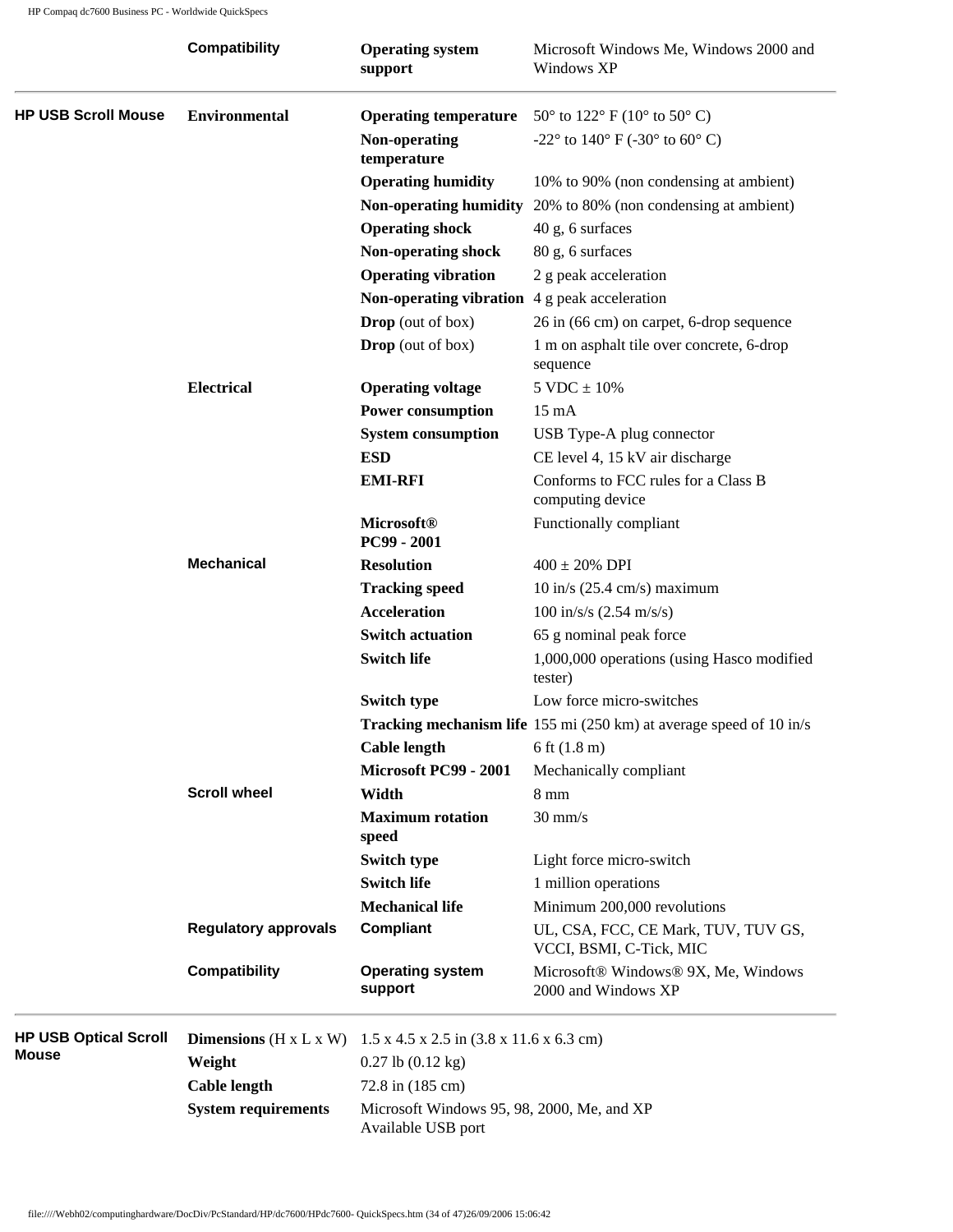| contents                                                                                                                                        |
|-------------------------------------------------------------------------------------------------------------------------------------------------|
| Configurable Components - Select Models (localized by Regions)<br>Overview<br><b>Configurable Components</b><br>After-                          |
| <b>Technical Specifications</b><br><b>Technical Specifications - Audio</b><br>Market Options (availability may vary by region)                  |
| <b>Technical Specifications - Communications</b><br><b>Technical Specifications - Hard Drives</b><br><b>Technical Specifications - Graphics</b> |
| <b>Technical Specifications - Input/Output Devices</b><br><b>Technical Specifications - Optical Storage</b>                                     |
| <b>Technical Specifications - Removable Storage</b><br><b>Technical Specifications - Environmental Data</b>                                     |

# **Technical Specifications - Optical Storage**

| <b>16X DVD+/-RW</b>             | Height                                          | 5.25-inch, half-height, tray-load                                         |                                                                                                                    |  |  |
|---------------------------------|-------------------------------------------------|---------------------------------------------------------------------------|--------------------------------------------------------------------------------------------------------------------|--|--|
| <b>LightScribe Drive</b>        | <b>Orientation</b>                              | Either horizontal or vertical                                             |                                                                                                                    |  |  |
| (Double Layer / Dual<br>Format) | Interface type                                  | <b>ATAPI/EIDE</b>                                                         |                                                                                                                    |  |  |
|                                 |                                                 | Disc recording capacity 8.5 GB DL or 4.7 GB standard                      |                                                                                                                    |  |  |
|                                 |                                                 | <b>Dimensions</b> (W x H x D) 5.9 x 1.7 x 8.0 in $(15.0 x 4.4 x 20.3 cm)$ |                                                                                                                    |  |  |
|                                 | Weight (max)                                    | $2.6$ lb $(1.2 \text{ kg})$                                               |                                                                                                                    |  |  |
|                                 | Write speed                                     | $DVD+R$                                                                   | Up to $16X$                                                                                                        |  |  |
|                                 |                                                 | DVD+RW                                                                    | Up to $4X$                                                                                                         |  |  |
|                                 |                                                 | DVD+R DL                                                                  | Up to $2.4X$                                                                                                       |  |  |
|                                 |                                                 | DVD-R                                                                     | Up to 8X                                                                                                           |  |  |
|                                 |                                                 | DVD-RW                                                                    | Up to $4X$                                                                                                         |  |  |
|                                 |                                                 | $CD-R$                                                                    | Up to 40X                                                                                                          |  |  |
|                                 |                                                 | CD-RW                                                                     | Up to 24X                                                                                                          |  |  |
|                                 | <b>Read speed</b>                               | $DVD+R/-R/+RW/$<br>$-RW/+R DL$                                            | Up to 8X                                                                                                           |  |  |
|                                 |                                                 | DVD-ROM                                                                   | Up to $16X$                                                                                                        |  |  |
|                                 |                                                 | CD-ROM, CD-R                                                              | Up to 40X                                                                                                          |  |  |
|                                 |                                                 | $CD-RW$                                                                   | Up to 32X                                                                                                          |  |  |
|                                 | <b>Access time</b><br>(typical reads, including | Random                                                                    | $DVD:$ < 130 ms (typical), $CD:$ < 120 ms<br>(typical)                                                             |  |  |
|                                 | settling)                                       | <b>Full Stroke</b>                                                        | $DVD: < 240$ ms (seek), $CD: < 200$ ms (seek)                                                                      |  |  |
|                                 |                                                 | <b>Startup Time</b>                                                       | Single-session: $<$ 15 seconds (typical), Multi-<br>session: $<$ 30 seconds (typical)                              |  |  |
|                                 |                                                 | <b>Stop Time</b>                                                          | $<$ 4 seconds                                                                                                      |  |  |
|                                 |                                                 | <b>Cache Buffer</b>                                                       | 2 MB (minimum)                                                                                                     |  |  |
|                                 |                                                 | <b>Data Transfer Modes</b>                                                | ATA PIO mode 4 (16.7 MB/s); ATA Multi-<br>word DMA mode 2 (16.7 MB/s); ATA<br>UltraDMA Mode 3 (44.4 MB/s -default) |  |  |
|                                 | <b>Power</b>                                    | <b>Source</b>                                                             | Four-pin, DC power receptacle                                                                                      |  |  |
|                                 |                                                 |                                                                           | <b>DC Power Requirement</b> $5 \text{ VDC} \pm 5\% - 100 \text{ mV}$ ripple p-p                                    |  |  |
|                                 |                                                 |                                                                           | 12 VDC $\pm$ 5%-200 mV ripple p-p                                                                                  |  |  |
|                                 |                                                 | <b>DC</b> Current                                                         | 5 VDC (< 1000 mA typical, 1600 mA<br>maximum)                                                                      |  |  |
|                                 |                                                 |                                                                           | 12 VDC $(< 600 \text{ mA}$ typical, 1400 mA<br>maximum)                                                            |  |  |
|                                 |                                                 | <b>Total Drive Power</b><br>(standby mode)                                | $< 2.5$ Watt                                                                                                       |  |  |
|                                 | <b>Audio output</b>                             | Line-Out                                                                  | 0.7 VRMS                                                                                                           |  |  |
|                                 |                                                 | <b>Signal-to-Noise Ratio</b>                                              | 74 dB                                                                                                              |  |  |
|                                 |                                                 | <b>Channel Separation</b>                                                 | 65 dB                                                                                                              |  |  |
|                                 | <b>Environmental</b>                            | <b>Temperature</b>                                                        | 41° to 122° F (5° to 50° C)                                                                                        |  |  |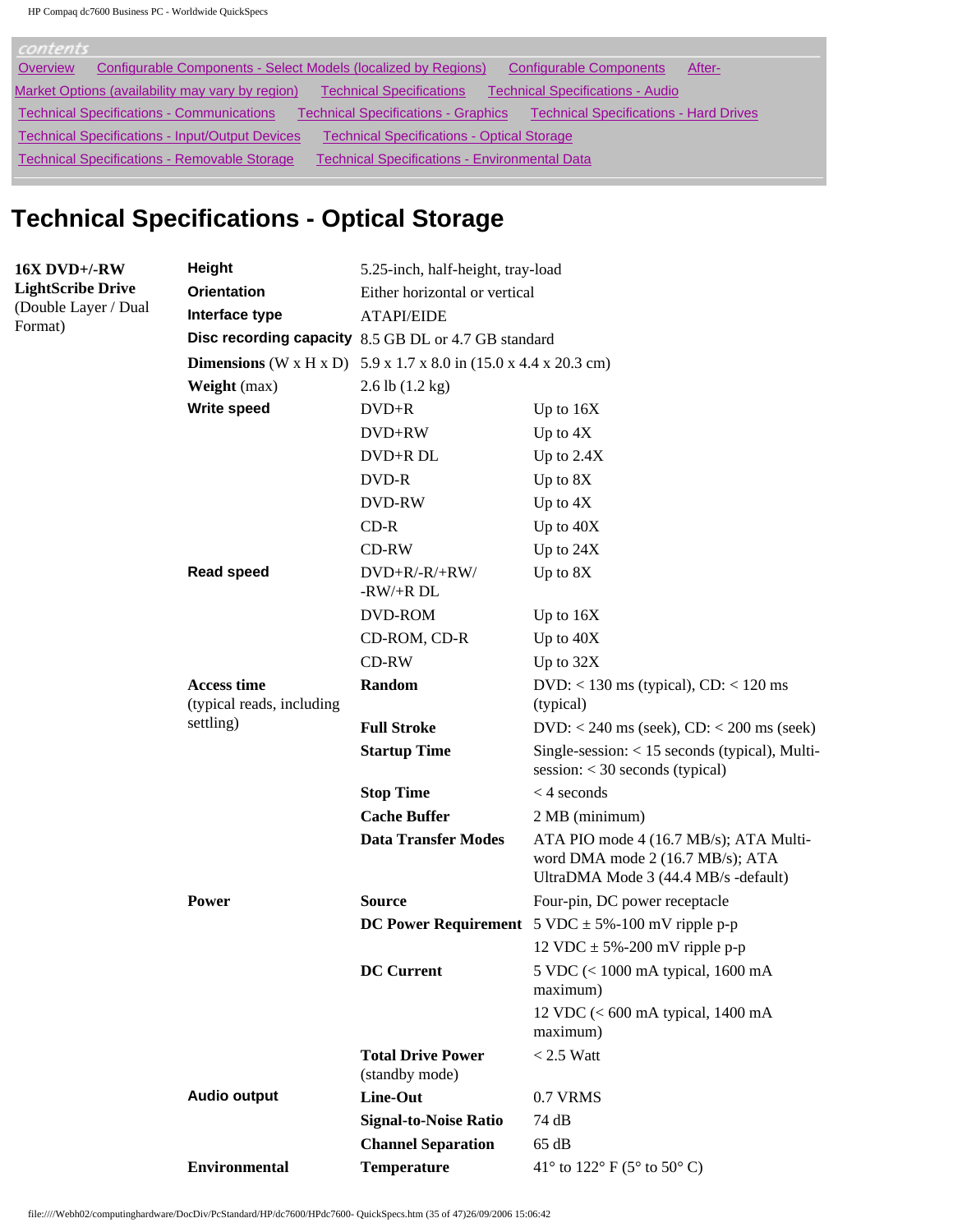|                 | conditions (operating -                                | <b>Relative humidity</b>                                                                                                                                                                                                                                                                                                                                  | 10% to 90%                                                                                                                                                                                                                                                                                                                                  |  |
|-----------------|--------------------------------------------------------|-----------------------------------------------------------------------------------------------------------------------------------------------------------------------------------------------------------------------------------------------------------------------------------------------------------------------------------------------------------|---------------------------------------------------------------------------------------------------------------------------------------------------------------------------------------------------------------------------------------------------------------------------------------------------------------------------------------------|--|
|                 | non-condensing)                                        | <b>Maximum wet bulb</b><br>temperature                                                                                                                                                                                                                                                                                                                    | $86^{\circ}$ F (30 $^{\circ}$ C)                                                                                                                                                                                                                                                                                                            |  |
|                 | <b>System configuration</b>                            | Intel Pentium III Processor or later with 128 MB of memory (required);<br>256 MB recommended 2-D or 3-D graphics cards on primary disk drive<br>for operating system and application software; second disk drive for audio<br>and video data<br>Microsoft Windows 2000, Windows XP Professional, Windows XP Home                                          |                                                                                                                                                                                                                                                                                                                                             |  |
|                 | <b>Operating systems</b><br>support                    |                                                                                                                                                                                                                                                                                                                                                           |                                                                                                                                                                                                                                                                                                                                             |  |
|                 | <b>Regulatory approvals</b>                            | Logo for Windows XP and 2000.                                                                                                                                                                                                                                                                                                                             | MPC-3 compliant, multi-read requirements, ATA Spec X3T9.2, ATAPI<br>Spec T13.1153D, ANSI C63.4-1992, UL 1950, ACA AS/NZS 3548, CB<br>Bulletin No. 96A, CSA C22.2 No. 950-1995, CFR 47 C.I.S.P.R. Pub 22<br>Class B, DHHS/FDA, EMKO-TSE 07/94, TUV EN60950, EN60825-1,<br>MIC, BSMI-CNS 13438, CE, Microsoft PC2001 certification, Microsoft |  |
| 16X/48X DVD-ROM | Height                                                 | 5.25-in, half-height                                                                                                                                                                                                                                                                                                                                      |                                                                                                                                                                                                                                                                                                                                             |  |
| <b>Drive</b>    | <b>Interface Type</b>                                  | <b>ATAPI</b>                                                                                                                                                                                                                                                                                                                                              |                                                                                                                                                                                                                                                                                                                                             |  |
|                 | Dimensions-External,<br><b>Excluding Bezel</b> (W x H) | 5.88 x 1.71 in (149.5 x 43.5 mm)                                                                                                                                                                                                                                                                                                                          |                                                                                                                                                                                                                                                                                                                                             |  |
|                 | <b>Disc Diameter</b>                                   | 12 cm, 8 cm                                                                                                                                                                                                                                                                                                                                               |                                                                                                                                                                                                                                                                                                                                             |  |
|                 | <b>Disc Thickness</b>                                  | $1.2 \text{ mm}$                                                                                                                                                                                                                                                                                                                                          |                                                                                                                                                                                                                                                                                                                                             |  |
|                 | <b>Track Pitch</b>                                     | $1.6 \mu m$ (CD), 0.74 $\mu m$ (DVD)                                                                                                                                                                                                                                                                                                                      |                                                                                                                                                                                                                                                                                                                                             |  |
|                 | <b>Disc Center Hole</b><br><b>Diameter</b>             | $15 \text{ mm}$                                                                                                                                                                                                                                                                                                                                           |                                                                                                                                                                                                                                                                                                                                             |  |
|                 | <b>Disc Formats</b>                                    | DVD-ROM (single and dual layer); DVD-video; DVD-R version 1.0 and<br>2.0; DVD-RW version 1.0 and 1.1; DVD-R multi-border; DVD+RW;<br>DVD+R, DVD+R DL; CD-ROM Mode 1 and 2; CD-DA; CD-ROM XA<br>Mode 2, Form 1 and 2; CD-extra; CD-text; CD-I Mode 2, Form 1 and 2;<br>CD-I ready; video CD, CD-bridge; PhotoCD (single and multi-session);<br>CD-R; CD-RW |                                                                                                                                                                                                                                                                                                                                             |  |
|                 | <b>Disc Capacity</b>                                   | <b>DVD-ROM</b>                                                                                                                                                                                                                                                                                                                                            | 4.7 GB (DVD-5), 8.54 GB (DVD-9), 9.4 GB<br>(DVD-10), 3.95 GB (DVD-R version 1.0), 4.7<br>GB (DVD-R version 2.0), 4.7 GB (DVD-RW<br>version 1.0 and 1.1), 4.7 GB (DVD+RW),<br>$4.7G$ (DVD+R), $8.5$ GB (DVD+R DL)                                                                                                                            |  |
|                 |                                                        | <b>CD-ROM</b>                                                                                                                                                                                                                                                                                                                                             | 540 MB (Mode 1, 12 cm), 640 MB (Mode 2,<br>12 cm), 700 MB (80 minimum CD-R and CD-<br>RW), 180 MB (8 cm)                                                                                                                                                                                                                                    |  |
|                 | <b>Block Size</b> (bytes)                              | DVD-ROM - 2048; CD-ROM Mode 0 - 2352; CD-ROM Mode 1 - 2352,<br>2340, 2336, 2048; CD-ROM Mode 2 - 2352, 2340, 2336, 2048                                                                                                                                                                                                                                   |                                                                                                                                                                                                                                                                                                                                             |  |
|                 | <b>Access Times</b>                                    | <b>DVD-ROM Single Layer</b> 120 ms (typical)                                                                                                                                                                                                                                                                                                              |                                                                                                                                                                                                                                                                                                                                             |  |
|                 | (typical reads, including                              | <b>CD-ROM Mode 1</b>                                                                                                                                                                                                                                                                                                                                      | 90 ms (typical)                                                                                                                                                                                                                                                                                                                             |  |
|                 | settling)                                              | <b>Full Stroke DVD</b>                                                                                                                                                                                                                                                                                                                                    | 240 ms (seek) (typical)                                                                                                                                                                                                                                                                                                                     |  |
|                 |                                                        | <b>Full Stroke CD</b>                                                                                                                                                                                                                                                                                                                                     | 160 ms (seek) (typical)                                                                                                                                                                                                                                                                                                                     |  |
|                 | <b>Maximum Data</b>                                    | <b>CD-ROM Read</b>                                                                                                                                                                                                                                                                                                                                        | 7200 KB/s (up to 48X)                                                                                                                                                                                                                                                                                                                       |  |
|                 | <b>Transfer Rates</b>                                  | <b>DVD-ROM Read</b>                                                                                                                                                                                                                                                                                                                                       | 21,600 KB/s (16X) Max                                                                                                                                                                                                                                                                                                                       |  |
|                 | <b>Data Transfer Modes</b>                             | PIO Mode 4 (16.6 MB/s); Multi-word DMA mode 2 (16.6 MB/s);<br>UltraDMA Mode 3 (44.4 MB/s)                                                                                                                                                                                                                                                                 |                                                                                                                                                                                                                                                                                                                                             |  |
|                 | Power                                                  | <b>Source</b>                                                                                                                                                                                                                                                                                                                                             | Four-pin, DC power receptacle                                                                                                                                                                                                                                                                                                               |  |
|                 |                                                        |                                                                                                                                                                                                                                                                                                                                                           | <b>DC Power Requirement</b> $5 \text{ VDC} \pm 5\% - 100 \text{ mV}$ ripple p-p                                                                                                                                                                                                                                                             |  |
|                 |                                                        |                                                                                                                                                                                                                                                                                                                                                           | 12 VDC $\pm$ 5% – 200 mV ripple p-p                                                                                                                                                                                                                                                                                                         |  |
|                 |                                                        | <b>DC</b> Current                                                                                                                                                                                                                                                                                                                                         | 5 VDC $-$ <800 mA typical, < 1000 mA<br>maximum                                                                                                                                                                                                                                                                                             |  |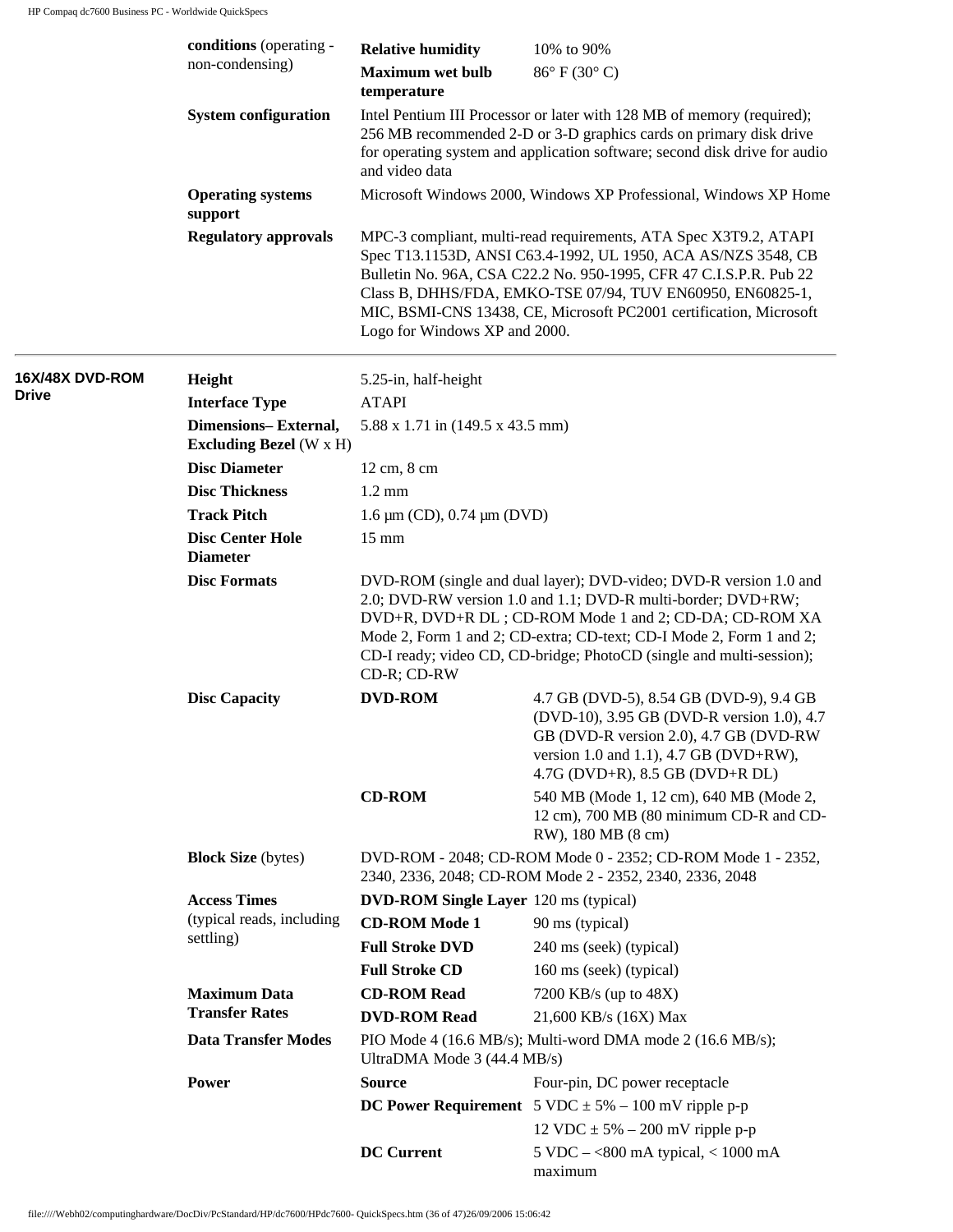|                         |                                              |                                                                             | 12 VDC $- < 870$ mA typical                                                                                                                                                                                                                                |  |
|-------------------------|----------------------------------------------|-----------------------------------------------------------------------------|------------------------------------------------------------------------------------------------------------------------------------------------------------------------------------------------------------------------------------------------------------|--|
|                         | <b>Audio Output Level</b>                    | 0.7 Vrms (typical)                                                          |                                                                                                                                                                                                                                                            |  |
|                         | <b>Configuration Jumper</b><br><b>Block</b>  | Master, slave, and cable select modes                                       |                                                                                                                                                                                                                                                            |  |
|                         | Data Interface<br><b>Connector</b>           | 40-pin, shrouded and keyed, flat ribbon                                     |                                                                                                                                                                                                                                                            |  |
|                         | <b>Environmental</b>                         |                                                                             | <b>Temperature</b> (operating) $41^{\circ}$ to $122^{\circ}$ F (5° to 50° C)                                                                                                                                                                               |  |
|                         | (all conditions non-<br>condensing)          | <b>Relative Humidity</b><br>(operating)                                     | 10% to 85%                                                                                                                                                                                                                                                 |  |
|                         |                                              | <b>Maximum Wet Bulb</b><br><b>Temperature</b> (operating)                   | $86^{\circ}$ F (30 $^{\circ}$ C)                                                                                                                                                                                                                           |  |
|                         | Certifications,<br><b>Approvals</b>          |                                                                             | MMC II support, multi-read certification, Microsoft WHQL certification,<br>ACA AS/NZS 3548 class B, CNS 13438, C.I.S.P.R. Pub 22, TUV or VDE<br>EN60950, EN 55022, EN55024, SEMKO, NEMKO, DEMKO, FIMKO,<br>EN 60825-1, UL 60950, and CSA C22.2 60950-2000. |  |
|                         | <b>Operating systems</b><br>supported        | Microsoft Windows 2000, Windows XP                                          |                                                                                                                                                                                                                                                            |  |
| 48X/32X Combo CD-       | <b>Orientation</b>                           | Either horizontal or vertical                                               |                                                                                                                                                                                                                                                            |  |
| <b>RW/DVD-ROM Drive</b> | <b>Disc Loading</b><br><b>Mechanism</b>      | Half-height, tray load                                                      |                                                                                                                                                                                                                                                            |  |
|                         | <b>Interface Type</b>                        | <b>ATAPI</b>                                                                |                                                                                                                                                                                                                                                            |  |
|                         | Dimensions-external<br>(W x H x D)           | 5.77 x 1.71 x 7.36 in (14.66 x 4.34 x 18.69 cm) (external, excluding bezel) |                                                                                                                                                                                                                                                            |  |
|                         | <b>Disc Diameter</b>                         | 12 cm, 8 cm                                                                 |                                                                                                                                                                                                                                                            |  |
|                         | <b>Disc Thickness</b>                        | $0.05$ in $(1.2$ mm)                                                        |                                                                                                                                                                                                                                                            |  |
|                         | <b>Track Pitch</b>                           | 1.6 μm (CD), 0.74 um (DVD)                                                  |                                                                                                                                                                                                                                                            |  |
|                         | <b>Disc Center Hole</b><br><b>Diameter</b>   | $0.6$ in $(15$ mm)                                                          |                                                                                                                                                                                                                                                            |  |
|                         | <b>Reference Scanning</b><br><b>Velocity</b> |                                                                             | 1.2 m/s (CD); 3.49 m/s (DVD SL); 3.84 m/s (DVD DL)                                                                                                                                                                                                         |  |
|                         | <b>Read Only Disc</b><br><b>Parameters</b>   | <b>Formats and Modes</b><br><b>Supported</b>                                | CD-ROM-Mode 1; CD-ROM XA-Mode 2;<br>CD-Bridge; CD digital audio; CD Extra; Photo<br>CD (single and multi-session); video CD;<br>DVD (single- and double-layer); DVD-R;<br>DVD-RW; DVD-RW Multi-Border; DVD+R;<br>DVD+R Multi-Session, and DVD+RW           |  |
|                         |                                              | Capacity                                                                    | 180 MB (8 cm); 540 MB (12 cm); 650 MB (12<br>cm); 700 MB (12 cm); 4.7 GB (DVD-5); 8.54<br>GB (DVD-9); 9.4 GB (DVD-10)                                                                                                                                      |  |
|                         |                                              | <b>Block Size</b>                                                           | Mode 1-2,048 and 2,352 bytes; mode 2, form 1-<br>2,048; 2,328; 2,336; 2,340 and 2,352 bytes;<br>mode 2, form 2-2,328; 2,336; 2,340 and 2,352<br>bytes; CD-DA-2,352 bytes; DVD-2,048 bytes                                                                  |  |
|                         | <b>Writeable Disc</b>                        | <b>Disc Type</b>                                                            | CD-R and CD-RW                                                                                                                                                                                                                                             |  |
|                         | <b>Parameters</b>                            | <b>Write Methods</b>                                                        | Disc at Once, Track at Once, Session at Once,<br>Variable Packet, Fixed Packet                                                                                                                                                                             |  |
|                         |                                              | <b>Format and Modes</b><br><b>Supported</b>                                 | CD-ROM; CD-ROM XA; CD digital audio,<br>video CD; CD-Bridge                                                                                                                                                                                                |  |
|                         |                                              | Capacity                                                                    | 180 MB (8 cm); 540 MB (12 cm); 650 MB (12<br>cm); 700 MB (12 cm)                                                                                                                                                                                           |  |
|                         |                                              |                                                                             |                                                                                                                                                                                                                                                            |  |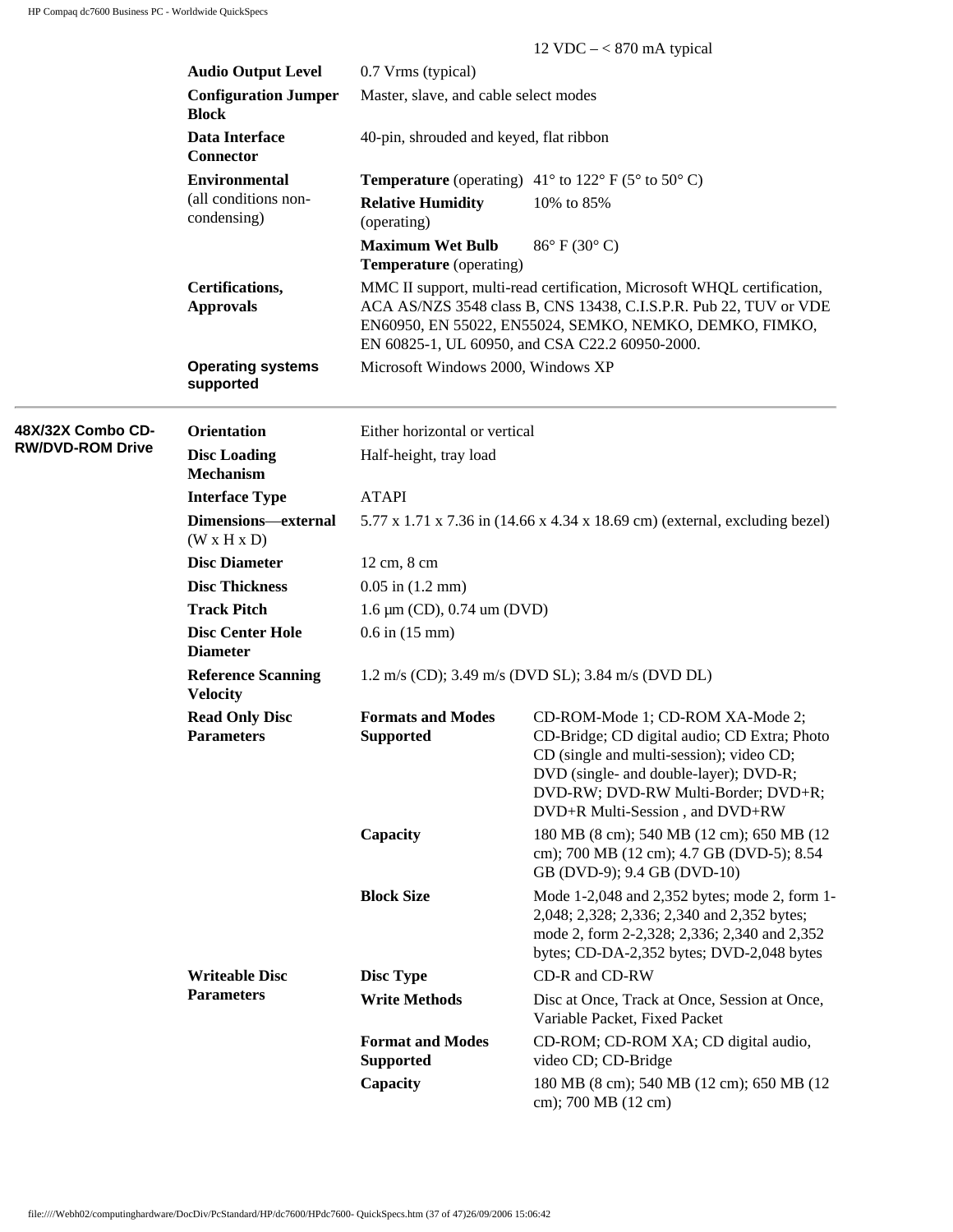|                   |                                              | <b>Block Size</b>                                                                                                                                                                                                                                                                                                   | bytes                                                                 | CD-DA-2,352 bytes; mode 0-2,336 and 2,352<br>bytes; mode $1-2,048$ and $2,352$ bytes; mode $2-$<br>2,336 and 2,352; mode 2, form 1-2,048 and<br>2,352 bytes; mode 2, form 2-2,324 and 2,352 |
|-------------------|----------------------------------------------|---------------------------------------------------------------------------------------------------------------------------------------------------------------------------------------------------------------------------------------------------------------------------------------------------------------------|-----------------------------------------------------------------------|---------------------------------------------------------------------------------------------------------------------------------------------------------------------------------------------|
|                   | <b>Access Times</b> (typical)                | <b>Random DVD</b>                                                                                                                                                                                                                                                                                                   | $< 140$ ms (typical)                                                  |                                                                                                                                                                                             |
|                   |                                              | <b>Random CD</b>                                                                                                                                                                                                                                                                                                    | $<$ 125 ms (typical)                                                  |                                                                                                                                                                                             |
|                   |                                              | <b>Full Stroke DVD</b>                                                                                                                                                                                                                                                                                              | $<$ 250 ms (seek)                                                     |                                                                                                                                                                                             |
|                   |                                              | <b>Full Stroke CD</b>                                                                                                                                                                                                                                                                                               | $< 210$ ms                                                            |                                                                                                                                                                                             |
|                   | <b>Data Transfer Rates</b>                   | <b>CD-R</b> write                                                                                                                                                                                                                                                                                                   | 7200 KB/s (48X) Max                                                   |                                                                                                                                                                                             |
|                   |                                              |                                                                                                                                                                                                                                                                                                                     |                                                                       |                                                                                                                                                                                             |
|                   |                                              | <b>CD-RW</b> write                                                                                                                                                                                                                                                                                                  | 4800 KB/s (32X) Max                                                   |                                                                                                                                                                                             |
|                   |                                              | CD-ROM, CD-R, CD-<br><b>RW</b> read                                                                                                                                                                                                                                                                                 | 7200 KB/s (32X) Max                                                   |                                                                                                                                                                                             |
|                   |                                              | <b>DVD ROM read</b>                                                                                                                                                                                                                                                                                                 | 21,632 KB/s (16X) Max                                                 |                                                                                                                                                                                             |
|                   | <b>Data Transfer Modes</b>                   | ATA PIO mode 4); ATA Multi-word DMA mode 2; ATA UltraDMA<br>mode 0; ATA UltraDMA mode 1, mode 2; ATA UltraDMA Mode 3<br>(default)                                                                                                                                                                                   |                                                                       |                                                                                                                                                                                             |
|                   | <b>Cache Buffer</b>                          | 2 MB (minimum)                                                                                                                                                                                                                                                                                                      |                                                                       |                                                                                                                                                                                             |
|                   | <b>Start-up Time</b> (single)                | $<$ 7 seconds typical                                                                                                                                                                                                                                                                                               |                                                                       |                                                                                                                                                                                             |
|                   | <b>Start-up Time</b><br>(multi-session)      | $<$ 30 seconds typical                                                                                                                                                                                                                                                                                              |                                                                       |                                                                                                                                                                                             |
|                   | <b>Stop Time</b>                             | $<$ 4 seconds                                                                                                                                                                                                                                                                                                       |                                                                       |                                                                                                                                                                                             |
|                   | Power                                        | <b>Source</b>                                                                                                                                                                                                                                                                                                       | Four-pin, DC power receptacle                                         |                                                                                                                                                                                             |
|                   |                                              | DC power requirement                                                                                                                                                                                                                                                                                                | 5 VDC $\pm$ 5%—100 mV ripple p-p<br>12 VDC $\pm$ 5%—200 mV ripple p-p |                                                                                                                                                                                             |
|                   |                                              | <b>DC</b> current                                                                                                                                                                                                                                                                                                   | 5 VCD                                                                 | $< 1A$ (typical)<br>$<$ 1600 mA (maximum)                                                                                                                                                   |
|                   |                                              |                                                                                                                                                                                                                                                                                                                     | 12 VCD                                                                | $< 600$ mA (typical)<br>$<$ 1.4A (maximum)                                                                                                                                                  |
|                   |                                              |                                                                                                                                                                                                                                                                                                                     | <b>Total Drive Power</b><br>(Standby mode)                            | $< 2.5$ watt                                                                                                                                                                                |
|                   | <b>Audio Output Level</b>                    | $0.7$ Vrms                                                                                                                                                                                                                                                                                                          |                                                                       |                                                                                                                                                                                             |
|                   | <b>Configuration Jumper</b><br><b>Block</b>  | Cable select (default), master and slave modes                                                                                                                                                                                                                                                                      |                                                                       |                                                                                                                                                                                             |
|                   | Data Interface<br><b>Connector</b>           | 40-pin, shrouded and keyed, flat ribbon                                                                                                                                                                                                                                                                             |                                                                       |                                                                                                                                                                                             |
|                   | <b>Environmental</b>                         | <b>Temperature</b> (operating) $41^{\circ}$ to $122^{\circ}$ F (5° to 50° C)                                                                                                                                                                                                                                        |                                                                       |                                                                                                                                                                                             |
|                   | (all conditions, non-<br>condensing)         | <b>Relative Humidity</b><br>(operating)                                                                                                                                                                                                                                                                             | 10% to 90%                                                            |                                                                                                                                                                                             |
|                   |                                              | <b>Maximum Wet Bulb</b><br><b>Temperature</b> (operating)                                                                                                                                                                                                                                                           | $86^{\circ}$ F (30 $^{\circ}$ C)                                      |                                                                                                                                                                                             |
|                   | Certifications,<br><b>Requirements</b>       | MPC-3 compliant, multi-read requirements, ACA AS/NZS 3548, ANSI<br>C63.4-1992, ATAPI Spec SFF-8020, ATA Spec X3T9.2, CB Bulletin No.<br>92A, CSA C22.2 No. 950-1995, C.I.S.P.R. Pub 22, EMKO-TSE 207/94,<br>TUV or VDE EN60 950, EN60825-1, Microsoft ®PC2001 certification,<br>Microsoft Logo for Windows XP, 2000 |                                                                       |                                                                                                                                                                                             |
|                   | <b>Operating Systems</b><br><b>Supported</b> | Microsoft Windows 2000, Windows XP Professional, Windows XP Home                                                                                                                                                                                                                                                    |                                                                       |                                                                                                                                                                                             |
| 48X/32X/48X CD-RW | <b>Orientation</b>                           | Either horizontal or vertical                                                                                                                                                                                                                                                                                       |                                                                       |                                                                                                                                                                                             |
| <b>Drive</b>      | <b>Disc loading</b><br>mechanism             | Half-height, tray load                                                                                                                                                                                                                                                                                              |                                                                       |                                                                                                                                                                                             |
|                   | Interface type                               | <b>ATAPI IDE</b>                                                                                                                                                                                                                                                                                                    |                                                                       |                                                                                                                                                                                             |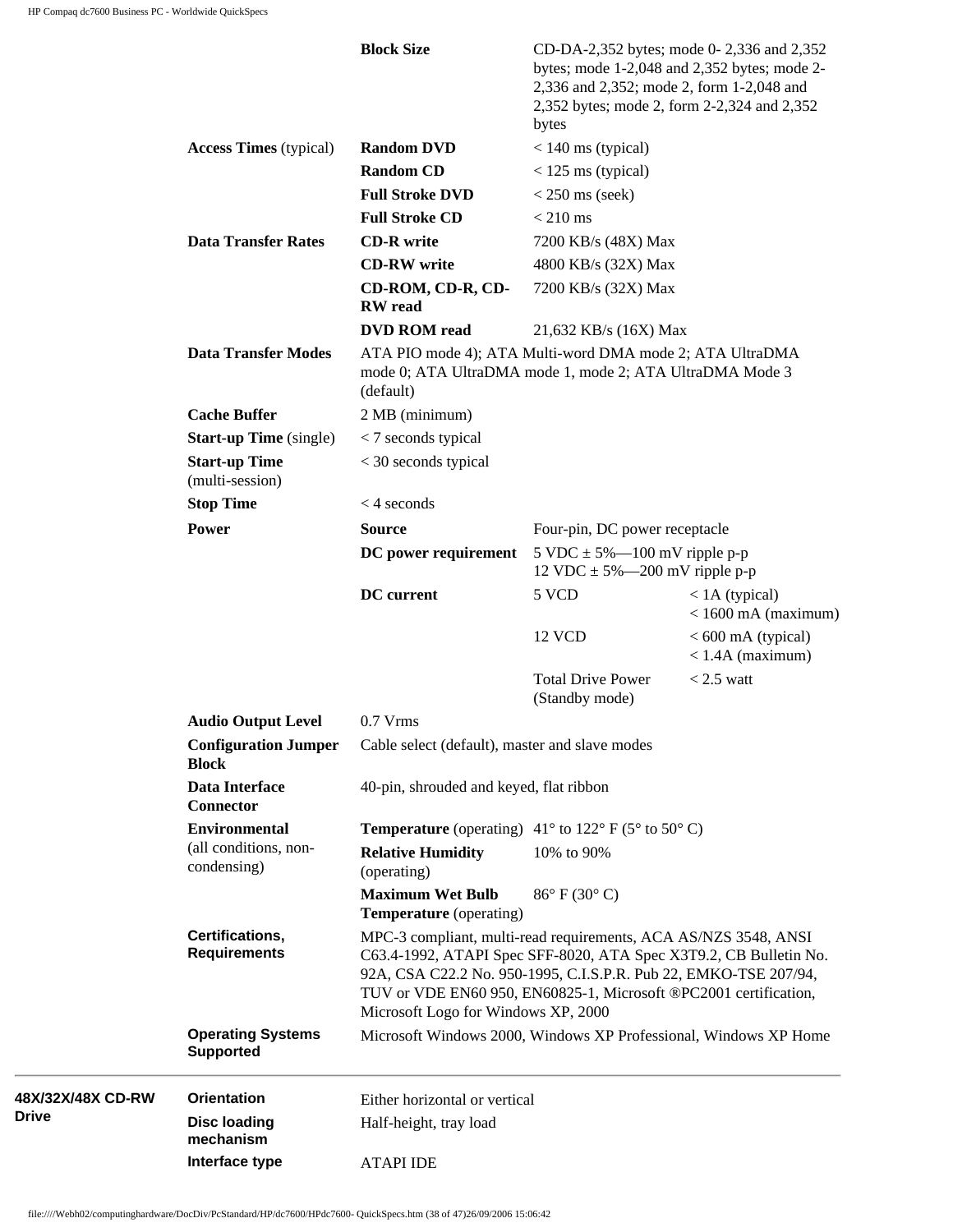| <b>Dimensions-external</b><br>(W x H x D) | 7.99 x 5.88 x 1.71 in (20.3 x 14.93 x 4.34 cm) |                                                                                                                                                                                     |  |
|-------------------------------------------|------------------------------------------------|-------------------------------------------------------------------------------------------------------------------------------------------------------------------------------------|--|
| Weight                                    | $2.6$ lb $(1.2 \text{ kg})$                    |                                                                                                                                                                                     |  |
| <b>Disc diameter</b>                      | 12 cm, 8 cm                                    |                                                                                                                                                                                     |  |
| <b>Disc thickness</b>                     | $1.2 \text{ mm}$                               |                                                                                                                                                                                     |  |
| <b>Track pitch</b>                        | $1.6 \mu m$                                    |                                                                                                                                                                                     |  |
| Disc center hole<br>diameter              | $15 \text{ mm}$                                |                                                                                                                                                                                     |  |
| <b>Reference scanning</b><br>velocity     | $1.2 \text{ m/s}$                              |                                                                                                                                                                                     |  |
| <b>Recording/playing time</b>             | 80 minutes with CD-R media                     |                                                                                                                                                                                     |  |
| Read only disc<br>parameters              | <b>Formats and modes</b><br>supported          | CD-ROM-Mode 1; CD-ROM XA-Mode 2<br>(forms 1 and 2); CD digital audio; CD Extra;<br>CD-I-Mode 2 (forms 1 and 2) and CD-I-<br>Ready;<br>Photo CD (single and multi-session); video CD |  |
|                                           | Capacity                                       | 185 MB (Mode 2, 8cm); 540 MB (Mode 1, 12<br>cm); 650 MB (Mode 2, 12 cm); 700 MB<br>(Mode 2, 12 cm)                                                                                  |  |
|                                           | <b>Block size</b>                              | Mode 1-2,048 and 2,352 bytes; mode 2, form 1-<br>2,048; 2,328; 2,336; 2,340 and 2,352 bytes;<br>mode 2, form 2-2,328; 2,336; 2,340 and<br>2,352 bytes; CD-DA-2,352 and 2,368 bytes  |  |
| Writeable disc                            | Disc type                                      | CD-R and CD-RW                                                                                                                                                                      |  |
| parameters                                | Write methods                                  | Disc at Once, Track at Once, Session at Once,<br>Variable Packet, Fixed Packet                                                                                                      |  |
|                                           | <b>Format and modes</b><br>supported           | CD-ROM (mode 1); CD-ROM XA (mode 2,<br>forms 1 and 2); CD digital audio, CD-I (mode<br>2, forms 1 and 2); video CD                                                                  |  |
|                                           | Capacity                                       | 185 MB (Mode 2, 8cm); 540 MB (Mode 1, 12<br>$cm)$ ;<br>650 MB (Mode 2, 12 cm); 700 MB (Mode 2,<br>$12 \text{ cm}$ )                                                                 |  |
|                                           | <b>Block size</b>                              | Mode 1-2,048 bytes; mode 2, form 1-2,048 and<br>$2,352$ bytes;<br>mode 2, form 2-2,352 bytes; CD-DA ---2,352<br>bytes                                                               |  |
| <b>Access times</b> (typical)             | Random                                         | $< 120$ ms                                                                                                                                                                          |  |
|                                           | <b>Full stroke</b>                             | $< 200$ ms                                                                                                                                                                          |  |
| Data transfer rates                       | <b>CD-RW</b> write                             | 4800 KB/s (up to 32X)                                                                                                                                                               |  |
|                                           | CD-ROM, CD-R read                              | 7200 KB/s (up to 48X)                                                                                                                                                               |  |
|                                           | <b>CD-RW</b> read                              | 7200 KB/s (up to 32X)                                                                                                                                                               |  |
|                                           | <b>CD-R</b> write                              | 7200 KB/s (up to 48X)                                                                                                                                                               |  |
| Data transfer modes                       |                                                | ATA PIO mode 4 (16.7MB/s); ATA multi-word DMA mode 2 (16.7 MB/<br>s); ATA UltraDMA mode 0 (16.7 MB/s) ; ATA UltraDMA mode 1 (24<br>MB/s); ATA UltraDMA mode 2 (33 MB/s) - default.  |  |
| <b>Cache buffer</b>                       | 2 MB (minimum)                                 |                                                                                                                                                                                     |  |
| <b>Start-up time</b> (single)             | $<$ 7 seconds typical                          |                                                                                                                                                                                     |  |
| <b>Start-up time</b><br>(multi-session)   | $<$ 30 seconds typical                         |                                                                                                                                                                                     |  |
| <b>Stop time</b>                          | $<$ 4 seconds                                  |                                                                                                                                                                                     |  |
| <b>Power</b>                              | Source                                         | Four-pin, DC power receptacle                                                                                                                                                       |  |
|                                           | DC power requirement                           | 5 VDC 5%-100 mV ripple p-p                                                                                                                                                          |  |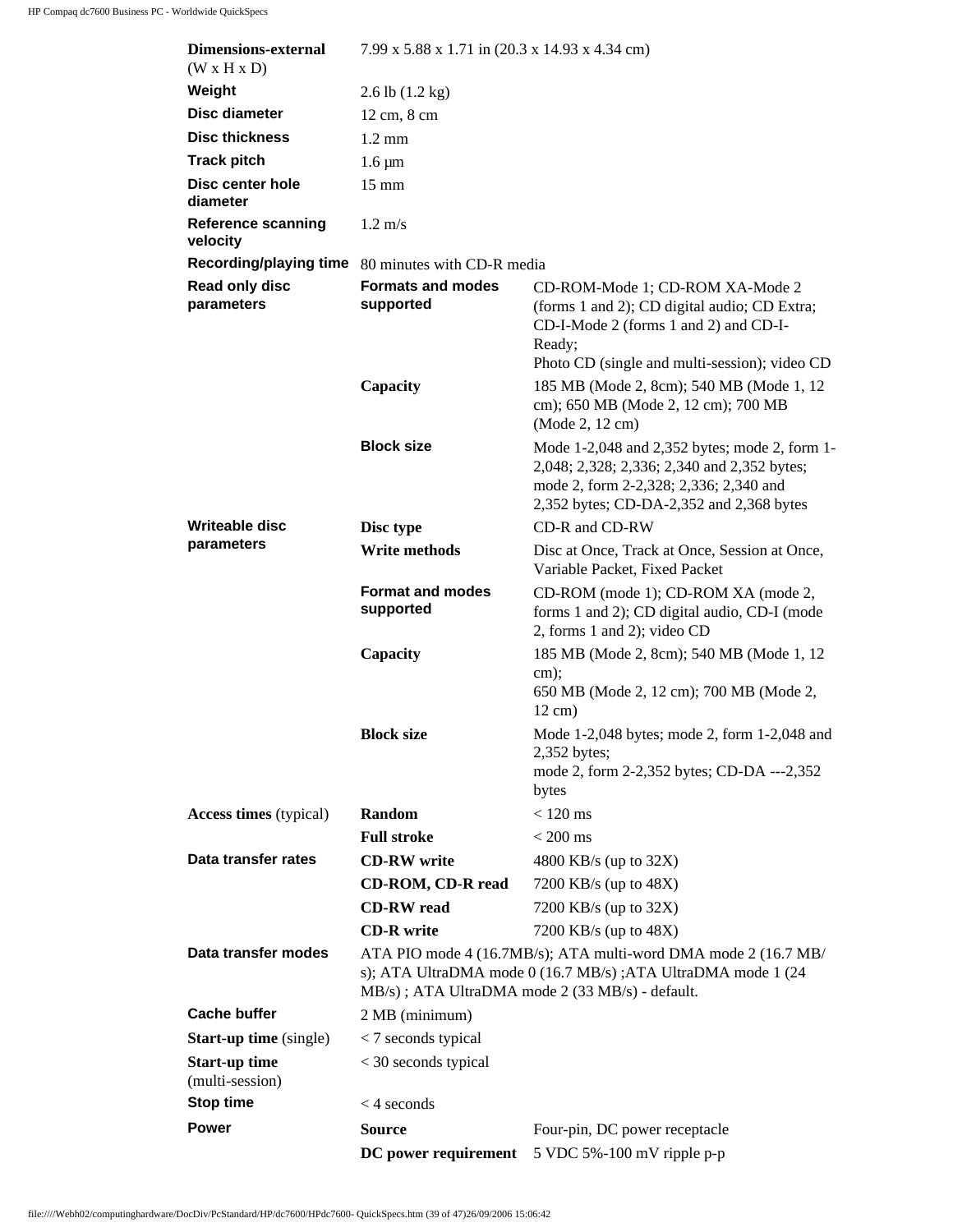|                                |                                                  |                                                                                                                                                                                                                                                                                                                                                                                                          | 12 VDC 5%-200 mV ripple p-p                |                                            |
|--------------------------------|--------------------------------------------------|----------------------------------------------------------------------------------------------------------------------------------------------------------------------------------------------------------------------------------------------------------------------------------------------------------------------------------------------------------------------------------------------------------|--------------------------------------------|--------------------------------------------|
|                                |                                                  | DC current                                                                                                                                                                                                                                                                                                                                                                                               | 5 VCD                                      | $<$ 1A (typical)                           |
|                                |                                                  |                                                                                                                                                                                                                                                                                                                                                                                                          |                                            | $<$ 1600 mA (maximum)                      |
|                                |                                                  |                                                                                                                                                                                                                                                                                                                                                                                                          | 12 VCD                                     | $< 600$ mA (typical)                       |
|                                |                                                  |                                                                                                                                                                                                                                                                                                                                                                                                          |                                            | $<$ 1.4A (maximum)                         |
|                                |                                                  |                                                                                                                                                                                                                                                                                                                                                                                                          | <b>Total Drive Power</b><br>(Standby mode) | $< 2.5$ watt                               |
|                                | <b>Audio output level</b>                        | $0.7$ Vrms                                                                                                                                                                                                                                                                                                                                                                                               |                                            |                                            |
|                                | <b>Configuration jumper</b><br>block             | Master, slave and cable select modes                                                                                                                                                                                                                                                                                                                                                                     |                                            |                                            |
|                                | Data interface<br>connector                      | 50-pin IDE interface                                                                                                                                                                                                                                                                                                                                                                                     |                                            |                                            |
|                                | <b>Environmental</b>                             | <b>Temperature</b> (operating) $41^{\circ}$ to $122^{\circ}$ F (5° to 50° C)                                                                                                                                                                                                                                                                                                                             |                                            |                                            |
|                                | (all conditions, non-<br>condensing)             | <b>Relative Humidity</b><br>(operating)                                                                                                                                                                                                                                                                                                                                                                  | 10% to 90%                                 |                                            |
|                                |                                                  | <b>Maximum Wet Bulb</b><br><b>Temperature</b> (operating)                                                                                                                                                                                                                                                                                                                                                | $84^{\circ}$ F (29 $^{\circ}$ C)           |                                            |
|                                | Certifications,<br>requirements                  | ACA AS/NZS 3548, ANSI C63.4-1992, CB Test Certificate for IEC 950,<br>CE Mark, CFR 47 part 15, CNS 13438, CSA C22.2 No. 60950, DHHS/<br>FDA - 1040, EN60825, EN55022:1998, EN55024, EN60 950:2000, ICES-<br>003 class B, IEC 61000 4-2 - 4-11, Nordic EN60 950, TUV or VDE EN60<br>950, UL 60950, C.I.S.P.R. Publication 22 Class B, BSMI, Microsoft<br>P2001, Microsoft Logo for Windows98, 2000 and XP |                                            |                                            |
|                                | <b>Operating systems</b><br>supported            | Microsoft Windows 2000, Windows XP                                                                                                                                                                                                                                                                                                                                                                       |                                            |                                            |
| 48X Max CD-ROM Drive Interface |                                                  | <b>ATAPI</b>                                                                                                                                                                                                                                                                                                                                                                                             |                                            |                                            |
|                                | <b>Data Transfer Rate</b>                        | Variable (Audio CD) -<br>1,800 to 3,600 KB/s<br>$(24X)$ Max                                                                                                                                                                                                                                                                                                                                              | s (48X) Max                                | Variable (CD-ROM, CD-R)-2,400 to 7,200 KB/ |
|                                | <b>Access Time</b> (ms)                          | Random: <125 ms                                                                                                                                                                                                                                                                                                                                                                                          | Full-stroke seek: <210 ms                  |                                            |
|                                | Data Buffer                                      | 2MB                                                                                                                                                                                                                                                                                                                                                                                                      |                                            |                                            |
|                                | <b>Disk Formats Read</b>                         | CD-ROM Mode 1, CD-ROM XA (Mode 2, Form 1 and 2), CD Digital<br>Audio, CD-EXTRA, CD-I (Mode 2, Form 1 and 2) and CD-I Ready, CD-<br>Text, CD-Bridge, Photo CD (Single and Multi Session), Video CD, CD-R<br>and CD-RW Multi-Session                                                                                                                                                                       |                                            |                                            |
|                                | <b>Disk Formats Written</b>                      | None                                                                                                                                                                                                                                                                                                                                                                                                     |                                            |                                            |
|                                | <b>Disk Capacity (CD)</b>                        | 180MB, 540MB, 650 MB, and 700MB                                                                                                                                                                                                                                                                                                                                                                          |                                            |                                            |
|                                | <b>Block Size</b>                                | Mode 1-2,048, 2,352 bytes                                                                                                                                                                                                                                                                                                                                                                                |                                            |                                            |
|                                |                                                  | Mode 2-1, 2,048, 2,328, 2,336, 2,340, 2,353 bytes<br>Mode 2-2, 2,328, 2,336, 2,340, 2,352 bytes<br>CD-DA-2,352, 2,368 bytes                                                                                                                                                                                                                                                                              |                                            |                                            |
|                                | <b>Diameter</b>                                  | 12 cm; 8 cm                                                                                                                                                                                                                                                                                                                                                                                              |                                            |                                            |
|                                | <b>Thickness</b>                                 | $1.2 \text{ mm}$                                                                                                                                                                                                                                                                                                                                                                                         |                                            |                                            |
|                                | <b>Track Pitch</b>                               | $1.6 \mu m$                                                                                                                                                                                                                                                                                                                                                                                              |                                            |                                            |
|                                | <b>Audio Output Level</b>                        | Line-out-0.7 V @ 47 Kohm                                                                                                                                                                                                                                                                                                                                                                                 |                                            |                                            |
|                                | <b>Startup Time</b>                              | $\langle 7 \rangle$ seconds (typical); $\langle 30 \rangle$ seconds with multi-session                                                                                                                                                                                                                                                                                                                   |                                            |                                            |
|                                | <b>Operating Conditions</b>                      | <b>Temperature</b>                                                                                                                                                                                                                                                                                                                                                                                       | 41° to 122° F (5° to 50° C)                |                                            |
|                                |                                                  | <b>Relative Humidity</b>                                                                                                                                                                                                                                                                                                                                                                                 | 10% to 90%                                 |                                            |
|                                | Dimensions ( $H \times W \times D$ ,<br>maximum) | $1.7 \times 5.9 \times 8.0$ in $(4.3 \times 15.0 \times 20.3$ cm)                                                                                                                                                                                                                                                                                                                                        |                                            |                                            |
|                                | Weight                                           | $2.6$ lb $(1200 g)$                                                                                                                                                                                                                                                                                                                                                                                      |                                            |                                            |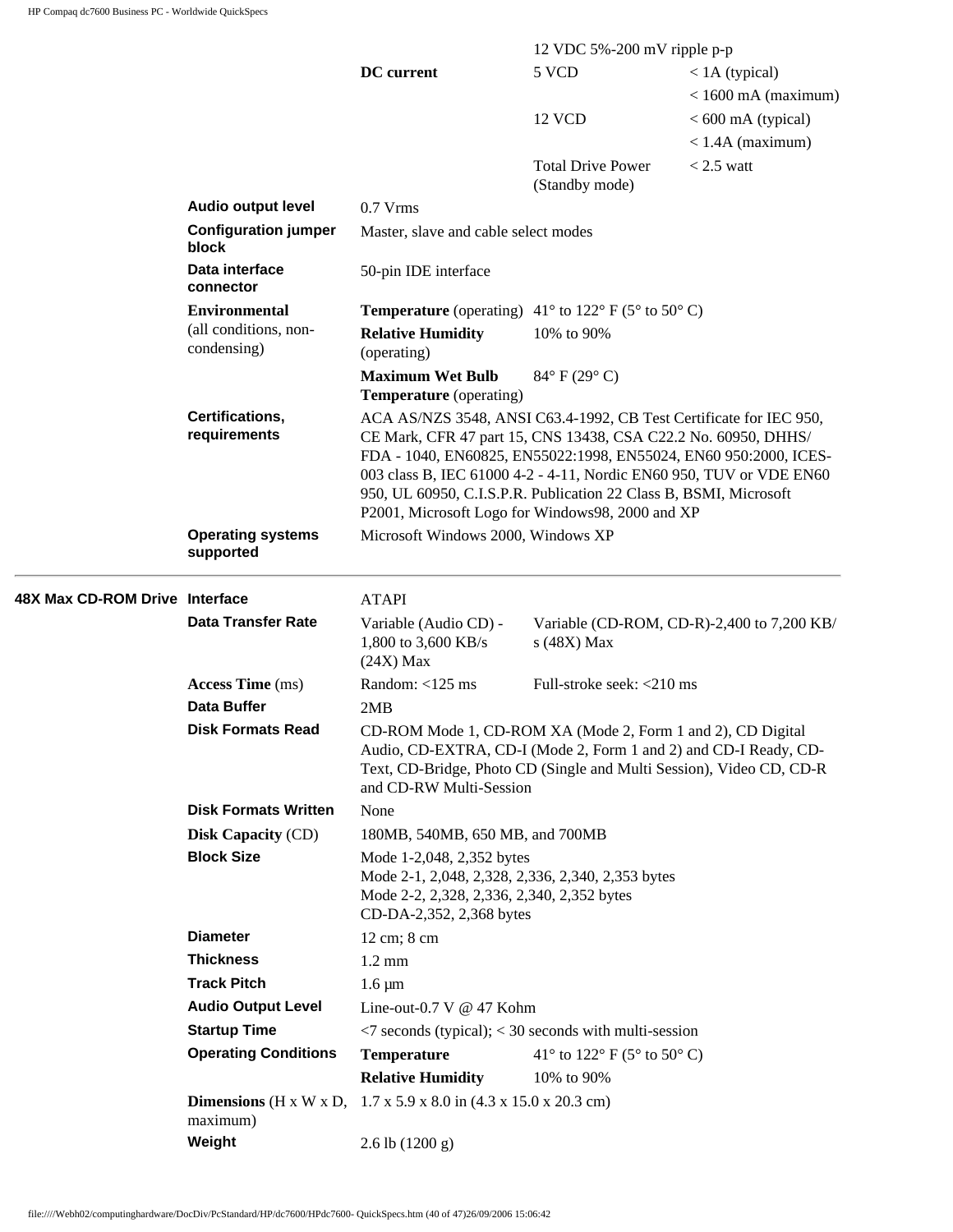|          | <b>Operating Systems</b><br><b>Supported</b>                   |                                            | Microsoft Windows 2000, Windows XP Professional, Windows XP Home |        |
|----------|----------------------------------------------------------------|--------------------------------------------|------------------------------------------------------------------|--------|
| contents |                                                                |                                            |                                                                  |        |
| Overview | Configurable Components - Select Models (localized by Regions) |                                            | Configurable Components                                          | After- |
|          | Market Options (availability may vary by region)               | <b>Technical Specifications</b>            | <b>Technical Specifications - Audio</b>                          |        |
|          | <b>Technical Specifications - Communications</b>               | <b>Technical Specifications - Graphics</b> | <b>Technical Specifications - Hard Drives</b>                    |        |

[Technical Specifications - Input/Output Devices](http://h18000.www1.hp.com/products/quickspecs/12253_div/12253_div.HTML#Technical Specifications - Input/Output Devices) [Technical Specifications - Optical Storage](http://h18000.www1.hp.com/products/quickspecs/12253_div/12253_div.HTML#Technical Specifications - Optical Storage) 

[Technical Specifications - Removable Storage](http://h18000.www1.hp.com/products/quickspecs/12253_div/12253_div.HTML#Technical Specifications - Removable Storage) [Technical Specifications - Environmental Data](http://h18000.www1.hp.com/products/quickspecs/12253_div/12253_div.HTML#Technical Specifications - Environmental Data) 

## **Technical Specifications - Removable Storage**

| <b>HP 16-in-1 Media Card</b>                                        | <b>USB Interface</b>                                           | USB 2.0 High-speed device                                                                                                                                                                                              |                                                                                                                                                                                                                                                                                                                                                                                                                     |  |
|---------------------------------------------------------------------|----------------------------------------------------------------|------------------------------------------------------------------------------------------------------------------------------------------------------------------------------------------------------------------------|---------------------------------------------------------------------------------------------------------------------------------------------------------------------------------------------------------------------------------------------------------------------------------------------------------------------------------------------------------------------------------------------------------------------|--|
| Reader                                                              | Advance protocol<br>support                                    |                                                                                                                                                                                                                        | Supports hardware ECC (Error Correction Code) function                                                                                                                                                                                                                                                                                                                                                              |  |
|                                                                     |                                                                |                                                                                                                                                                                                                        | • Supports hardware CRC (Cyclic Redundancy Check) function<br>• Supports MS 4-bit parallel transfer mode<br>• Supports MS-PRO 4-bit parallel transfer mode<br>• Supports SD 4-bit parallel transfer mode<br>• Supports high-speed 50-MHz SD 4-bit card (version 1.1)<br>• Support high-speed 52-MHz MMC 8-bit card                                                                                                  |  |
|                                                                     | <b>Supported media type</b><br>with card adapter               | $\bullet$ MicroSD (T-Flash)<br>• Memory Stick Micro                                                                                                                                                                    |                                                                                                                                                                                                                                                                                                                                                                                                                     |  |
|                                                                     | <b>Mechanical</b>                                              |                                                                                                                                                                                                                        |                                                                                                                                                                                                                                                                                                                                                                                                                     |  |
|                                                                     | <b>Environmental</b>                                           | Operational<br><b>Environmental</b><br><b>Extremes</b>                                                                                                                                                                 | Test Parameters/Conditions - Power applied,<br>unit operating on system $\pm 5\%$ nominal supply<br>voltage.<br>$10^{\circ}$ C 10% R.H. $\geq$ 24 hours<br>$10^{\circ}$ C 90% R.H. $\geq$ 24 hours<br>20 $\textdegree$ C 90% R.H. $\geq$ 24 hours<br>30 $\degree$ C 90% R.H. $\geq$ 24 hours<br>40 $\degree$ C 90% R.H. $\geq$ 24 hours<br>50°C 90% R.H. $\geq$ 24 hours<br>50 $\degree$ C 10% R.H. $\geq$ 24 hours |  |
|                                                                     |                                                                | <b>Storage Environmental</b><br><b>Extremes</b>                                                                                                                                                                        | <b>Test Parameters/Conditions</b><br>$60^{\circ}$ C @ 80% R.H. for 96 hours<br>-30°C @ 20% R.H. for 48 hours<br>No power applied<br>Delta $°C < 1.0°C/min$<br>Delta % R.H. < 1.5% R.H./min                                                                                                                                                                                                                          |  |
|                                                                     | <b>Operating system</b><br>support                             | Microsoft Windows 2000 (Service Pack 3 or greater), Windows XP<br>Home, Windows XP Professional                                                                                                                        |                                                                                                                                                                                                                                                                                                                                                                                                                     |  |
|                                                                     | <b>Approvals</b>                                               | USB-IF, WHQL, Compliant with USB Mass Storage Class Bulk only<br>Transport Specification Rev. 1.0, Compliant Intel Front Panel I/O<br>Connectivity Design Guide V. 1.2<br>FCC, CE, BSMI, C-Tick, VCCI, MIC, cUL, TUV-T |                                                                                                                                                                                                                                                                                                                                                                                                                     |  |
| contents                                                            |                                                                |                                                                                                                                                                                                                        |                                                                                                                                                                                                                                                                                                                                                                                                                     |  |
| <b>Overview</b><br>Market Options (availability may vary by region) | Configurable Components - Select Models (localized by Regions) | <b>Technical Specifications</b>                                                                                                                                                                                        | <b>Configurable Components</b><br>After-<br><b>Technical Specifications - Audio</b>                                                                                                                                                                                                                                                                                                                                 |  |

[Technical Specifications - Communications](http://h18000.www1.hp.com/products/quickspecs/12253_div/12253_div.HTML#Technical Specifications - Communications) [Technical Specifications - Graphics](http://h18000.www1.hp.com/products/quickspecs/12253_div/12253_div.HTML#Technical Specifications - Graphics) [Technical Specifications - Hard Drives](http://h18000.www1.hp.com/products/quickspecs/12253_div/12253_div.HTML#Technical Specifications - Hard Drives)

[Technical Specifications - Input/Output Devices](http://h18000.www1.hp.com/products/quickspecs/12253_div/12253_div.HTML#Technical Specifications - Input/Output Devices) [Technical Specifications - Optical Storage](http://h18000.www1.hp.com/products/quickspecs/12253_div/12253_div.HTML#Technical Specifications - Optical Storage) 

[Technical Specifications - Removable Storage](http://h18000.www1.hp.com/products/quickspecs/12253_div/12253_div.HTML#Technical Specifications - Removable Storage) [Technical Specifications - Environmental Data](http://h18000.www1.hp.com/products/quickspecs/12253_div/12253_div.HTML#Technical Specifications - Environmental Data) 

file:////Webh02/computinghardware/DocDiv/PcStandard/HP/dc7600/HPdc7600- QuickSpecs.htm (41 of 47)26/09/2006 15:06:42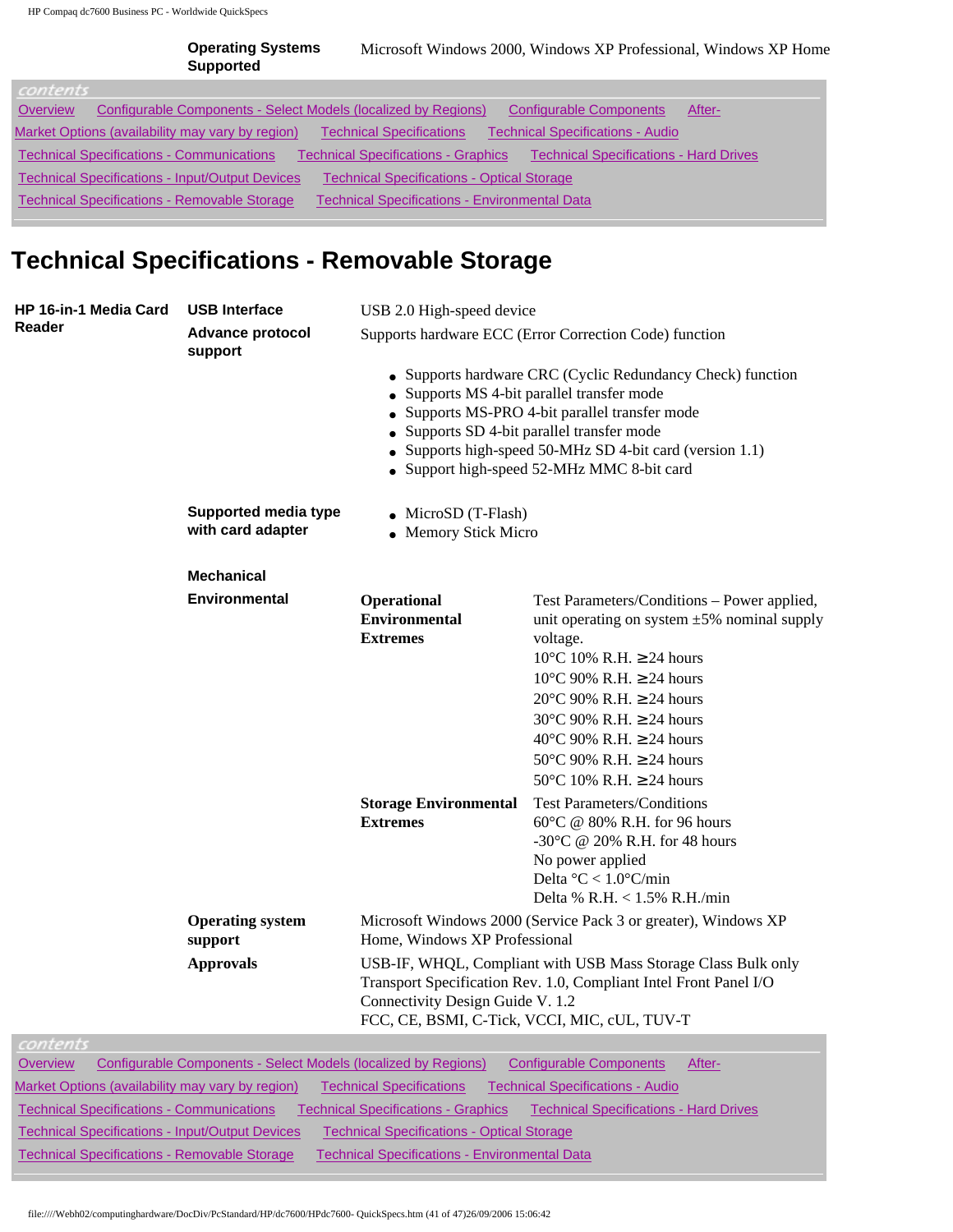# **Technical Specifications - Environmental Data**

**Eco-Label Certifications & declarations**

This product has received or is in the process of being certified to the following approvals and may be labeled with one or more of these marks:

- US Energy Star
- Blue Angel
- US Federal Energy Management Program (FEMP)
- Taiwan Green Mark
- China Energy Conservation Program
- IT ECO declaration
- Japan PC Green label\*
- EPEAT (Silver)

**\*NOTE**: This product conforms to the examination standards (2003 version) under JEITA's 'PC Green Label System.'

### *Ultra-Slim Desktop*

**System Configuration** The Energy Consumption and Declared Noise Emissions data for the Ultra-Slim Desktop is based on a typically configured model:

| Processor  | 3.2 GHz |
|------------|---------|
| Memory     | 512 MB  |
| Hard drive | $40$ GB |

### **Energy Consumption**

**Heat Dissipation\*\*** 

|                  | 115 VAC      | 230 VAC      | 100 VAC    |
|------------------|--------------|--------------|------------|
| Normal Operation | 72 W         | 66 W         | 73 W       |
| Sleep*           | 3.9W         | 4.2 W        | 2.5 W      |
| Off              | 1.0 W        | 1.3 W        | 2.6W       |
|                  |              |              |            |
|                  | 115 VAC      | 230 VAC      | 100 VAC    |
| Normal Operation | $246$ BTU/hr | $226$ BTU/hr | 250 BTU/hr |
| Sleep*           | 13 BTU/hr    | 14 BTU/hr    | 9 BTU/hr   |
| Off              | 3 BTU/hr     | 4 BTU/hr     | 9 BTU/hr   |

#### **NOTES:**

\* Energy Star low energy mode

\*\* Heat dissipation is calculated based on the measured watts, assuming the service level is attained for one hour.

#### This product is in compliance with US executive order 13221, WOL (wake on LAN) disabled.

**Declared Noise Emissions** (in accordance with ISO 7779 and ISO 9296)

|                      | Sound Power  | <b>Sound Pressure</b> |
|----------------------|--------------|-----------------------|
|                      | (LWad, bels) | (LpAm, decibels)      |
| Idle                 | 3.6          | 25                    |
| <b>Fixed Disk</b>    | 3.9          | 29                    |
| (random writes)      |              |                       |
| <b>Optical Drive</b> | 4.7          | 36                    |
| (sequential reads)   |              |                       |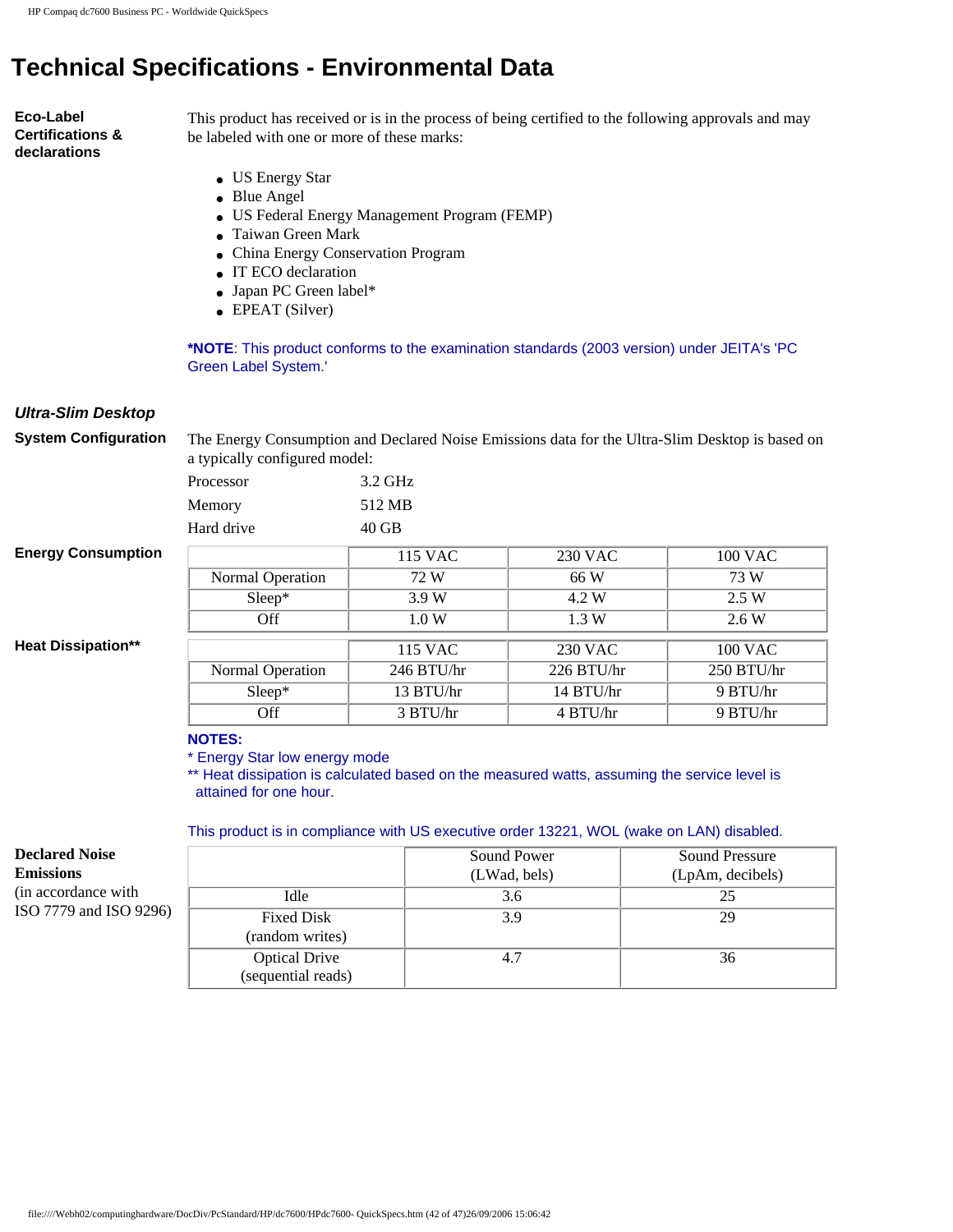| Longevity and<br><b>Upgrading</b> | This product is designed to be upgraded, possibly extending its useful life by several years. Spare<br>Upgradeability features contained in the product include: |                                                                                  | parts are available throughout the warranty period and for up to 5 years after the end of production. |                                                                                                |
|-----------------------------------|------------------------------------------------------------------------------------------------------------------------------------------------------------------|----------------------------------------------------------------------------------|-------------------------------------------------------------------------------------------------------|------------------------------------------------------------------------------------------------|
|                                   |                                                                                                                                                                  |                                                                                  |                                                                                                       |                                                                                                |
|                                   | • Intel LGA775 processor socket                                                                                                                                  |                                                                                  |                                                                                                       |                                                                                                |
|                                   | • 8 USB ports<br>1 multi-bay port                                                                                                                                |                                                                                  |                                                                                                       |                                                                                                |
|                                   |                                                                                                                                                                  | 1 empty PCI slot (w/ optional riser card)                                        |                                                                                                       |                                                                                                |
|                                   | 1 internal drive slot                                                                                                                                            |                                                                                  |                                                                                                       |                                                                                                |
|                                   | 3 memory slots                                                                                                                                                   |                                                                                  |                                                                                                       |                                                                                                |
|                                   | • 1 Serial Port (optional)                                                                                                                                       |                                                                                  |                                                                                                       |                                                                                                |
| <b>Batteries</b>                  | This product complies with ISO standards:                                                                                                                        |                                                                                  |                                                                                                       |                                                                                                |
|                                   | $\bullet$ EU Directive 91/157/EEC                                                                                                                                |                                                                                  |                                                                                                       |                                                                                                |
|                                   | • EU Directive 93/86/EEC                                                                                                                                         |                                                                                  |                                                                                                       |                                                                                                |
|                                   | $\bullet$ EU Directive 98/101/EEC                                                                                                                                |                                                                                  |                                                                                                       |                                                                                                |
|                                   | Batteries used in the product do not contain:                                                                                                                    |                                                                                  |                                                                                                       |                                                                                                |
|                                   | • Mercury greater the 5ppm by weight                                                                                                                             |                                                                                  |                                                                                                       |                                                                                                |
|                                   |                                                                                                                                                                  | • Cadmium greater than 10ppm by weight<br>• Lead greater than 4000ppm by weight. |                                                                                                       |                                                                                                |
|                                   |                                                                                                                                                                  |                                                                                  |                                                                                                       |                                                                                                |
|                                   | Battery size: CR2032 (coin cell)<br>Battery type: Lithium                                                                                                        |                                                                                  |                                                                                                       |                                                                                                |
| <b>Additional Information</b>     | $-2002/95/EC.$                                                                                                                                                   |                                                                                  |                                                                                                       | • This product is in compliance with the Restrictions of Hazardous Substances (RoHS) directive |
|                                   | http://www.epeat.net/.                                                                                                                                           |                                                                                  |                                                                                                       | • This product is in compliance with the IEEE 1680 (EPEAT) standard at the SILVER level, see   |
|                                   |                                                                                                                                                                  |                                                                                  | • This product is in compliance with California Proposition 65 (State of California; Safe             |                                                                                                |
|                                   |                                                                                                                                                                  | Drinking Water and Toxic Enforcement Act of 1986).                               |                                                                                                       |                                                                                                |
|                                   |                                                                                                                                                                  |                                                                                  | • This HP product is designed to comply with the Waste Electrical and Electronic Equipment            |                                                                                                |
|                                   | (WEEE) Directive - 2002/96/EC.                                                                                                                                   |                                                                                  |                                                                                                       |                                                                                                |
|                                   | ISO1043.                                                                                                                                                         |                                                                                  | • Plastics parts weighing over 25 grams used in the product are marked per ISO 11469 and              |                                                                                                |
|                                   |                                                                                                                                                                  | • This product contains 0% recycled materials (by wt.)                           |                                                                                                       |                                                                                                |
|                                   |                                                                                                                                                                  |                                                                                  | This product is 90% recyclable when properly disposed of at end of life.                              |                                                                                                |
|                                   | <b>Packaging Materials</b>                                                                                                                                       |                                                                                  |                                                                                                       |                                                                                                |
|                                   | External                                                                                                                                                         | <b>Corrugated Paper</b>                                                          | 1600 g                                                                                                |                                                                                                |
|                                   | Internal                                                                                                                                                         | <b>LDPE</b> Foam                                                                 | 260 g                                                                                                 |                                                                                                |
|                                   |                                                                                                                                                                  | LDPE Bag                                                                         | 2g                                                                                                    |                                                                                                |
| <b>Small Form Factor</b>          |                                                                                                                                                                  |                                                                                  |                                                                                                       |                                                                                                |
| <b>System Configuration</b>       | a typically configured model:                                                                                                                                    |                                                                                  | The Energy Consumption and Declared Noise Emissions data for the Small Form Factor is based on        |                                                                                                |
|                                   | Processor                                                                                                                                                        | 2.8 GHz                                                                          |                                                                                                       |                                                                                                |
|                                   | Memory                                                                                                                                                           | 512 MB                                                                           |                                                                                                       |                                                                                                |
|                                   | Hard drive                                                                                                                                                       | 80 GB                                                                            |                                                                                                       |                                                                                                |
| <b>Energy Consumption</b>         |                                                                                                                                                                  | <b>115 VAC</b>                                                                   | <b>230 VAC</b>                                                                                        | <b>100 VAC</b>                                                                                 |
|                                   | Normal Operation                                                                                                                                                 | 88.5 W                                                                           | 84.5 W                                                                                                | 89.5 W                                                                                         |
|                                   | Sleep*                                                                                                                                                           | 4.2 W                                                                            | 4.2 W                                                                                                 | 4.5 W                                                                                          |
|                                   | Off                                                                                                                                                              | 1.0 W                                                                            | 1.0 W                                                                                                 | 1.3 W                                                                                          |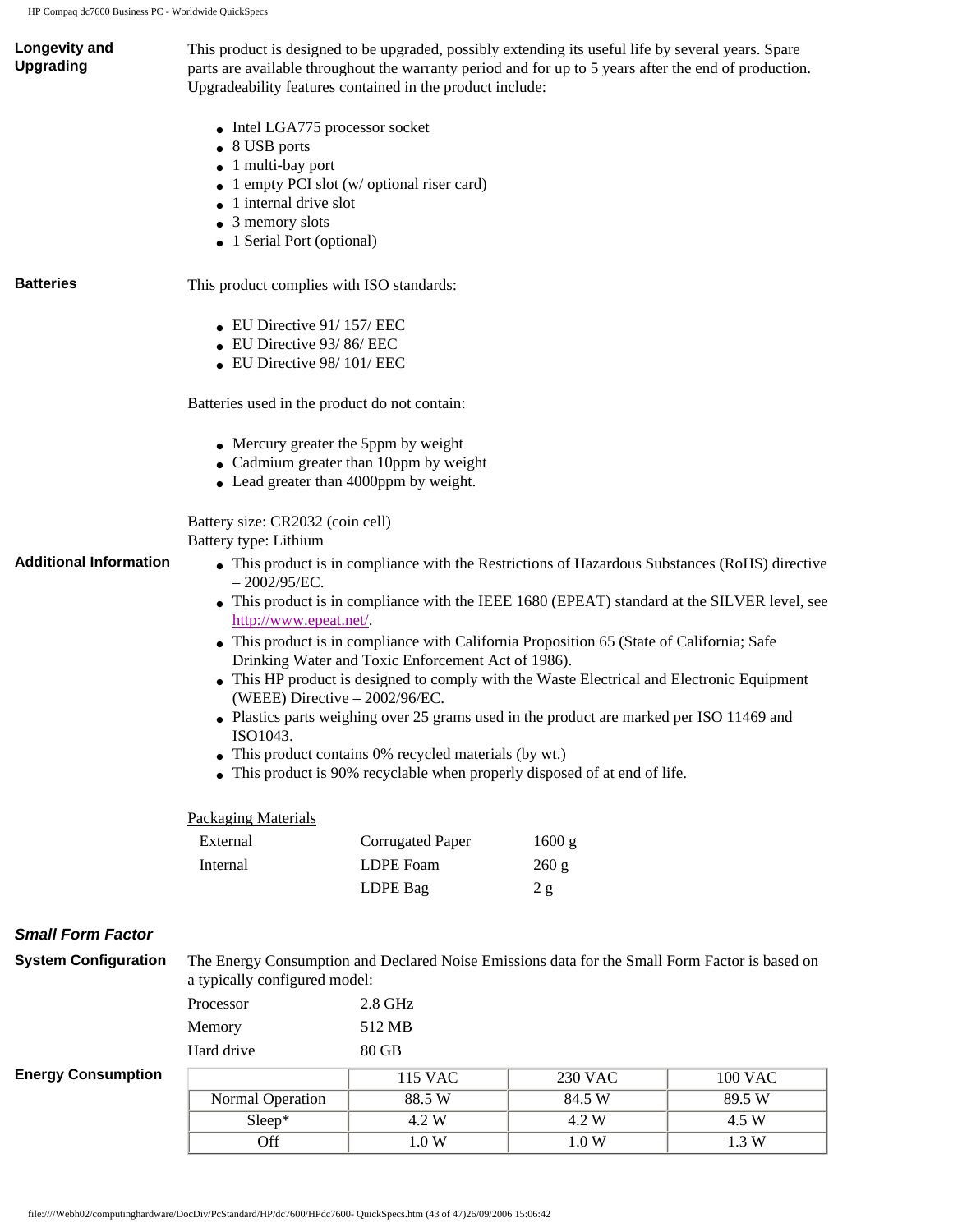#### **Heat Dissipation\*\***

|                  | 115 VAC      | 230 VAC      | 100 VAC      |
|------------------|--------------|--------------|--------------|
| Normal Operation | $302$ BTU/hr | $299$ BTU/hr | 307 B T U/hr |
| $Sleep*$         | 14 B T U/hr  | $14$ BTU/hr  | $15$ BTU/hr  |
| Off              | 3 BTU/hr     | 3 BTU/hr     | 14 B T U/hr  |

#### **NOTES:**

\* Energy Star low energy mode

\*\* Heat dissipation is calculated based on the measured watts, assuming the service level is attained for one hour.

### This product is in compliance with US executive order 13221, WOL (wake on LAN) disabled.

| <b>Declared Noise</b>         |                                                                                                                                                 | Sound Power                                                                                | <b>Sound Pressure</b> |  |  |
|-------------------------------|-------------------------------------------------------------------------------------------------------------------------------------------------|--------------------------------------------------------------------------------------------|-----------------------|--|--|
| <b>Emissions</b>              |                                                                                                                                                 | (LWad, bels)                                                                               | (LpAm, decibels)      |  |  |
| (in accordance with           | Idle                                                                                                                                            | 4.0                                                                                        | 29                    |  |  |
| ISO 7779 and ISO 9296)        | <b>Fixed Disk</b>                                                                                                                               | 4.0                                                                                        | 30                    |  |  |
|                               | (random writes)                                                                                                                                 |                                                                                            |                       |  |  |
|                               | <b>Optical Drive</b>                                                                                                                            | 5.4                                                                                        | 45                    |  |  |
|                               | (sequential reads)                                                                                                                              |                                                                                            |                       |  |  |
| Longevity and                 | This product is designed to be upgraded, possibly extending its useful life by several years. Spare                                             |                                                                                            |                       |  |  |
| <b>Upgrading</b>              | parts are available throughout the warranty period and for up to 5 years after the end of production.                                           |                                                                                            |                       |  |  |
|                               | Upgradeability features contained in the product include:                                                                                       |                                                                                            |                       |  |  |
|                               |                                                                                                                                                 |                                                                                            |                       |  |  |
|                               | • Intel LGA775 processor socket<br>• 8 USB ports                                                                                                |                                                                                            |                       |  |  |
|                               | • 2 multi-bay ports (optional)                                                                                                                  |                                                                                            |                       |  |  |
|                               | 4 empty PCI slots (2 standard, 2 low profile))                                                                                                  |                                                                                            |                       |  |  |
|                               | 1 internal drive slots                                                                                                                          |                                                                                            |                       |  |  |
|                               | 4 memory slots                                                                                                                                  |                                                                                            |                       |  |  |
|                               | • 1 Serial Port (optional)                                                                                                                      |                                                                                            |                       |  |  |
|                               |                                                                                                                                                 |                                                                                            |                       |  |  |
| <b>Batteries</b>              | This product complies with ISO standards:                                                                                                       |                                                                                            |                       |  |  |
|                               |                                                                                                                                                 |                                                                                            |                       |  |  |
|                               | $\bullet$ EU Directive 91/157/EEC                                                                                                               |                                                                                            |                       |  |  |
|                               | EU Directive 93/86/EEC                                                                                                                          |                                                                                            |                       |  |  |
|                               | • EU Directive 98/101/EEC                                                                                                                       |                                                                                            |                       |  |  |
|                               | Batteries used in the product do not contain:                                                                                                   |                                                                                            |                       |  |  |
|                               | • Mercury greater the 5ppm by weight                                                                                                            |                                                                                            |                       |  |  |
|                               | • Cadmium greater than 10ppm by weight                                                                                                          |                                                                                            |                       |  |  |
|                               | • Lead greater than 4000ppm by weight.                                                                                                          |                                                                                            |                       |  |  |
|                               |                                                                                                                                                 |                                                                                            |                       |  |  |
|                               | Battery size: CR2032 (coin cell)<br>Battery type: Lithium                                                                                       |                                                                                            |                       |  |  |
| <b>Additional Information</b> |                                                                                                                                                 |                                                                                            |                       |  |  |
|                               | • This product is in compliance with the Restrictions of Hazardous Substances (RoHS) directive<br>$-2002/95/EC.$                                |                                                                                            |                       |  |  |
|                               | • This product is in compliance with the IEEE 1680 (EPEAT) standard at the SILVER level, see                                                    |                                                                                            |                       |  |  |
|                               | http://www.epeat.net/.                                                                                                                          |                                                                                            |                       |  |  |
|                               | • This product is in compliance with California Proposition 65 (State of California; Safe<br>Drinking Water and Toxic Enforcement Act of 1986). |                                                                                            |                       |  |  |
|                               |                                                                                                                                                 | • This HP product is designed to comply with the Waste Electrical and Electronic Equipment |                       |  |  |
|                               | (WEEE) Directive - 2002/96/EC.                                                                                                                  |                                                                                            |                       |  |  |
|                               |                                                                                                                                                 | • Plastics parts weighing over 25 grams used in the product are marked per ISO 11469 and   |                       |  |  |
|                               | ISO1043.                                                                                                                                        |                                                                                            |                       |  |  |
|                               | • This product contains 0% recycled materials (by wt.)                                                                                          |                                                                                            |                       |  |  |
|                               |                                                                                                                                                 | • This product is 74% recyclable when properly disposed of at end of life.                 |                       |  |  |
|                               |                                                                                                                                                 |                                                                                            |                       |  |  |

#### Packaging Materials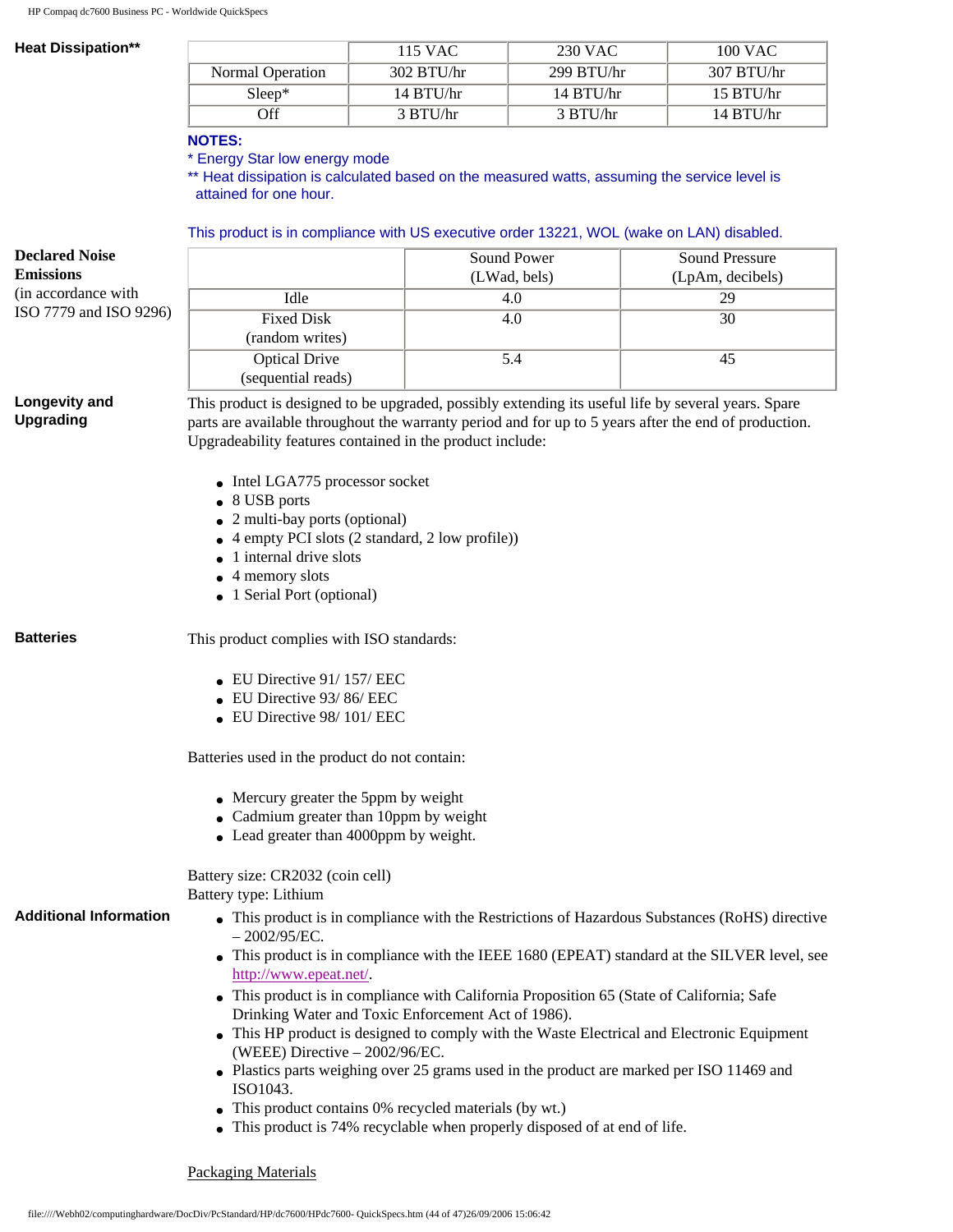| External | Corrugated Paper | 1600 g |
|----------|------------------|--------|
| Internal | LDPE Foam        | 260 g  |
|          | LDPE Bag         | 2g     |

#### *Convertible Minitower*

| <b>System Configuration</b> | The Energy Consumption and Declared Noise Emissions data for the Convertible Minitower is based<br>on a typically configured model: |              |            |              |
|-----------------------------|-------------------------------------------------------------------------------------------------------------------------------------|--------------|------------|--------------|
|                             | Processor                                                                                                                           | $2.8$ GHz    |            |              |
|                             | Memory                                                                                                                              | 256 MB       |            |              |
|                             | Hard drive                                                                                                                          | 80 GB        |            |              |
| <b>Energy Consumption</b>   |                                                                                                                                     | 115 VAC      | 230 VAC    | 100 VAC      |
|                             | Normal Operation                                                                                                                    | 80 W         | 76 W       | 80 W         |
|                             | Sleep                                                                                                                               | 3.6 W        | 4.1 W      | 3.5W         |
|                             | <b>Off</b>                                                                                                                          | 1.4 W        | 1.9W       | 1.4W         |
| <b>Heat Dissipation**</b>   |                                                                                                                                     | 115 VAC      | 230 VAC    | 100 VAC      |
|                             | Normal Operation                                                                                                                    | $274$ BTU/hr | 260 BTU/hr | $274$ BTU/hr |
|                             | Sleep                                                                                                                               | 12 BTU/hr    | 14 BTU/hr  | 12 BTU/hr    |
|                             | <b>Off</b>                                                                                                                          | 5 BTU/hr     | 6 BTU/hr   | 5 BTU/hr     |

#### **NOTES:**

\* Energy Star low energy mode

\*\* Heat dissipation is calculated based on the measured watts, assuming the service level is attained for one hour.

This product is in compliance with US executive order 13221, WOL (wake on LAN) disabled.

| <b>Declared Noise</b><br><b>Emissions</b><br>(in accordance with) |                      | Sound Power<br>(LWad, bels) | Deskside<br>Sound Pressure<br>(LpAm, decibels) |
|-------------------------------------------------------------------|----------------------|-----------------------------|------------------------------------------------|
| ISO 7779 and ISO 9296)                                            | Idle                 | 4.2                         | 25                                             |
|                                                                   | <b>Fixed Disk</b>    | 4.4                         | 27                                             |
|                                                                   | (random writes)      |                             |                                                |
|                                                                   | <b>Optical Drive</b> | 4.8                         | 31                                             |
|                                                                   | (sequential reads)   |                             |                                                |

**Longevity and Upgrading**

This product is designed to be upgraded, possibly extending its useful life by several years. Spare parts are available throughout the warranty period and for up to 5 years after the end of production. Upgradeability features contained in the product include:

- Intel LGA775 processor socket
- 8 USB ports
- $\bullet$  4 multi-bay ports (optional)
- $\bullet$  4 empty PCI slots (2 standard, 2 low profile))
- $\bullet$  2 internal drive slots
- 4 memory slots
- 1 Serial Port (optional)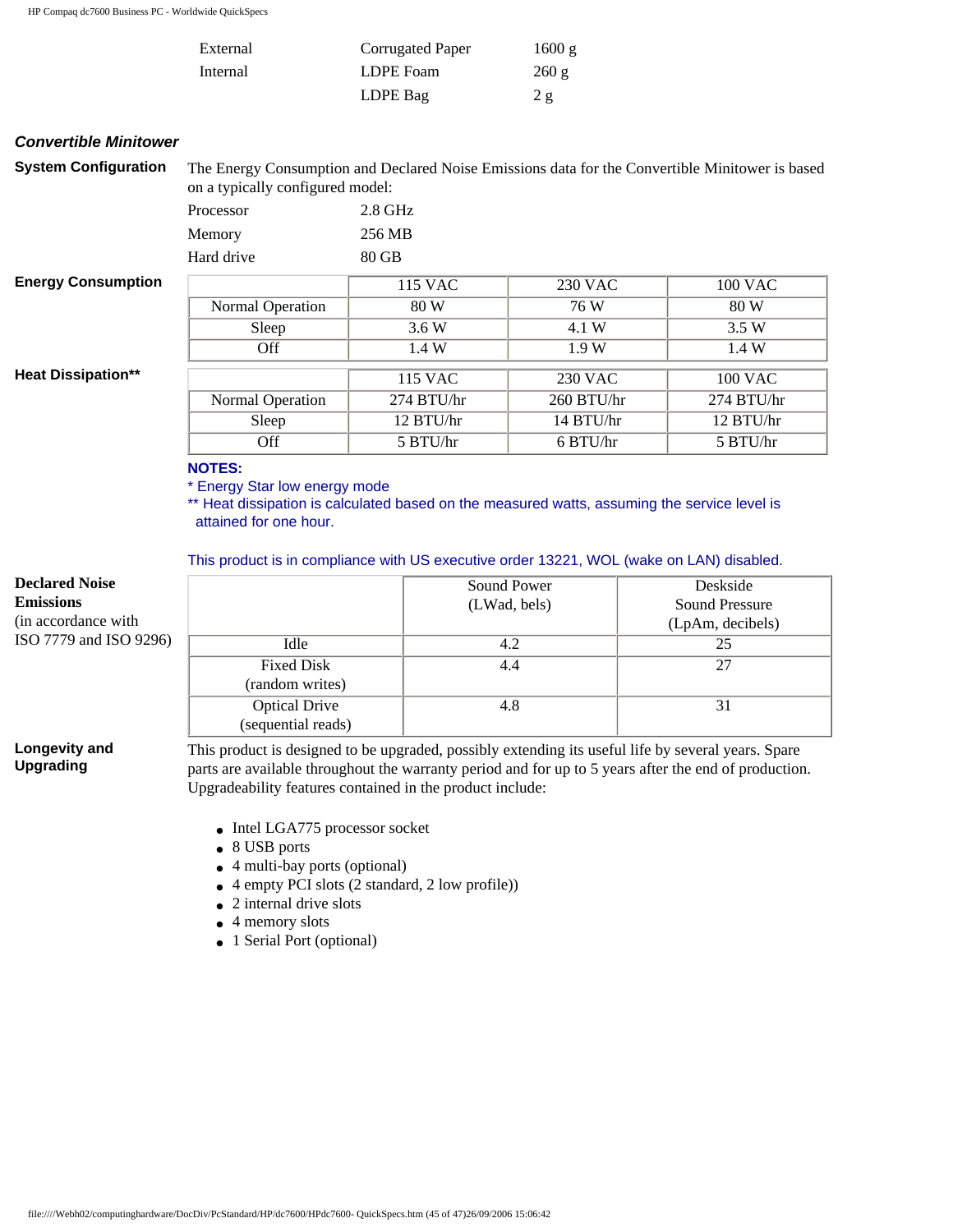| HP Compaq dc7600 Business PC - Worldwide QuickSpecs |                                                                                                                                                                                                                                                                                                |                                                                                                                                                                                |                                                                                                                                                                                                                                                                                                                                                                                           |
|-----------------------------------------------------|------------------------------------------------------------------------------------------------------------------------------------------------------------------------------------------------------------------------------------------------------------------------------------------------|--------------------------------------------------------------------------------------------------------------------------------------------------------------------------------|-------------------------------------------------------------------------------------------------------------------------------------------------------------------------------------------------------------------------------------------------------------------------------------------------------------------------------------------------------------------------------------------|
| <b>Batteries</b>                                    | This product complies with ISO standards:                                                                                                                                                                                                                                                      |                                                                                                                                                                                |                                                                                                                                                                                                                                                                                                                                                                                           |
| <b>Additional Information</b>                       | $\bullet$ EU Directive 91/157/EEC<br>EU Directive 93/86/EEC<br>$\bullet$ EU Directive 98/101/EEC<br>Batteries used in the product do not contain:<br>Battery size: CR2032 (coin cell)<br>Battery type: Lithium<br>$-2002/95/EC.$<br>http://www.epeat.net/.<br>(WEEE) Directive $-2002/96/EC$ . | • Mercury greater the 5ppm by weight<br>• Cadmium greater than 10ppm by weight<br>• Lead greater than 4000ppm by weight.<br>Drinking Water and Toxic Enforcement Act of 1986). | • This product is in compliance with the Restrictions of Hazardous Substances (RoHS) directive<br>• This product is in compliance with the IEEE 1680 (EPEAT) standard at the SILVER level, see<br>• This product is in compliance with California Proposition 65 (State of California; Safe<br>• This HP product is designed to comply with the Waste Electrical and Electronic Equipment |
|                                                     | • Plastics parts weighing over 25 grams used in the product are marked per ISO 11469 and<br>ISO1043.<br>• This product contains 0% recycled materials (by wt.)                                                                                                                                 |                                                                                                                                                                                |                                                                                                                                                                                                                                                                                                                                                                                           |
|                                                     |                                                                                                                                                                                                                                                                                                |                                                                                                                                                                                | • This product is 90% recyclable when properly disposed of at end of life.                                                                                                                                                                                                                                                                                                                |
|                                                     | <b>Packaging Materials</b>                                                                                                                                                                                                                                                                     |                                                                                                                                                                                |                                                                                                                                                                                                                                                                                                                                                                                           |
|                                                     | External                                                                                                                                                                                                                                                                                       | Corrugated Paper                                                                                                                                                               | 1612 g                                                                                                                                                                                                                                                                                                                                                                                    |

### *Ultra-Slim Desktop, Small Form Factor, Convertible Minitower*

| <b>RoHS Compliance</b> | Hewlett-Packard is committed to compliance with all applicable environmental laws and regulations,<br>including the European Union Restriction of Hazardous Substances (RoHS) Directive. HP's goal is<br>to exceed compliance obligations by meeting the requirements of the RoHS Directive on a<br>worldwide basis. From July 1, 2006, RoHS substances will be virtually eliminated (virtually = to<br>levels below legal limits) for all HP electronic products subject to the RoHS Directive, except where<br>it is widely recognized that there is no technically feasible alternative (as indicated by an exemption<br>under the EU RoHS Directive).<br>Prior to this date, customers interested in purchasing RoHS compliant product should contact their<br>local HP sales or distribution office to determine specific configuration status. |
|------------------------|------------------------------------------------------------------------------------------------------------------------------------------------------------------------------------------------------------------------------------------------------------------------------------------------------------------------------------------------------------------------------------------------------------------------------------------------------------------------------------------------------------------------------------------------------------------------------------------------------------------------------------------------------------------------------------------------------------------------------------------------------------------------------------------------------------------------------------------------------|
| <b>Material Usage</b>  | This product does not contain any of the following substances in excess of regulatory limits (refer to<br>the HP General Specification for the<br>Environment at http://www.hp.com/hpinfo/globalcitizenship/environment/<br>supplychain/gen specifications.html):                                                                                                                                                                                                                                                                                                                                                                                                                                                                                                                                                                                    |

Internal LDPE Foam 296 g

- Asbestos
- Certain Azo Colorants
- Certain Brominated Flame Retardants may not be used as flame retardants in plastics
- Cadmium
- Chlorinated Hydrocarbons
- Chlorinated Paraffins
- Formaldehyde
- Halogenated Diphenyl Methanes
- Lead carbonates and sulfates
- Lead and Lead compounds
- Mercuric Oxide Batteries